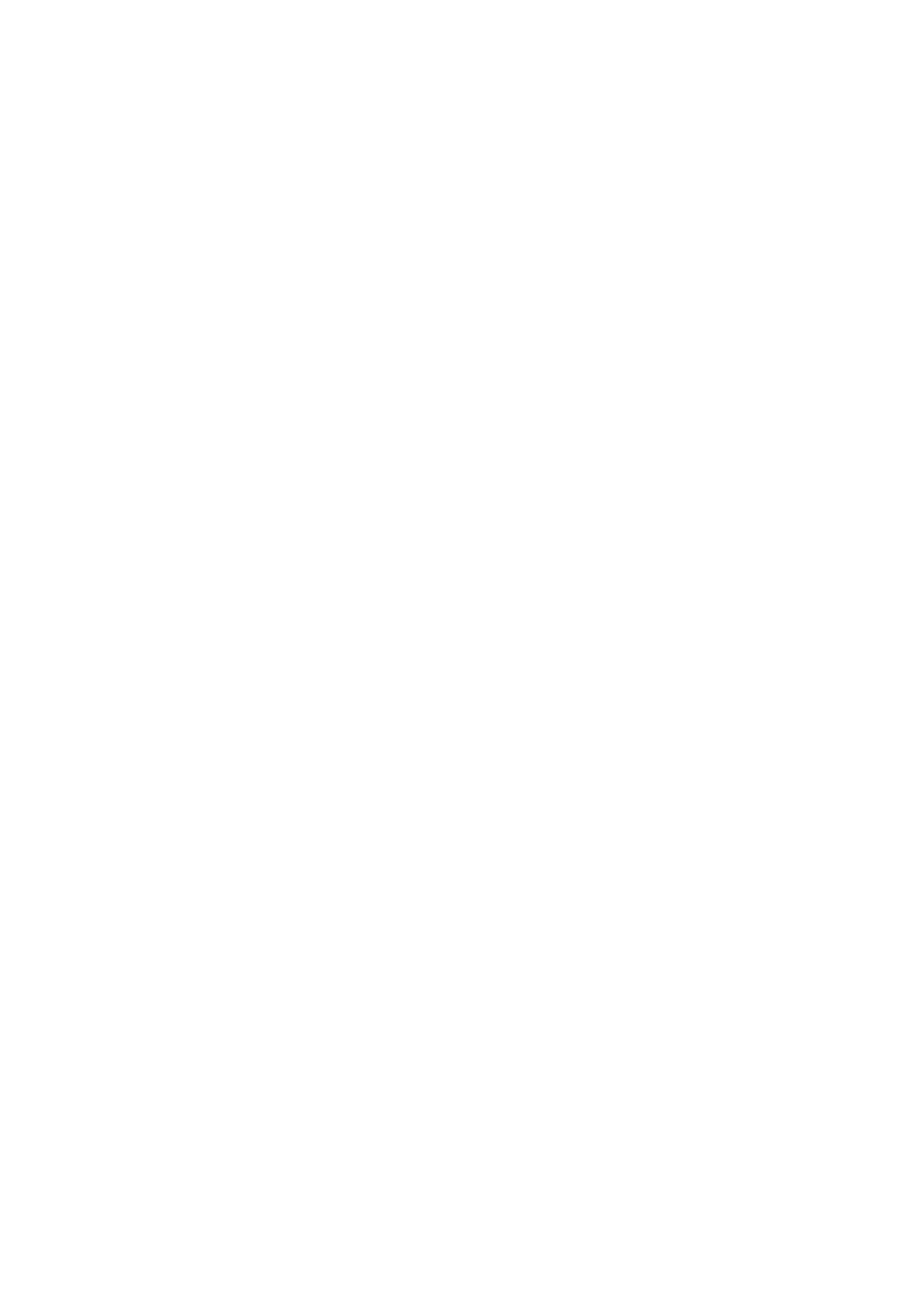#### **ACKNOWLEDGEMENTS**

I would like to start by thanking my TFM supervisor, Maria Nieves Lorenzo Galés, for the support and help she has given me all throughout the writing process since this paper would have been impossible without her expertness. I would also like to express my gratitude towards all the people I have met during the practicum, especially my school mentor, for sharing all their knowledge with us and being so generous throughout the experience of this whole Master's Degree. Last but not least, I could not give enough credit to my family, friends and classmates who have always encouraged me to go on and comforted me when struggling with the completion of this dissertation.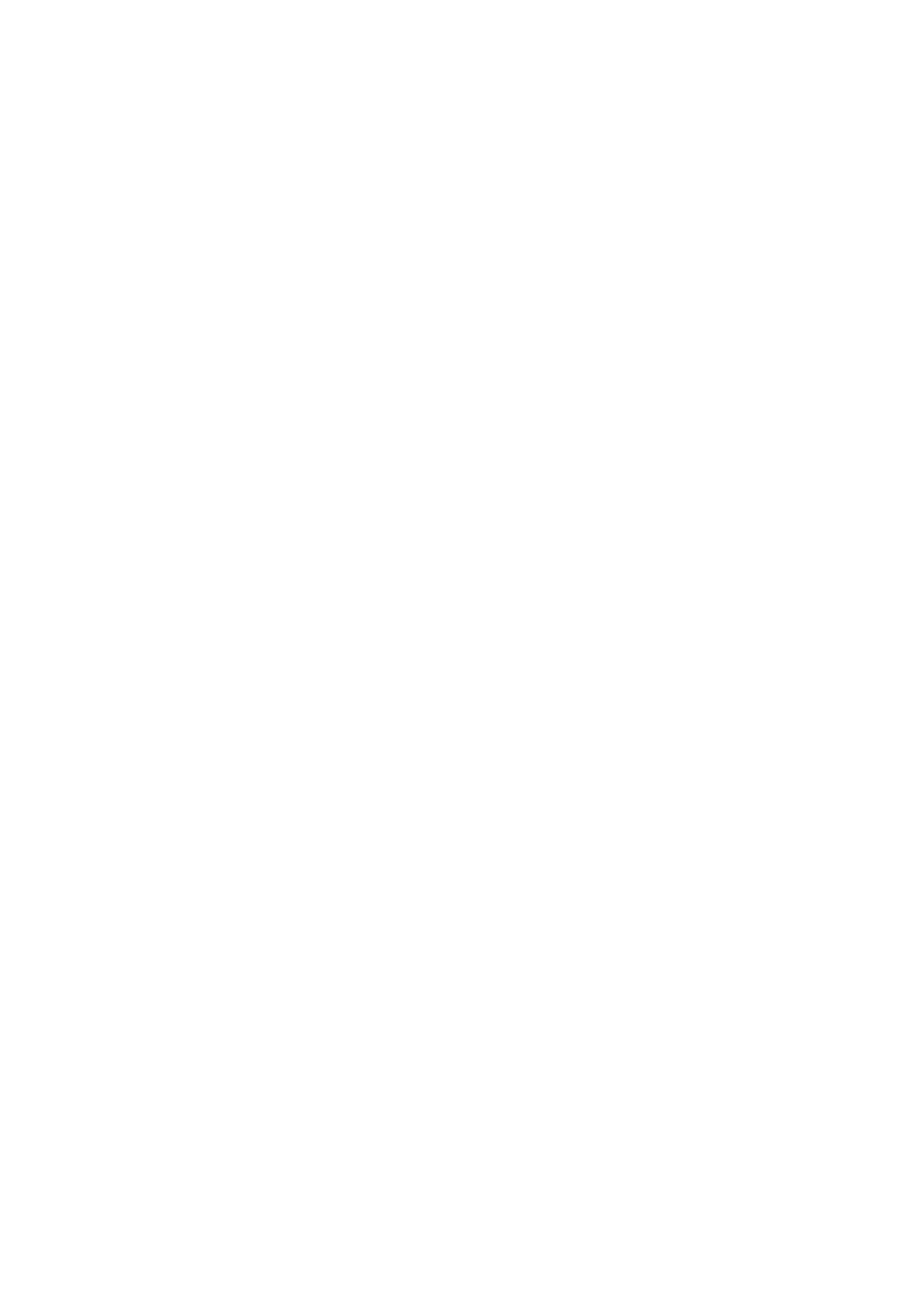## **TABLE OF CONTENTS**

| 1.    |                                                                              |
|-------|------------------------------------------------------------------------------|
| 1.1   |                                                                              |
| 1.2   |                                                                              |
| 1.3   |                                                                              |
| 1.4   |                                                                              |
| 2.    |                                                                              |
| 2.1   | Individual differences that may trigger the acquisition of language skills 5 |
| 2.1.1 |                                                                              |
| 2.1.2 |                                                                              |
| 2.1.3 |                                                                              |
| 2.2   |                                                                              |
| 2.3   |                                                                              |
| 2.4   |                                                                              |
| 2.5   |                                                                              |
| 2.6   |                                                                              |
| 3.    |                                                                              |
| 3.1   |                                                                              |
| 3.2   |                                                                              |
| 3.3   |                                                                              |
| 3.4   |                                                                              |
| 3.4.1 |                                                                              |
| 3.4.2 |                                                                              |
| 3.4.3 |                                                                              |
| 3.5   |                                                                              |
| 3.6   |                                                                              |
| 4.    |                                                                              |
| 4.1   |                                                                              |
| 4.1.1 |                                                                              |
| 4.1.2 |                                                                              |
| 4.2   |                                                                              |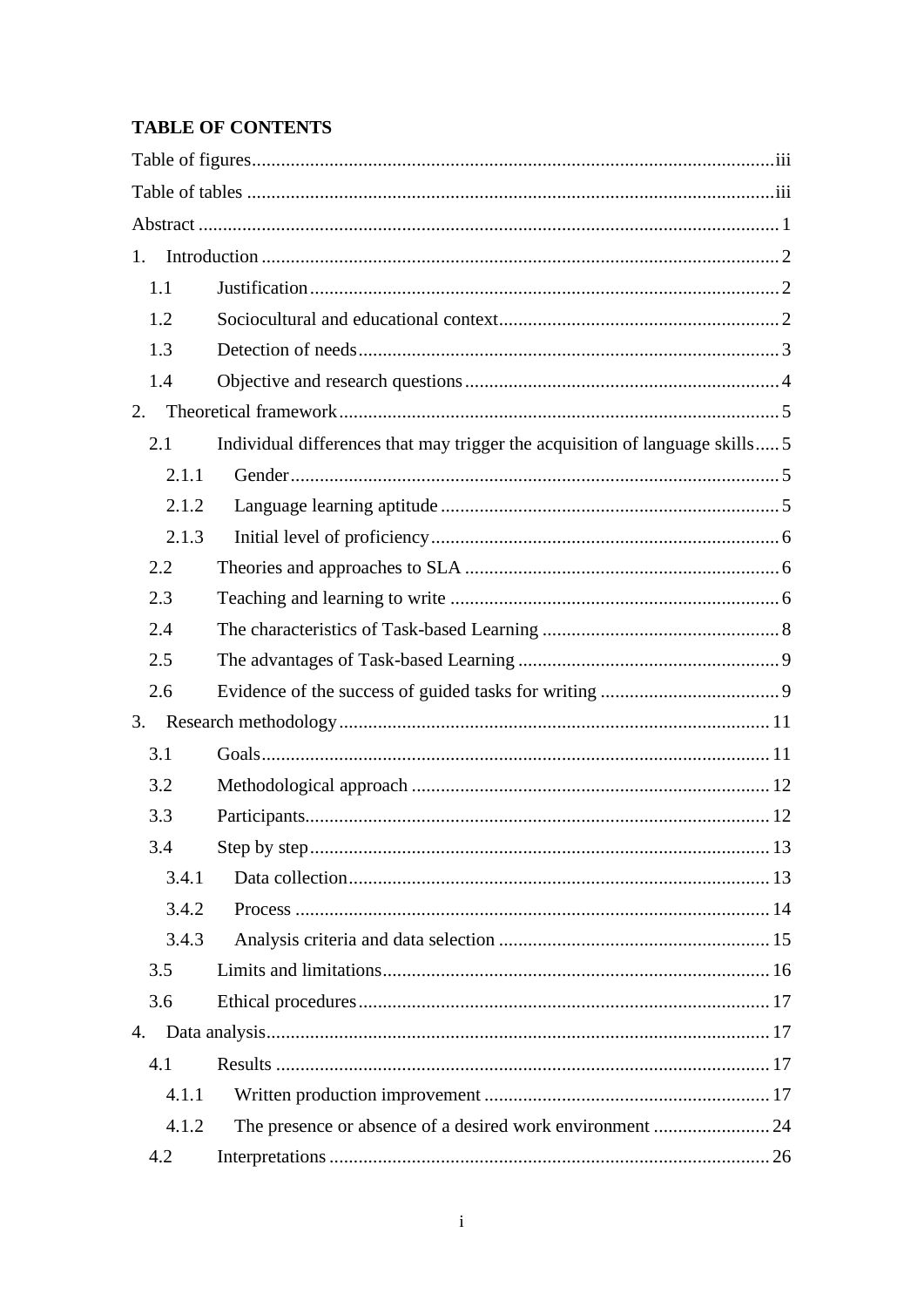|    | 4.2.1 |  |
|----|-------|--|
|    | 4.2.2 |  |
|    | 4.3   |  |
|    | 4.3.1 |  |
|    | 4.3.2 |  |
| 5. |       |  |
|    | 5.1   |  |
|    | 5.2   |  |
| 6. |       |  |
|    |       |  |
|    |       |  |
|    |       |  |
|    |       |  |
|    |       |  |
|    |       |  |
|    |       |  |
|    |       |  |
|    |       |  |
|    |       |  |
|    |       |  |
|    |       |  |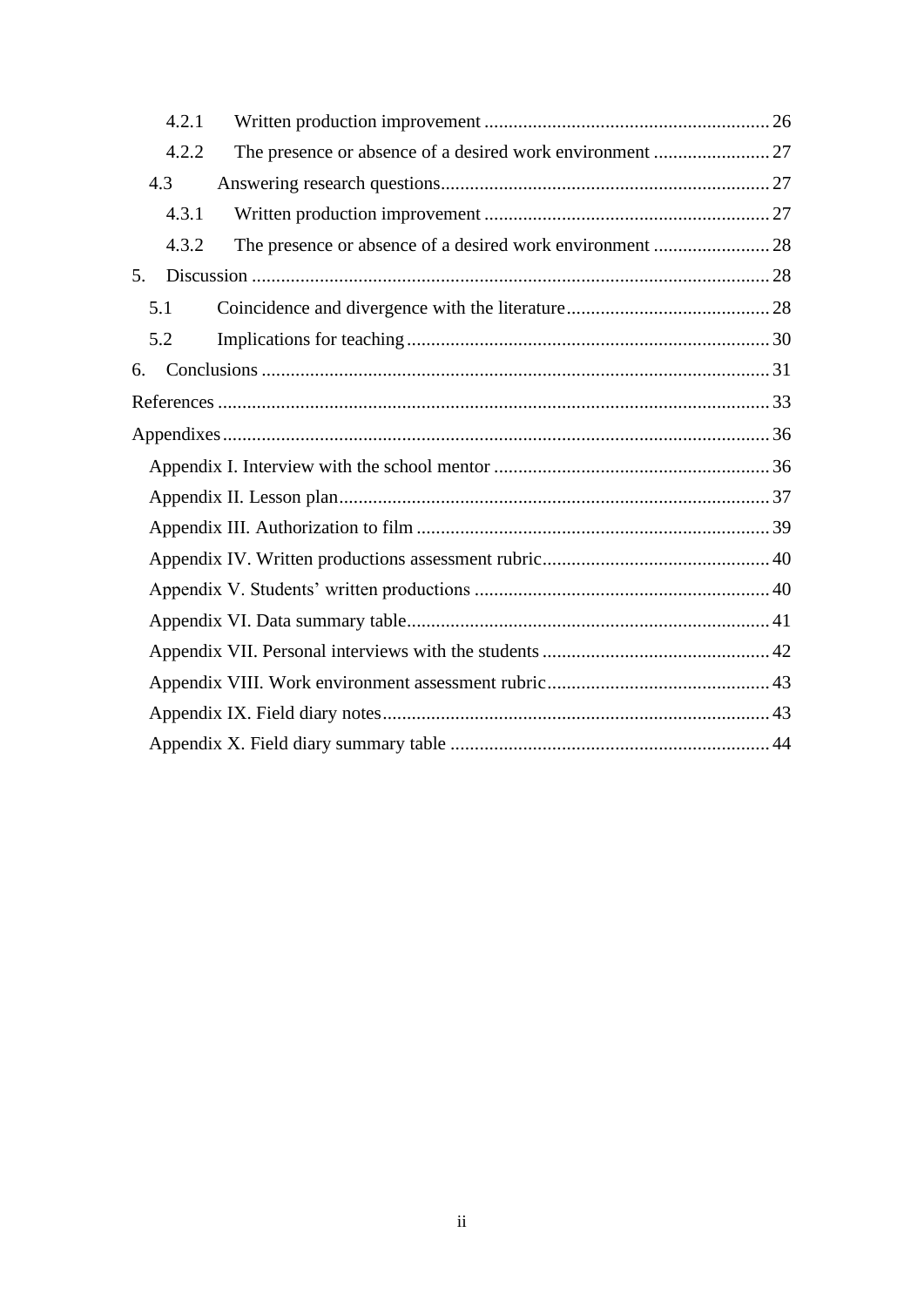## <span id="page-6-0"></span>**Table of figures**

| Figure 1. Circular graph "How many students have improved their mark?" 18                  |
|--------------------------------------------------------------------------------------------|
| Figure 2. Circular graph "Gender of those students whose mark has improved by $\geq 0.7$   |
|                                                                                            |
| Figure 3. Circular graph "Number of languages used in the daily life of those students     |
|                                                                                            |
| Figure 4. Circular graph "Students whose mark has improved by $\geq 0.7$ points results in |
|                                                                                            |
| Figure 5. Circular graph "Students whose mark has improved by $\geq 0.7$ points results in |
|                                                                                            |
| Figure 6. Circular graph "Gender of those students whose mark has not improved".  21       |
| Figure 7. Circular graph "Number of languages used in the daily life of those students     |
|                                                                                            |
| Figure 8. Circular graph "Students whose mark has not improved results in English during   |
|                                                                                            |
| Figure 9. Circular graph "Students whose mark has not improved results in English during   |
|                                                                                            |
|                                                                                            |
| Figure 11. Circular graph "Work environment during whole class activities".  25            |
| Figure 12. Circular graph "Work environment during small class activities".  26            |
|                                                                                            |

## <span id="page-6-1"></span>**Table of tables**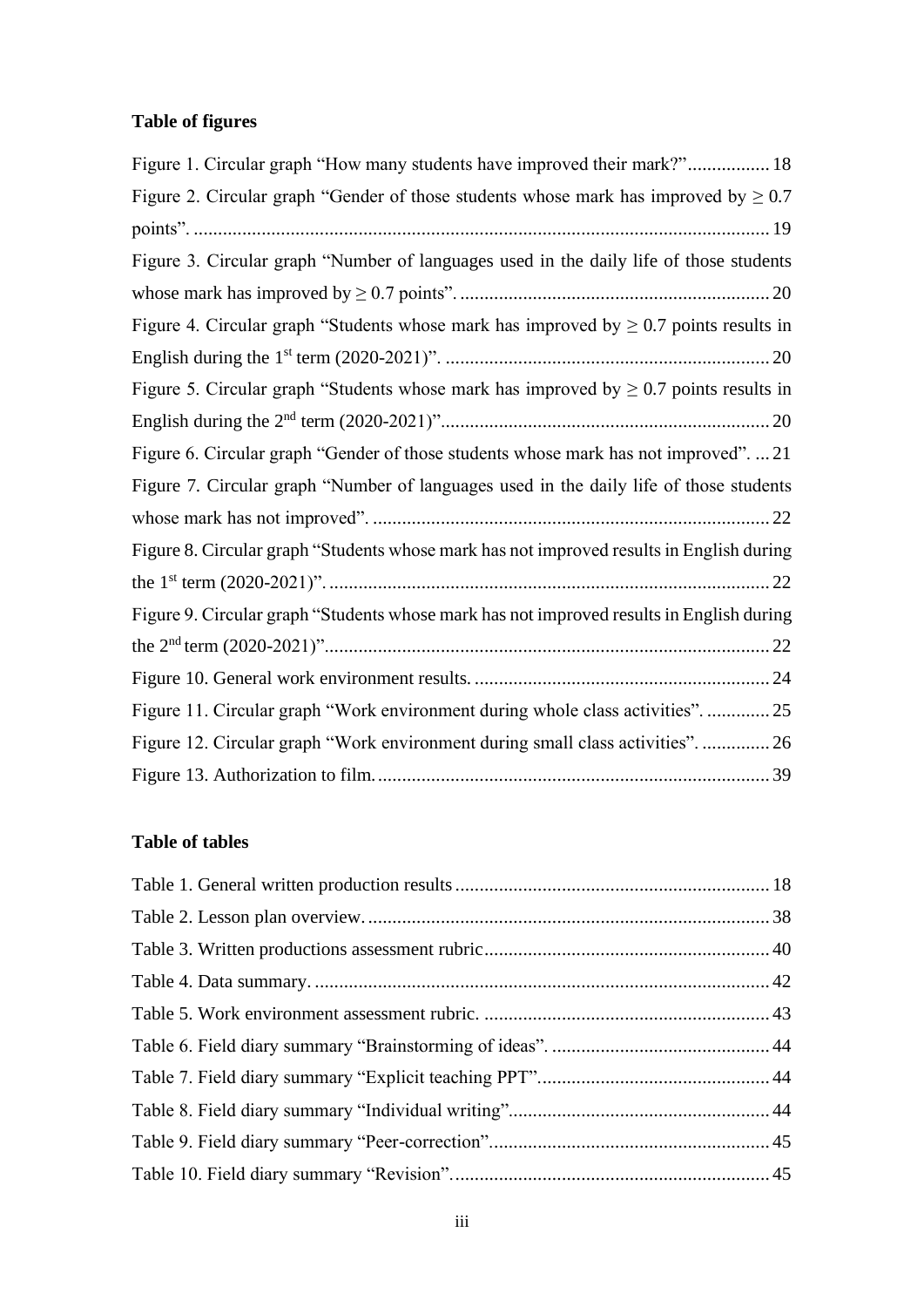#### <span id="page-7-0"></span>**Abstract**

#### **English**

The educational reform that is currently being carried out is changing the way learning takes place. It is our duty as educators to consider these changes and adapt our teaching methods to make the most out of our students. The best way to do so is through Action Research. This paper presents and analyses data taken from a high school in Catalonia with the aim of showing whether Guided Tasks and Task-based Learning can make students improve their writing skills while they contribute towards the creation of a desired work environment.

**Keywords:** Action Research, Guided Tasks, Task-based Learning, work environment, writing skills

#### **Català**

La reforma educativa que s'està duent a terme actualment està canviant la manera en què l'aprenentatge es duu a terme. El nostre deure com a educadors és tenir en compte aquests canvis i adaptar els nostres mètodes d'ensenyament per treure el màxim profit dels nostres estudiants. La millor manera de fer-ho és mitjançant la Investigació-Acció. Aquest article presenta i analitza les dades extretes d'un institut de Catalunya amb l'objectiu de mostrar si les tasques guiades i l'aprenentatge basat en tasques poden fer que els estudiants millorin les seves habilitats d'escriptura alhora que contribueixen a la creació d'un entorn de treball desitjat.

**Paraules clau:** Investigació-Acció, tasques guiades, aprenentatge basat en tasques, habilitats d'escriptura, entorn de treball

#### **Castellà**

La reforma educativa que se está llevando a cabo actualmente está cambiando la forma de aprender. Es nuestro deber como educadores considerar estos cambios y adaptar nuestros métodos de enseñanza para sacar todo lo posible de nuestros estudiantes. La mejor manera de hacerlo es a través de la Investigación-Acción. Este artículo presenta y analiza datos extraídos de un instituto en Cataluña con el objetivo de mostrar si las Tareas Guiadas y el aprendizaje por tareas pueden hacer que los estudiantes mejoren sus habilidades de escritura a la vez que contribuyen a la creación de un entorno de trabajo deseado.

**Palabras clave:** Investigación-Acción, tareas guiadas, aprendizaje basado en tareas, habilidades de escritura, entorno de trabajo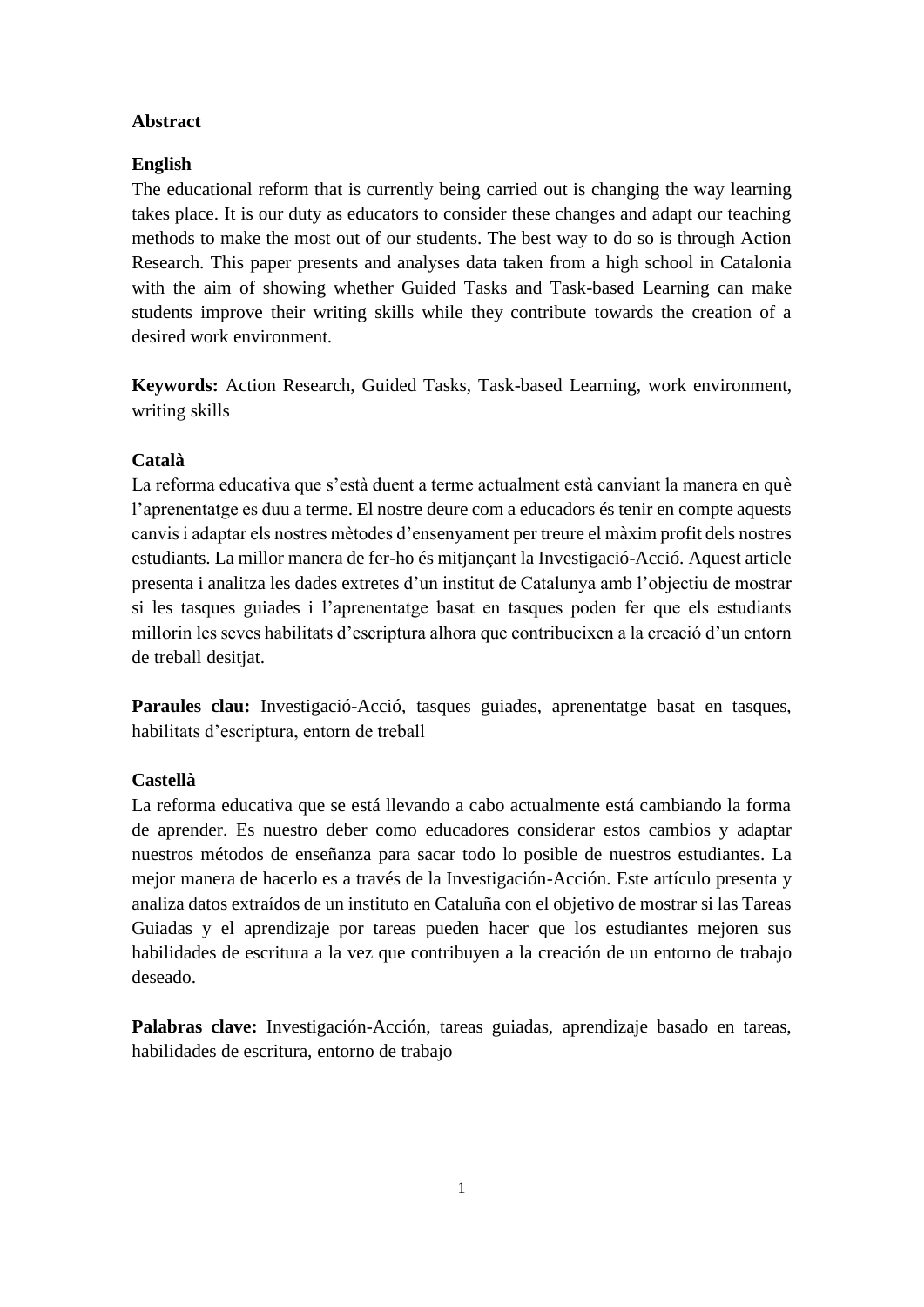#### <span id="page-8-0"></span>**1. Introduction**

The paper presented below consists of research for the Master's Dissertation module for the official Master's Degree in *Formació de Professorat d'Educació Secundària Obligatòria i Batxillerat, Formació Professional i Ensenyament d'Idiomes (Especialitat Anglès)* at the UAB, presented during the academic year 2020/2021.

#### <span id="page-8-1"></span>**1.1 Justification**

Secondary Education Teaching is a field that has always been an interest for the author, but it was not until the first practicum that the researcher got in touch with it. During these first days at the school, everything that the theoretical classes at the UAB focus on (basically the promotion of innovative teaching) was applied. The practicum school was the ideal place to implement all these innovative methods.

#### <span id="page-8-2"></span>**1.2 Sociocultural and educational context**

The school where the hypothesis is going to be tested is a public high school located in one of the most populated neighbourhoods in Terrassa. It is a fairly segregated neighbourhood, both in terms of the socioeconomic level of the inhabitants and in terms of their origins (Ajuntament de Terrassa, 2020) and so is the school.

The project that is being carried out at the high school is brave and encouraging. Pedagogical innovation is one of the distinguishing features of that high school. They work on a Project-Based Learning. All the projects are designed by the teachers themselves and special importance is given to natural learning. This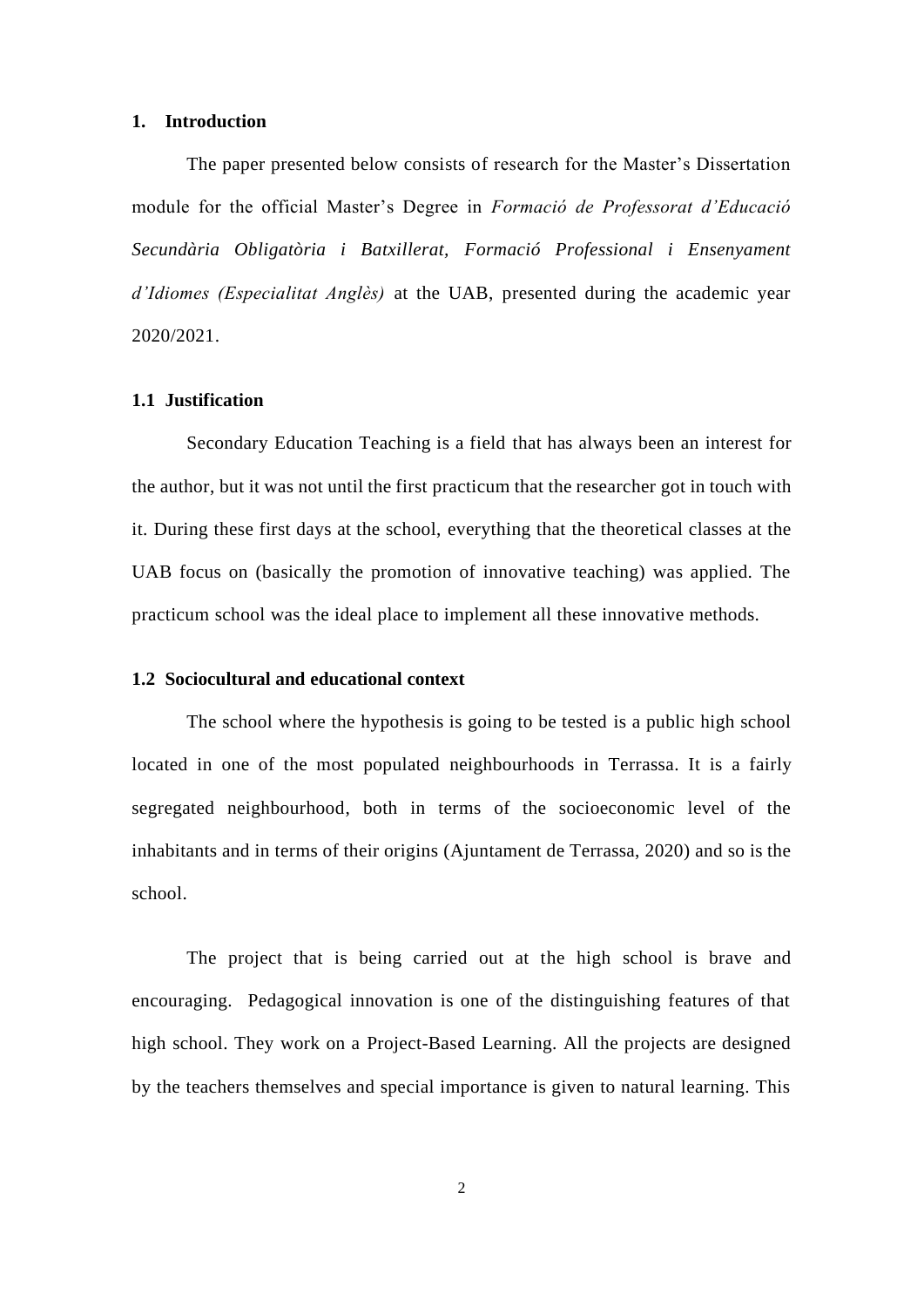pedagogical model is based on evidence that states that students who work in this way obtain better results in external tests than those involved in traditional teaching methodology. Classroom projects allow students to work at different paces. In this way, special educational needs are considered.

Each month the projects change and the languages in which they are carried out change as well and alternate Catalan, Spanish, and English. Which means that every three months students work (think, interact, read, listen, speak, and write) exclusively in English for a month. During the rest of the year, they participate in one hour of speaking sessions every week in small groups.

The classroom size is very big, each classroom has around 55 students. All students are grouped in a heterogeneous way in order to work on the projects. It is important to mention that in this high school there is never a single teacher in the classroom. Having at least three teachers in the classroom allows a more personalized attention and better results. In fact, most students succeed in the acquisition of the curricular competences. Nevertheless, the class environment is a bit chaotic. There is by no means a desired working climate.

#### <span id="page-9-0"></span>**1.3 Detection of needs**

Successful results in the use of these previously mentioned innovative methodologies are starting to become visible. It is worth mentioning that freedom when it comes to the use of computers and mobile phones has also been found. Students take advantage of this liberty, and it is very difficult to see a calm work environment. In informal conversations with the teachers, they say that although they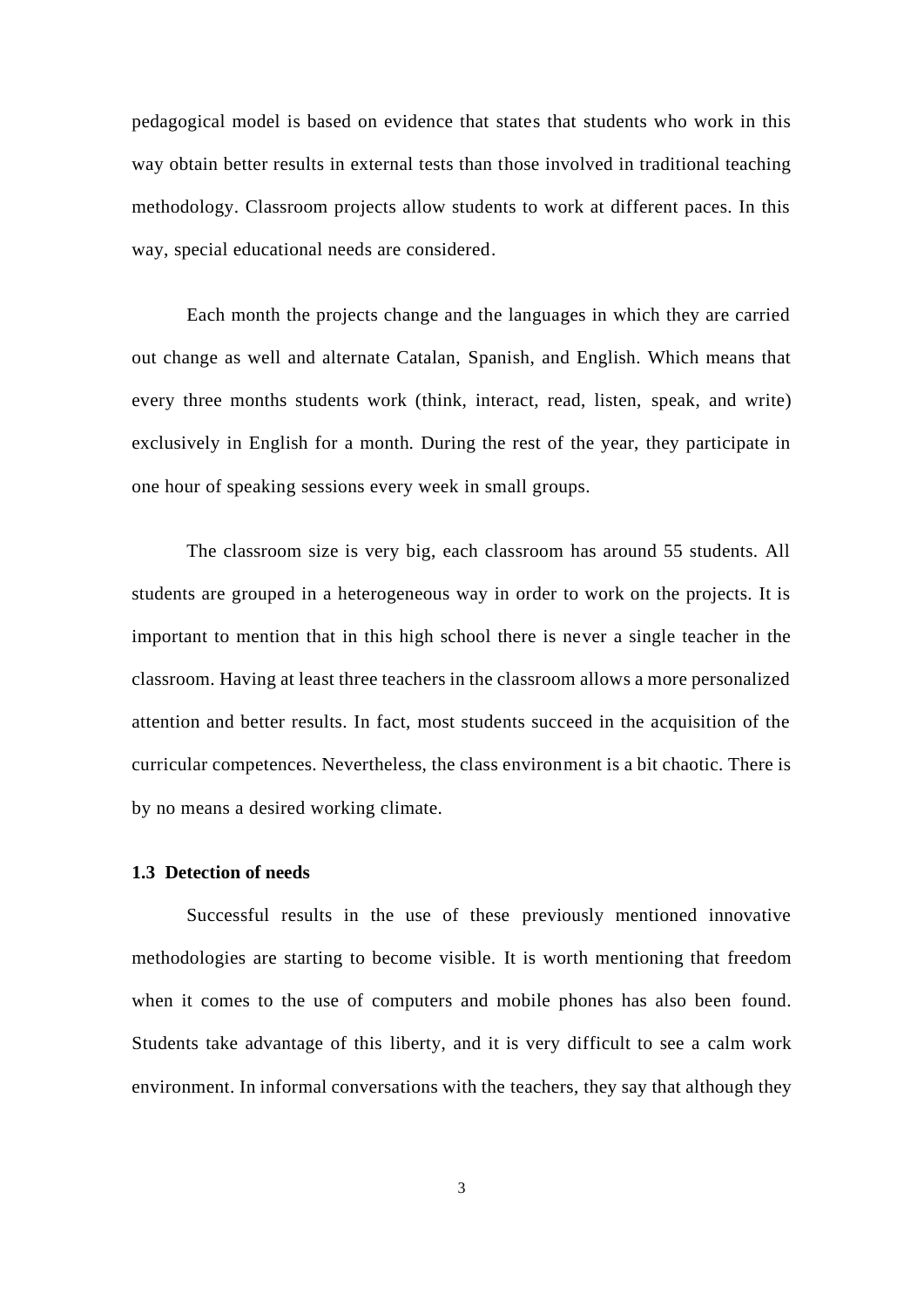have tried many tactics and strategies to make students focus it is something they are struggling with since it is not difficult to find students on *Instagram* or *Tik-Tok* when they are supposed to be working on the project (see Appendix I).

#### <span id="page-10-0"></span>**1.4 Objective and research questions**

With everything aforementioned, this research has three objectives. The first one is to design Guided Tasks to help students write and improve their skills according to a particular set of instructions. The second is to help the teachers in the practicum high school with the difficult task of creating a desired work environment by finding something that could make students focus on the work. Finally, the third objective is to enrich the author's professional development, which is, at the end of the day, the reason to join this master's degree.

Apart from the latter more personal objective, this paper will help students not only in the improvement of their writing skills, but also in their future as citizens of the world. Their ability to know what is expected from them at a given time and the ability to focus on what they have to do at a particular moment is something they will have to deal with throughout their life and these tasks can become a good starting point.

The questions that have driven me to choose this topic are the following:

- (1) Can a more structured approach help students improve their writing skills?
- (2) How can we enhance students to focus on the task they have to perform?

4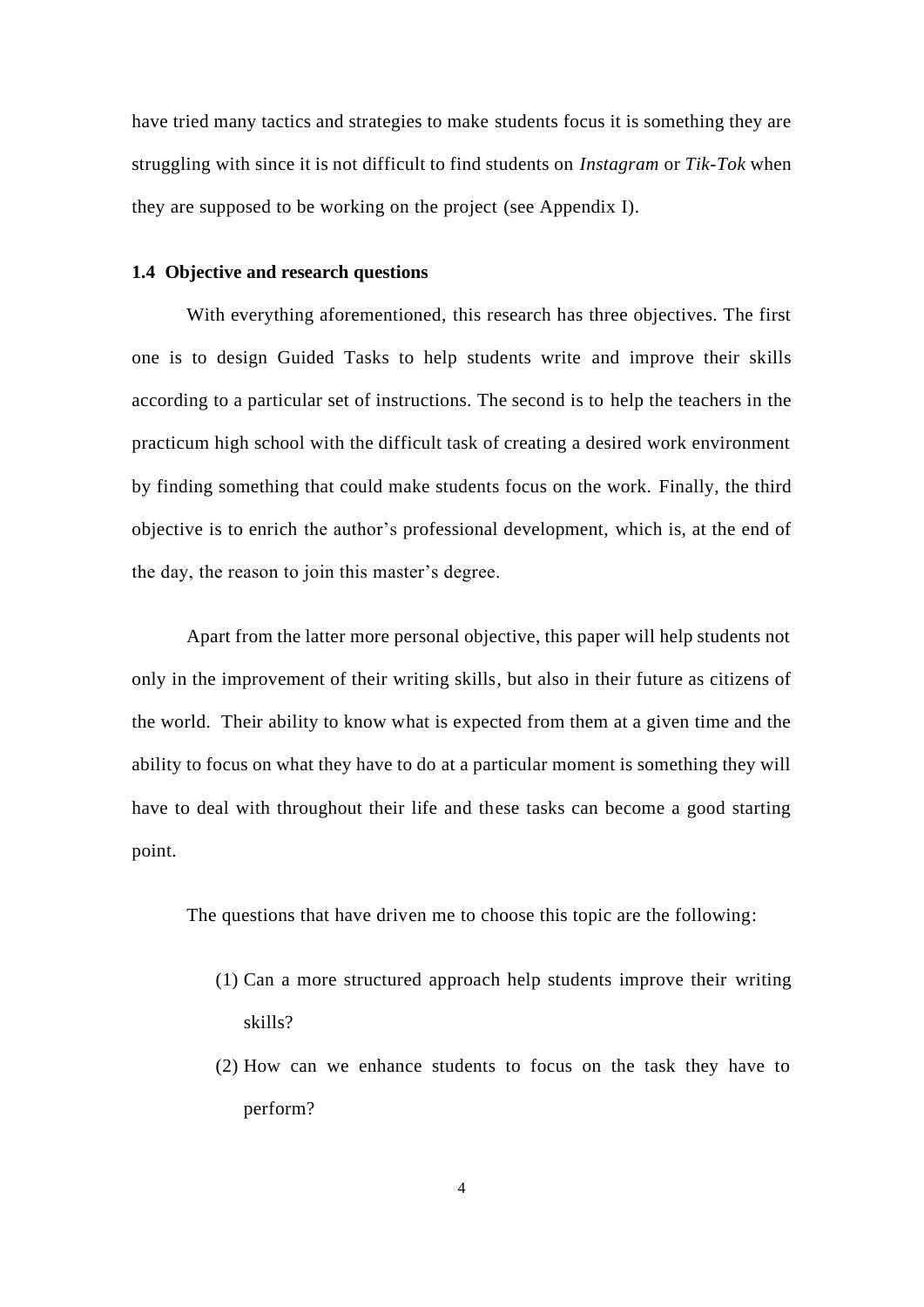#### <span id="page-11-0"></span>**2. Theoretical framework**

#### <span id="page-11-1"></span>**2.1 Individual differences that may trigger the acquisition of language skills**

Some learners do better than others when learning a language. This happens due to the fact that individual differences play a role in language learning. Individual differences can be defined as those factors each individual has (gender, age, experience, intelligence, personality, etc.) that may influence language learning (Agarwal  $\&$  Prasad, 1999 as cited in Yang and Quadir, 2018). For the purpose of this paper, gender, language learning aptitude and initial level of proficiency of students in that target language are going to be considered.

#### <span id="page-11-2"></span>**2.1.1 Gender**

Research has shown a general tendency for females to outperform men in language learning (Bowden, Sanz and Stafford, 2005). Despite this, literature has proven that while women tend to achieve higher in verbal fluency (Saville-Troike, 2012) and at memorizing challenging arrangements (Halpern, 2000), men beat women when it comes to the organization of speech (Saville-Troike, 2012).

The literature states that these differences between genders can be attributed to hormonal factors. Saville-Troike (2012) claims that "higher androgen level correlates with better automatized skills, and high estrogen with better semantic/interpretative skills" (p. 90).

#### <span id="page-11-3"></span>**2.1.2 Language learning aptitude**

Learners with higher ability for language learning are more likely to become successful language learners (Gardner, 2006). There is research that proves correlation between L1 learning and L2 learning. The capacity to learn an L2 can be linked to the L1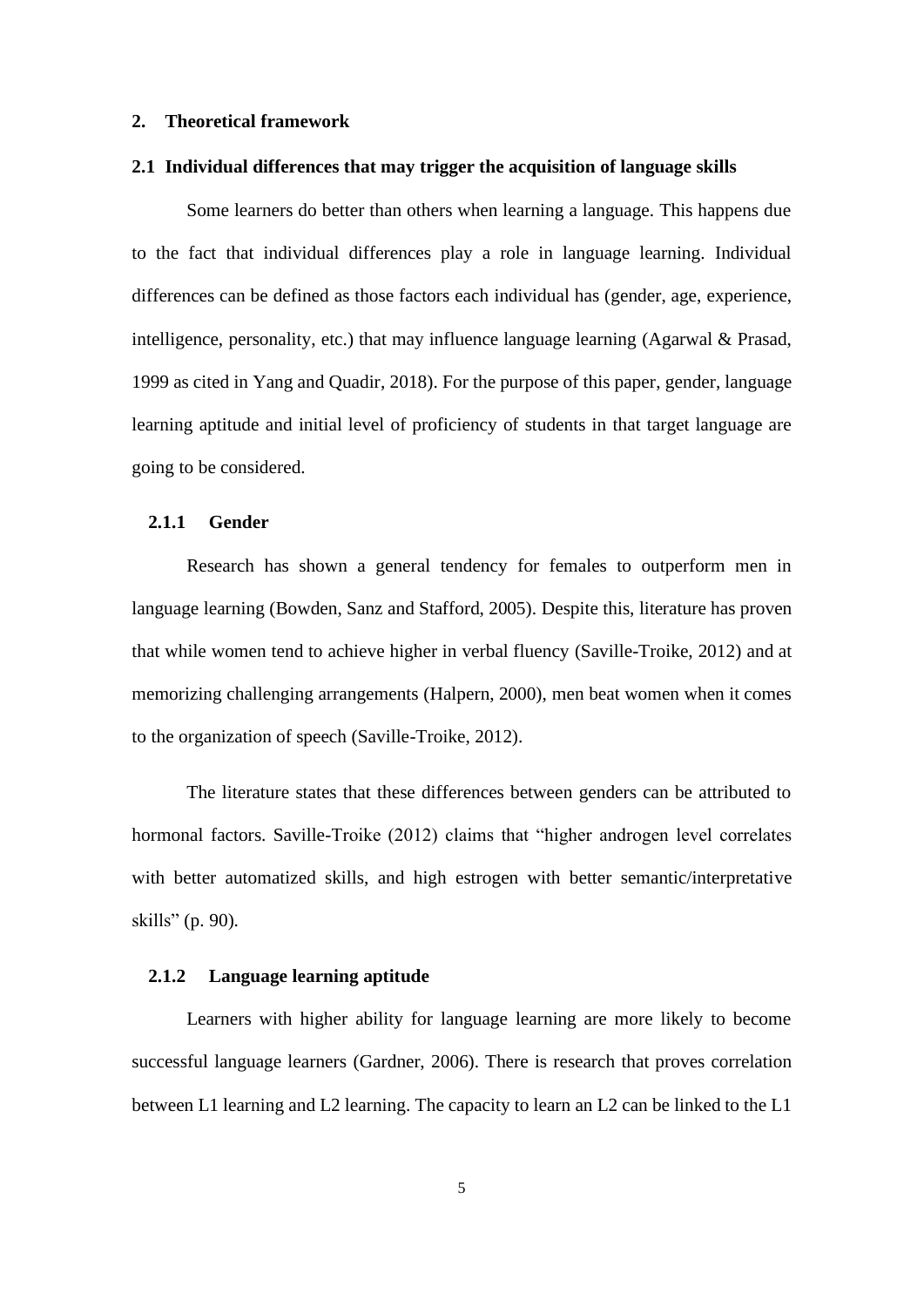skills (Skehan, 1989). In addition to this, Dewaele (2007) states that students with a certain level of proficiency in L1 showed more likeliness to become proficient in a second, third or even fourth language.

#### <span id="page-12-0"></span>**2.1.3 Initial level of proficiency**

The initial proficiency level is an individual difference that plays a role when trying to see whether a specific lesson plan can improve students' skills in language. De Keyser states that learners that are at a high enough level of proficiency to be able to use the knowledge they have to build on it further, are more likely to benefit from the opportunities any lesson plan can offer (INTclass org, 2016).

#### <span id="page-12-1"></span>**2.2 Theories and approaches to SLA**

According to Morton (2017), all throughout history, different theories regarding second and foreign language acquisition have emerged. Up until the 1970s language learning was very traditional. It was basically seen as the formation of habits. Structures were presented by the teacher and students repeated them until they were able to utter the different language patterns without error. Through the 70s and the 90s, language acquisition was seen as something more related to an inner mental process. This then changed until the present day when more social perspectives have emerged.

#### <span id="page-12-2"></span>**2.3 Teaching and learning to write**

Writing is a very dynamic and interactive process (Kang Shin and Crandal, 2019) and it is essential in an FL classroom<sup>1</sup> due to the fact that it is in writing where knowledge of other areas like grammar and vocabulary appears (Scott and Ytreberg, 1990).

<sup>&</sup>lt;sup>1</sup> Foreign Language Classroom: A space in which a language that is not the native Language of large number of people in a particular country or region is taught (Richards and Schmidt, 2010).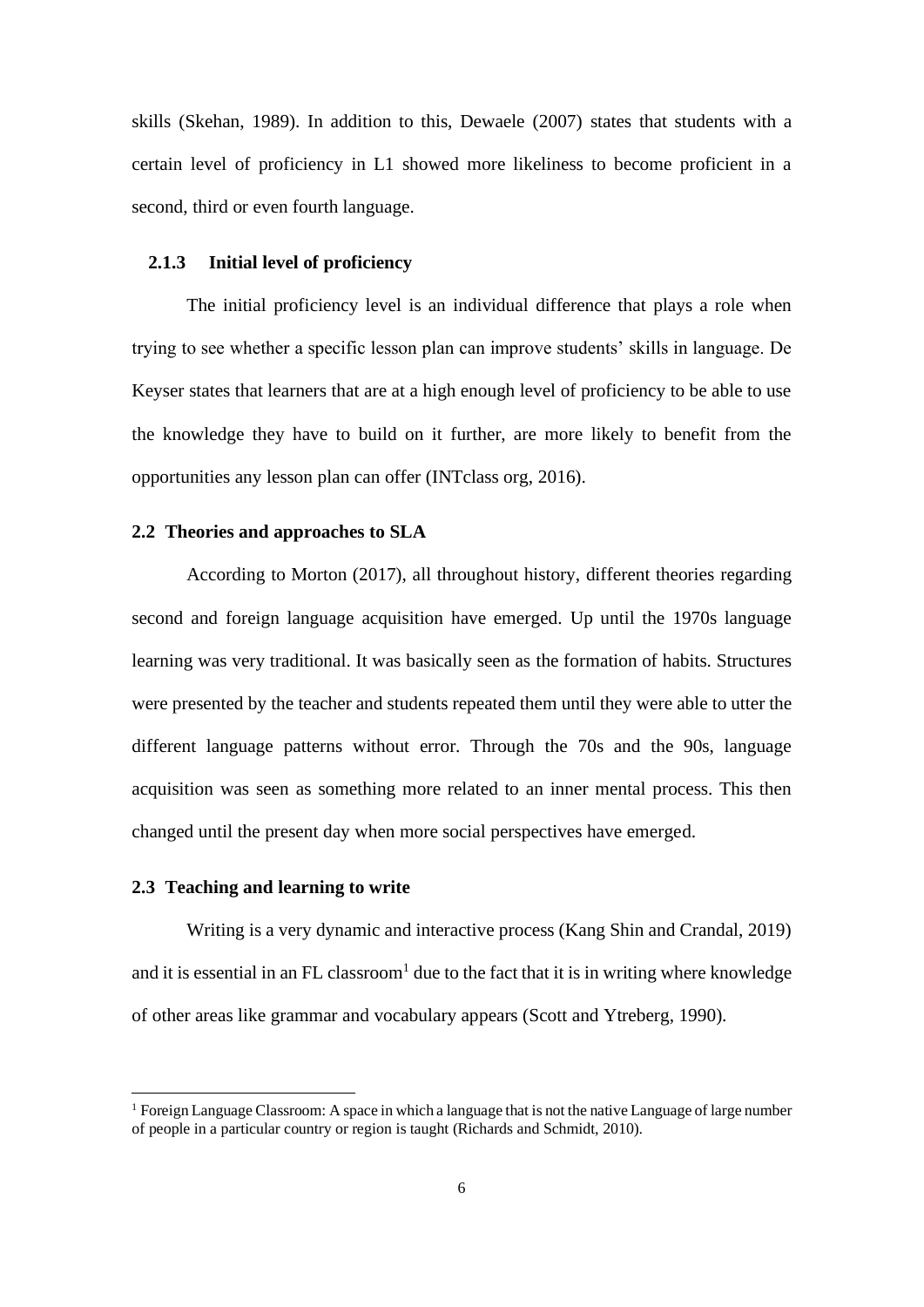Although it is important, making writing enjoyable is not an easy job since it requires various skills to be mastered. As Gibbons (2015) successfully states, competent writers, before starting to write, plan what and how they want to write. The author also claims that they continually revise and edit their text. The inclusion of enough and ordered information in the text and the appearance of linking devices such as connectors that give coherence to the text is also an indicator of an efficient writer. These skills are difficult to learn even in an L1 (Scott and Ytreberg, 1990) that is why it is very important that teachers guide their students through everything they need in order to become expert writers.

Serdyukov (2017), Goswami and Jain (2018) and Lambriex-Schmitz et al. (2020) are just examples of the amount of literature claiming that a traditional teacher-centred way of teaching does not work and that innovative approaches are much more welcomed. Nevertheless, in the case of writing, guidance by the teacher is very recommended. Teachers need to focus explicitly on the aspects of language that will help their students write according to the target audience.

Derewianka (1990) as cited in Gibbons (2015) proposed four different steps for students to understand the process of writing. Those steps are *building the field, modeling the genre, joint construction,* and *independent writing.* When building the field, the teacher needs to make sure that students know everything they need to know about the specific topic they are going to write about. If they do not know about the content of their text, they will not be able to write about it. *Modeling the genre* involves focus on form. Students need to become aware and familiar with the characteristics (purpose, structure, language items that are needed, the type of text, etc) their future written piece must have.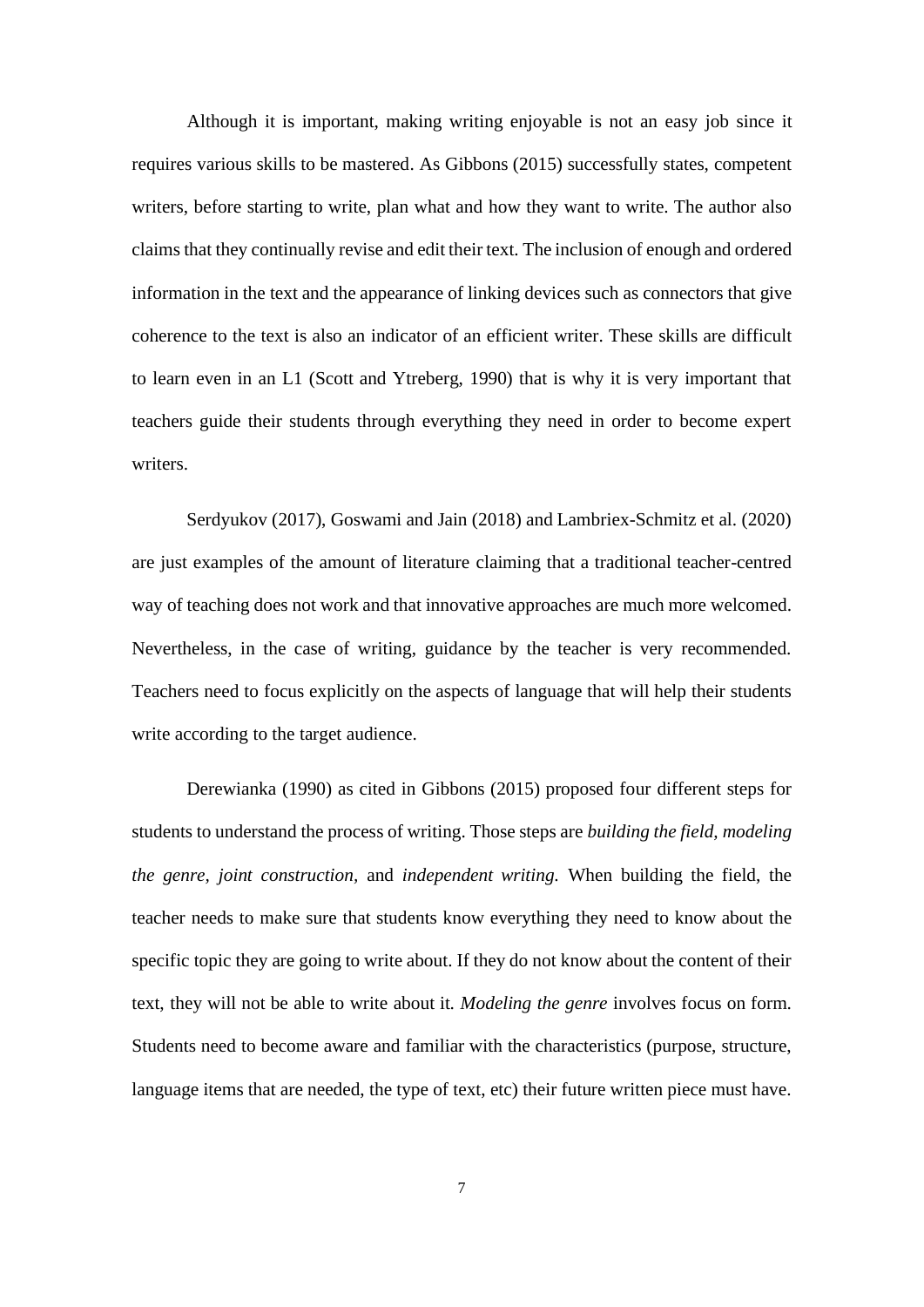In *joint construction*, both the teacher and the students write a text together that serves as an example of what it is expected from them. Finally, students independently write their own text. The writing process is not a fast one, it may take several lessons, even several weeks. It is not something that can be done in one hour session. We must not forget that scaffolding should be given all throughout the process (Gibbons, 2015).

#### <span id="page-14-0"></span>**2.4 The characteristics of Task-based Learning**

Task-based Leaning (TBL) and later known as Task-based Language Teaching (TBLT) is a guided learner-centered pedagogic discourse compatible with the cognitive theory (the one that developed between the 70s and the 90s) to language learning (Morton, 2017). Task-based learning can then be combined with longer sequences like projectbased learning since it involves students using authentic language to complete meaningful tasks. It is a well-structured learning and teaching method since lessons are structured around three different phases. Those are, according to Willis (1996), the pre-task, the task and the language focus or post-task phase. In the pre-task phase, students receive clear instructions on what to do from the teacher. During the task students engage in different activities that help them reach an outcome they can present for feedback. Finally, with focus on form, students reach the post-task phase in which they redo the task to improve the result (as cited in Bhandari, 2020).

The roles that both, the teacher, and the learner, have during TBLT are the following. On the one hand, the teacher carefully selects the tasks, prepares the learners for what will come, acts as a consciousness-raiser (Richards and Rodgers, 2002 as cited in Bhandari, 2020) while supervising the class and providing support when needed. On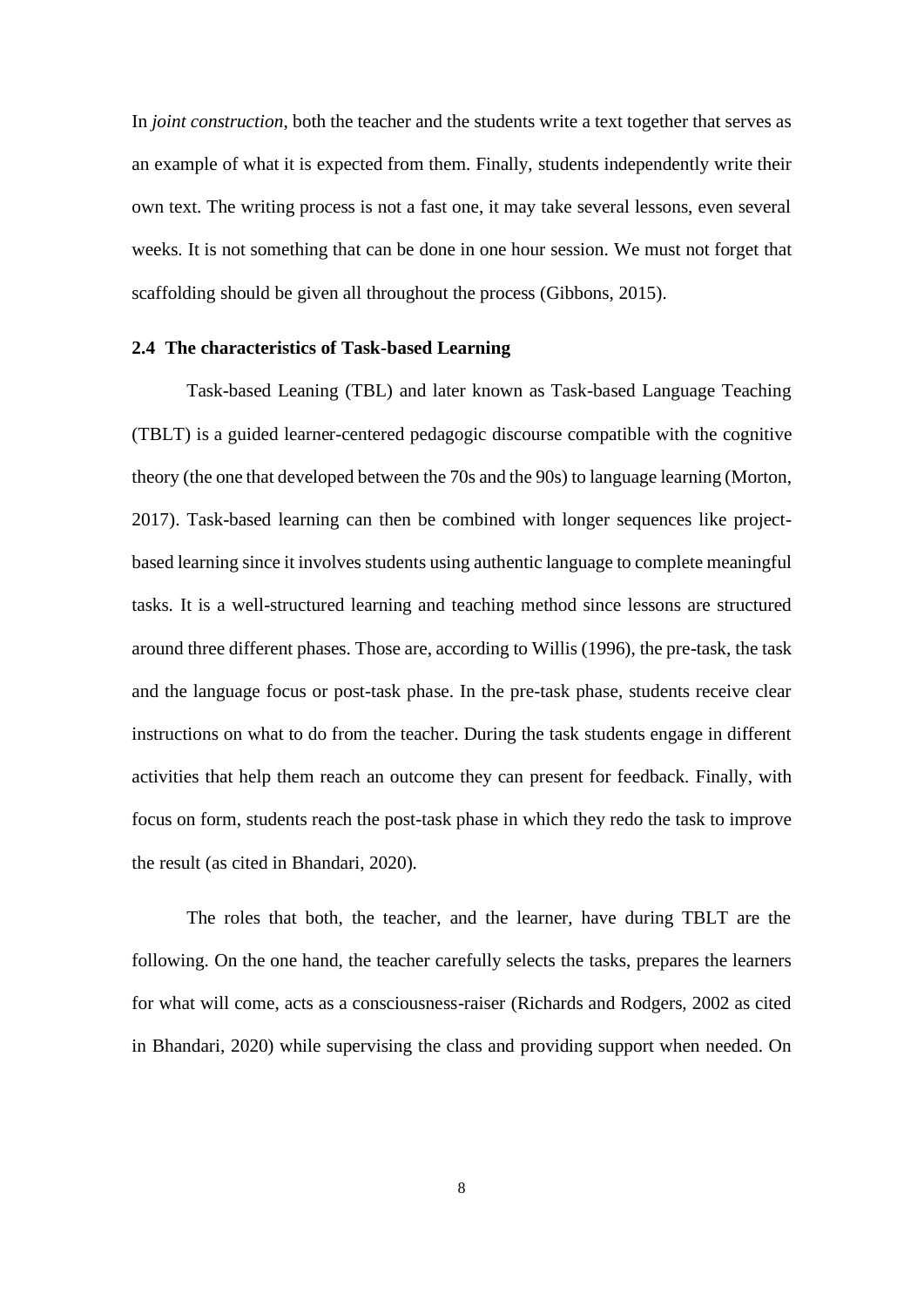the other hand, the students' role is basically that of successfully completing the task. They can do so individually or in groups through the use of interaction.

#### <span id="page-15-0"></span>**2.5 The advantages of Task-based Learning**

TBLT offers a great number of advantages. It gives students the opportunity to work cooperatively and to interact which is basic to the development of communicative skills (oral or written) which is why it is highly recommended implementing it in small classes (Fountas and Pinnell, 2001 as cited in Gibson, 2008). Students also learn to take responsibilities; they are the ones in charge of the completion of the task. It also provides a great exposure to language which helps them improve their skills (Ganta, 2015 and Lambert, 2019 as cited in Bhandari, 2020).

#### <span id="page-15-1"></span>**2.6 Evidence of the success of guided tasks for writing**

With everything aforementioned, one might begin to believe that TBLT and guided tasks may help students with their successful and independent writing. The truth is that there are many papers (Gibson, 2008 and El Khairat and Sariani, 2018) walking in the direction of defending that guided lessons help students develop their writing skills after trying them.

Gibson (2008) tested guided writing lessons with young learners. She defines guided tasks as "the support provided by expert teachers while students write" (Gibson, 2008, p. 324). In her paper she proposes different steps to follow. Those would be making students engage with the task, a discussion of strategies that students can include in their writings, time for students to write individually and finally, a shared activity for students to discuss what they have written.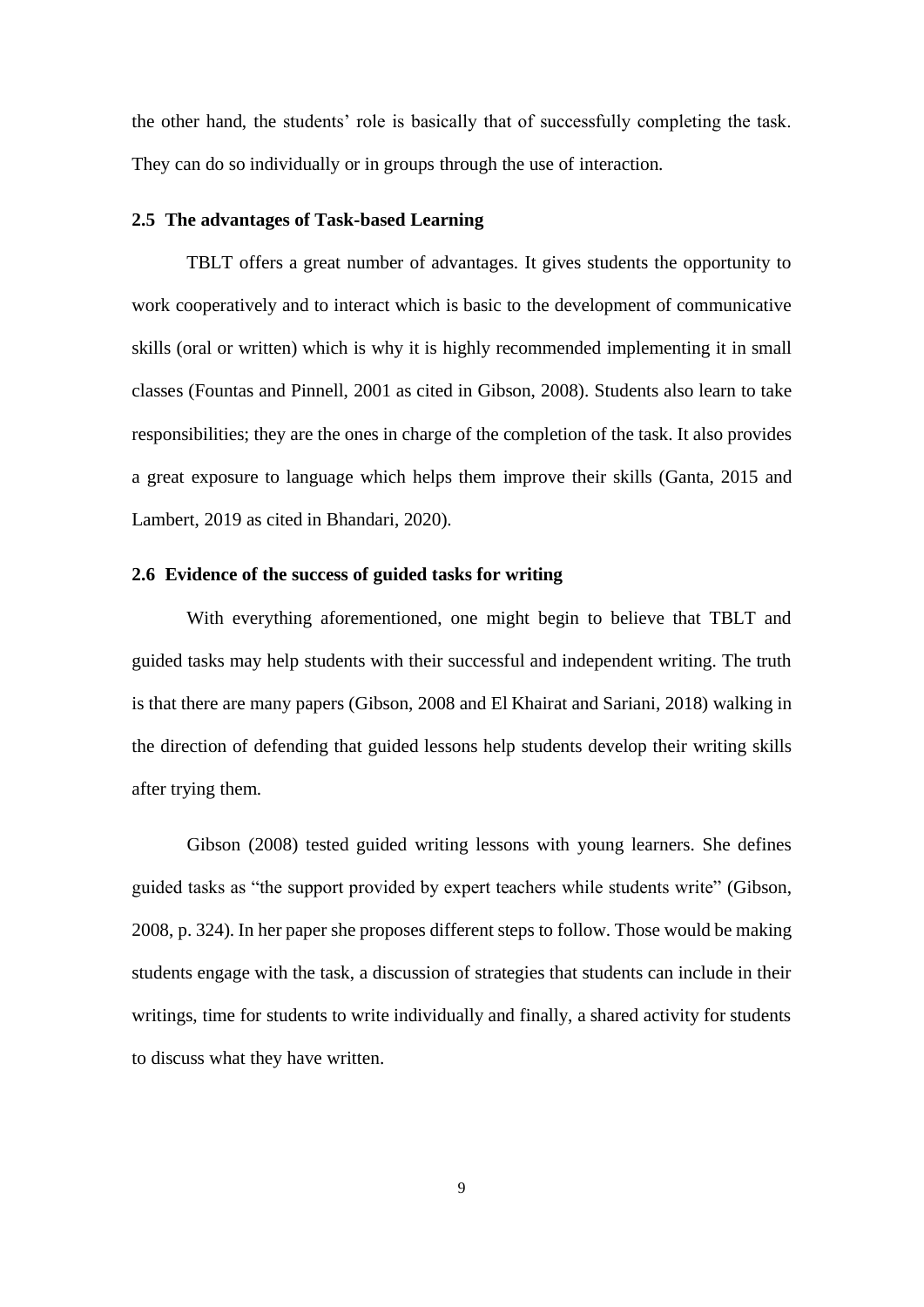El Khairat and Sariani (2018) also worked on a study based on the theory that guided tasks can help English as Foreign Language (EFL) students to produce more accurate pieces of writing. They performed a qualitative study and *Draw and Write Tasks* and *Shared Tasks* were used.

The approach, in this case, was tested with final year students of the English Department in State Polytechnic of Padang who had to write a script for their final project. The researchers and the participants first discussed what they wanted to write about. Then they moved on to the first submission of a first draft and the first guided task (*Draw and Write*) is presented. At this stage, students are supposed to brainstorm and draw all the ideas they have for their final project. With this task they basically revise and structure what they what to produce. Keeping this drawing, participants start writing a second draft that will be reviewed by a peer in the next phase called *Shared Task*. Peer reviewers suggest improvements to be made before the third and final draft is written.

The results of Gibson (2008) and El Khairat and Sariani (2018) showed that the implementation of these two tasks has been helpful in improving the participants' script writing skills. While the first draft had several weaknesses involving grammar, cohesion and structure issues, among others, the final draft had fewer mistakes in all those aforementioned areas. From the three drafts, each of them was better than the previous one.

Moreover, a final questionnaire was given to the participants. It aimed to see if participants believed the task worked. All of them confirmed that guided tasks helped them produce better written pieces.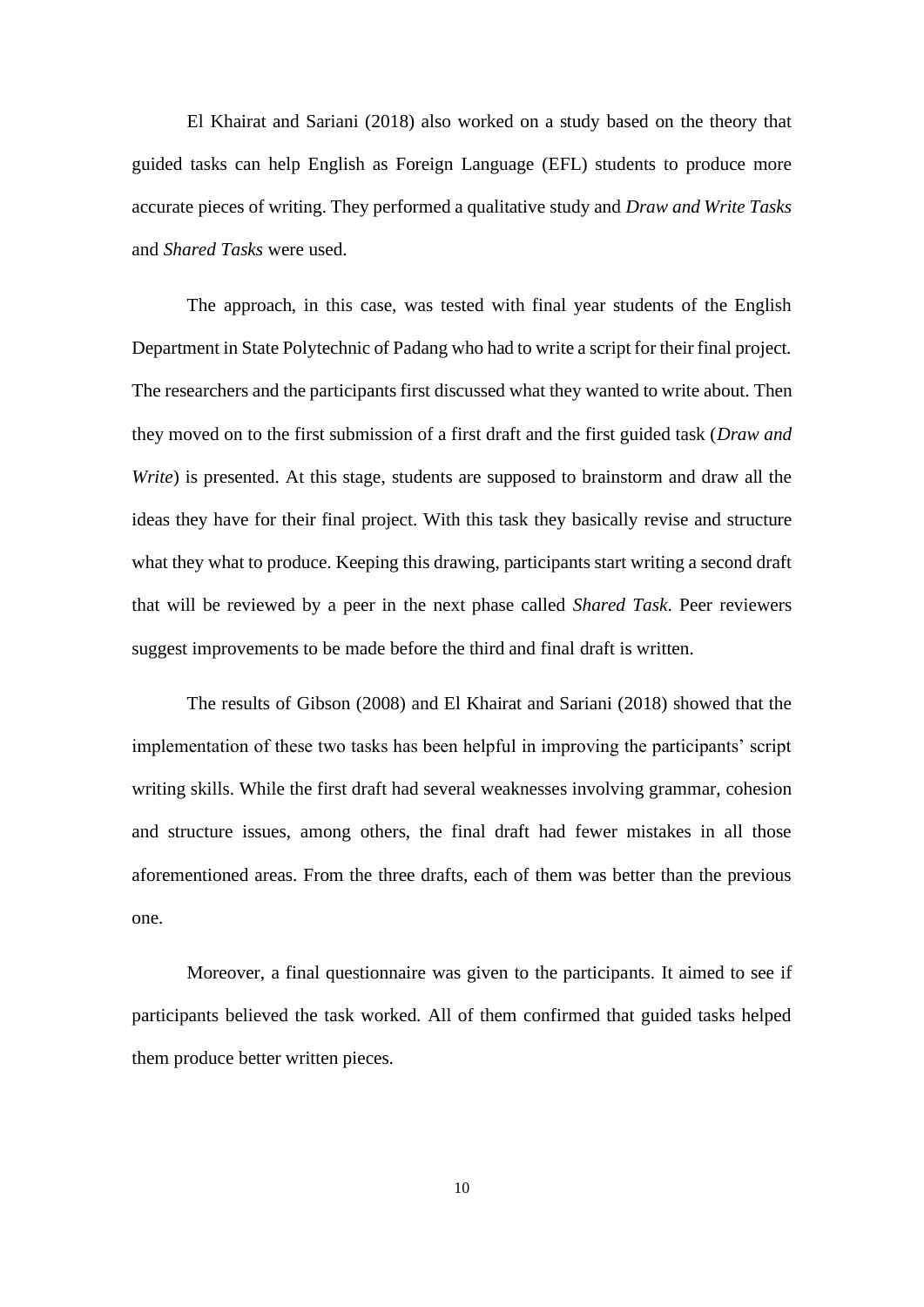#### <span id="page-17-0"></span>**3. Research methodology**

#### <span id="page-17-1"></span>**3.1 Goals**

As reported in the literature detailed in the theoretical framework section, writing requires different skills that can be obtained through scaffolding techniques the teacher may come up with. Studies involving guided tasks for writing have also been looked up as well as some implementations of them in class. While Gibson (2008) tried guided tasks with Young Learners, El Khairat and Sariani (2018) did so with undergraduate students and in both contexts guided tasks worked. Students performed better at the end of the process. This is the kind of information that can be used as *ex-ante* validation for my research. We have also seen the advantages of task-based learning one of which is that students learn to take responsibilities. And lastly, almost all the information gathered in this theoretical framework section provides examples on how to structure the lessons if guided tasks for writing are going to be implemented as well as some ideas for me to design the task.

With everything in mind, my hypothesis is that **if students are given tasks that comply with the aforementioned characteristics, they will develop their writing skills and their written productions will be of a higher quality at the same time that they will learn to take responsibilities and the classroom work environment will improve**.

The objectives of this research are as follows:

First objective: Make students improve their writing skills through the implementation of TBL, a guided approach to language learning.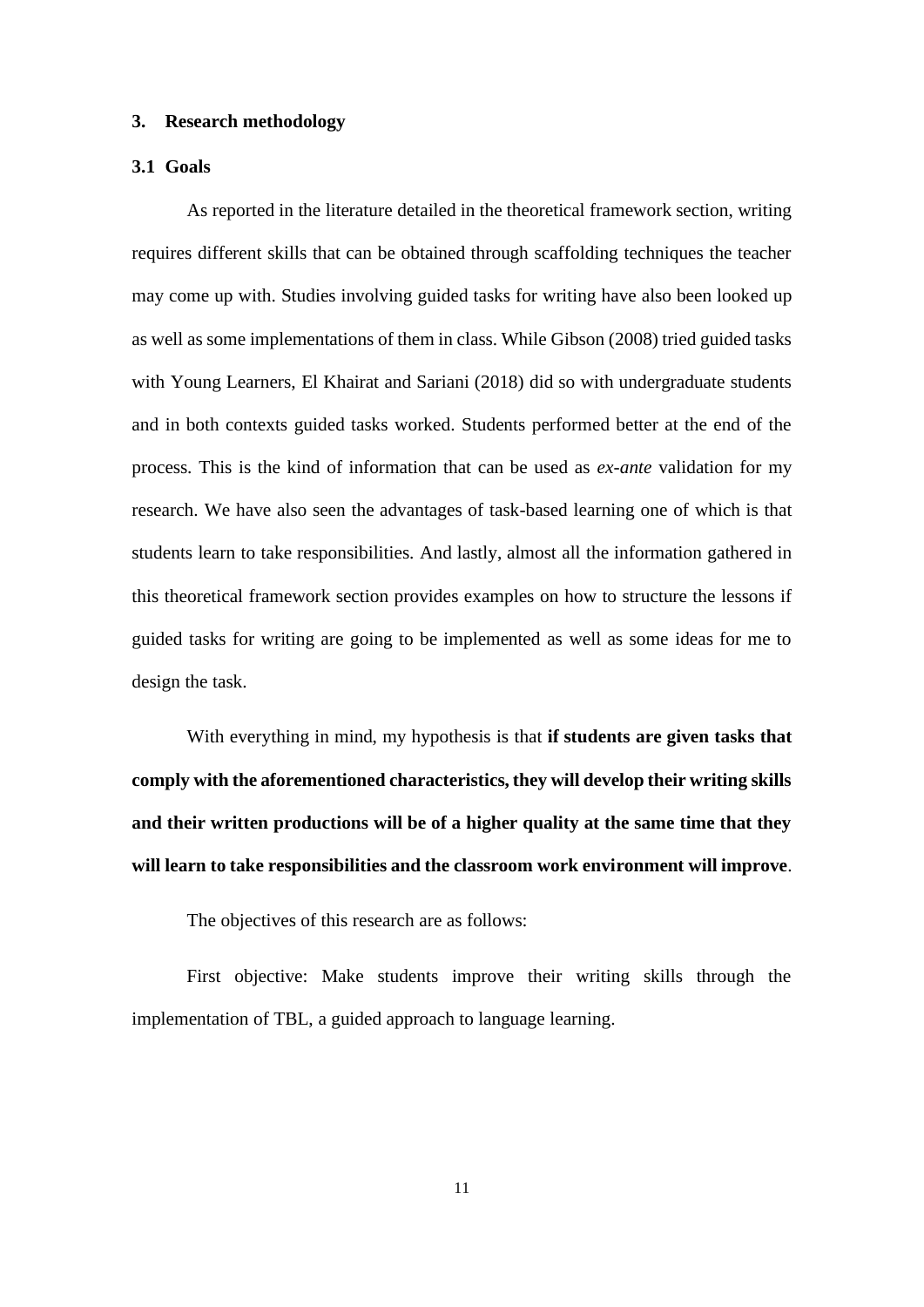Second objective: Make students focus on work and grate a productive and desired work environment to help teachers in the practicum high school through the implementation of guided tasks.

Third objective: Try action-based research for my professional development.

With this paper, the author aims to corroborate what the research states regarding guided tasks and to help my practicum school with their objective of creating a better work environment as well as enriching my professional development.

#### <span id="page-18-0"></span>**3.2 Methodological approach**

Bearing in mind that the objectives are basically changing a reality at the same time that a better understanding of the educational practice is made, the approach used to carry out the study is Action-Research based. It is a research methodology in where the teacher acts as a researcher. There is a problematic issue that needs to be solved and in order to do so, the teacher seeks for a possible solution, plans an action, implements the action, observes it and finally reflects on the action before revising the plan (Strickland, 1988 as cited in Escobar, 2020). Quantitative analysis is used to make conclusions regarding the number of students that improve their writing pieces after the guided tasks are implemented. Qualitative conclusions are made when interpreting the notes taken during the implementation of the designed teaching unit, the improvements the students have made and the students' perception of learning.

#### <span id="page-18-1"></span>**3.3 Participants**

The students that participated in this study are  $36 \, 3^{rd}$  of ESO students in the practicum high school. At the time data collection took place there was a mix of levels, which ranged from an A2 to a B<sub>1+</sub> level.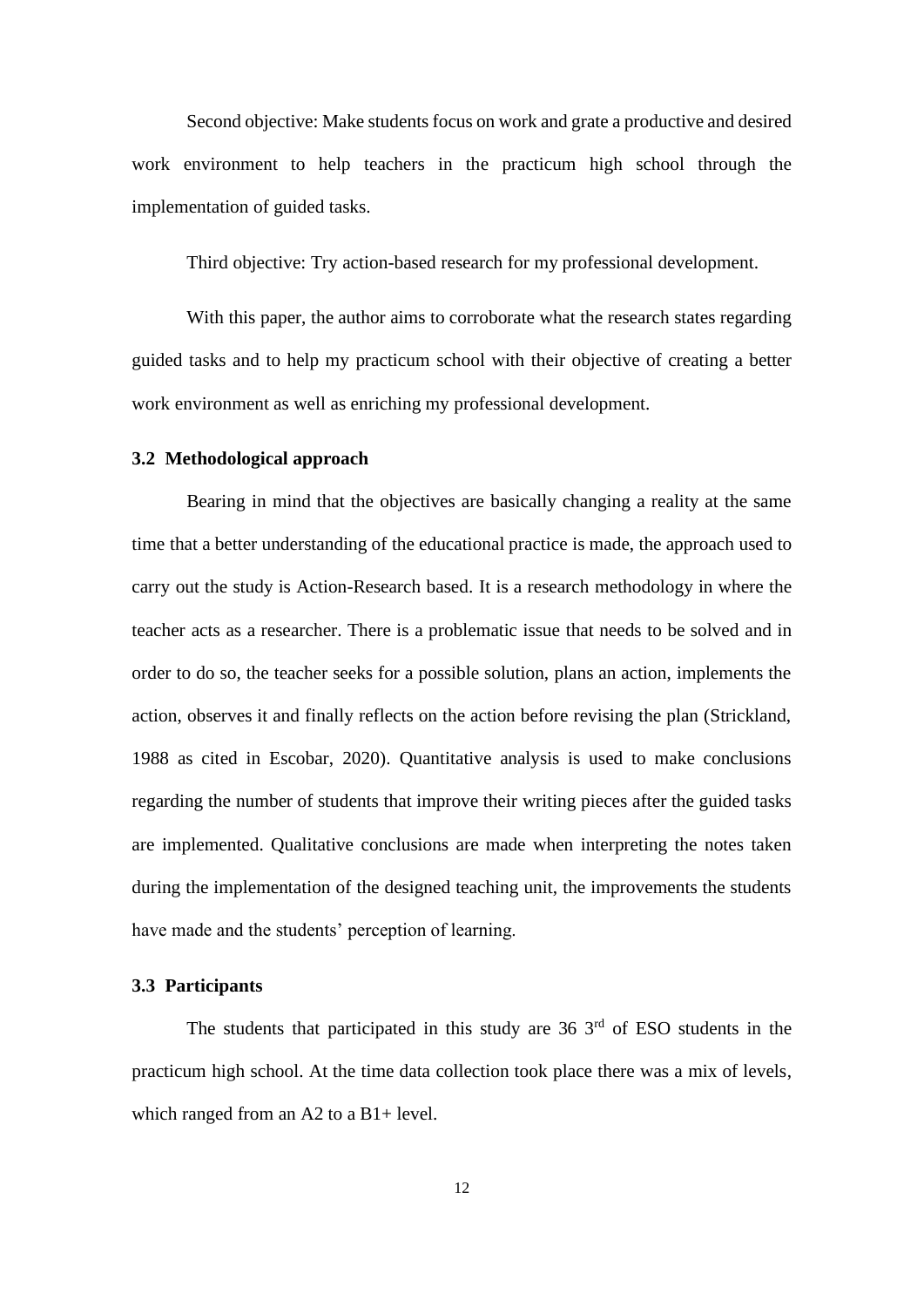#### <span id="page-19-0"></span>**3.4 Step by step**

#### <span id="page-19-1"></span>**3.4.1 Data collection**

The data are taken from observations made during the execution of the different activities of the lesson plan (see Appendix II). All the activities were planned bearing in mind the literature in the theoretical framework.

"Pre-test": Before the teaching unit was implemented, students did a writing activity. Students wrote an informal email to an imaginary mail pal. They had 1 hour to complete the task and very few information regarding the structure and language items was given to them.

Presentation of the task: Teachers presented the task. The final task was made clear from the very beginning. Students had to write an email presenting themselves to a real teenager from a European country. It lasted 25 minutes.

- Brainstorming of ideas: Students brainstormed ideas related to the genre, the structure, the different parts of an email, the content, etc. The brainstorm lasted 25 minutes.

Explicit teaching of the structure: Teachers created a visual Google Slides presentation with all the knowledge students needed in order to be able to successfully write a better email than the one they wrote in the "pre-test". It lasted 25 minutes.

Example: An example of what was expected from them was shown. Students were able to see the different parts and some language features that are characteristic of informal emails. It lasted 15 minutes.

Individual writing: Students started writing their emails individually. This writing session lasted 2 hours.

13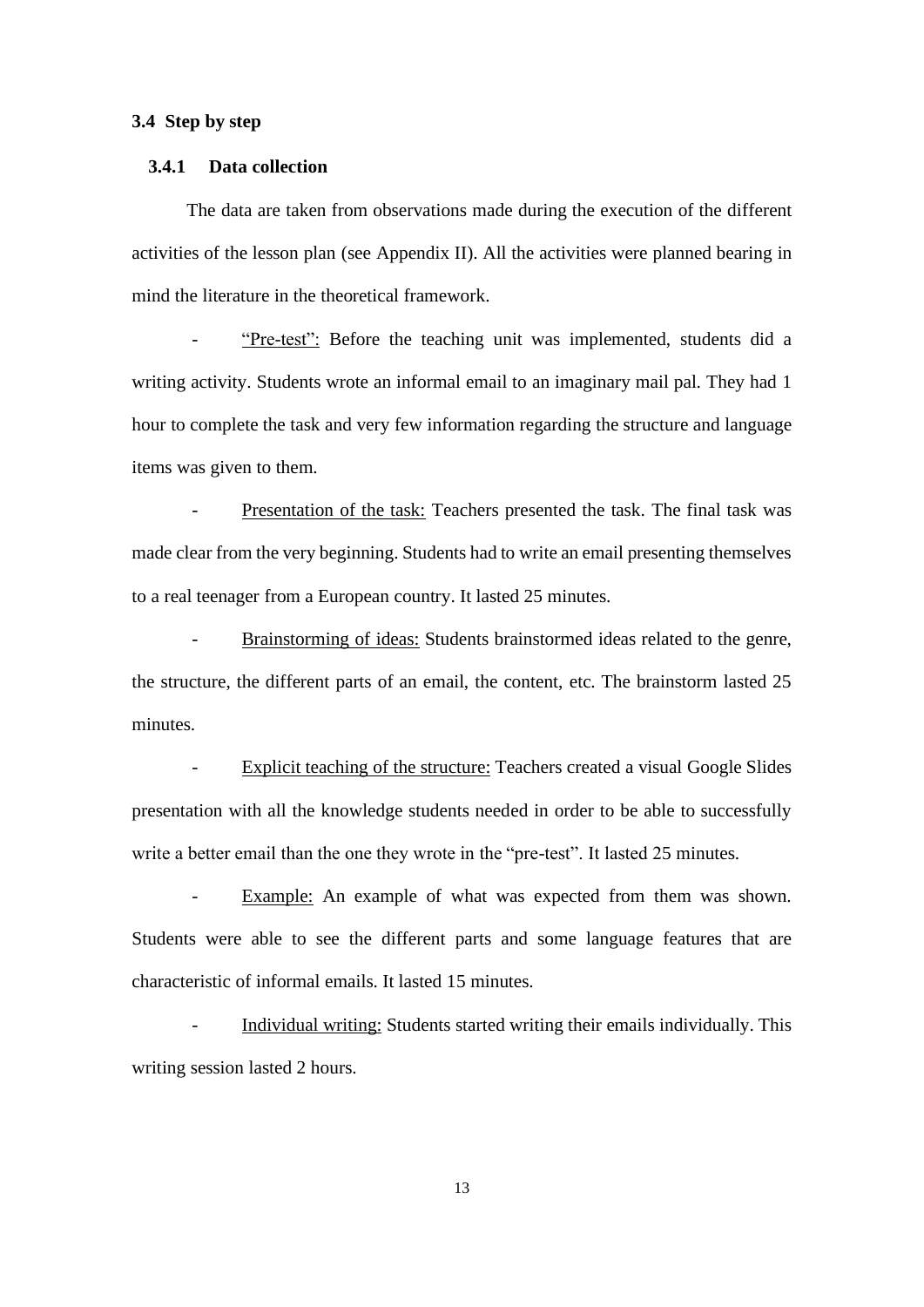Peer-correction: This session took place in small groups and lasted 1 hour. Each group was formed by around 13 students. Students exchanged their pieces of writing with a partner, and they suggested ways of improving their work always bearing in mind the brainstorming of ideas, the presentation, and the example.

Corrective feedback: Once students believed they produced perfect emails, teachers suggested ways of improving them.

Revision: Students revised their texts.

- Individual interview: The students that participate in the research answered very short questions regarding their perceptions of learning once the final product was already evaluated.

#### <span id="page-20-0"></span>**3.4.2 Process**

Data collection took place during the English class time and during breaks or tutorial sessions which is when individual interviews took place. Data were collected by the two trainee teachers and the school mentor.

On the one hand, when it comes to checking if through TBL and guided tasks students improve their writing skills, the data are taken from the pre-test and from the final product that students submit at the end of the teaching unit designed for the practicum. Data taken from the individual interviews are also used for this purpose. On the other hand, in order to see if TBL helps students focus on the task and therefore, create a productive work environment, classroom observation during all the phases of the lesson plan is needed.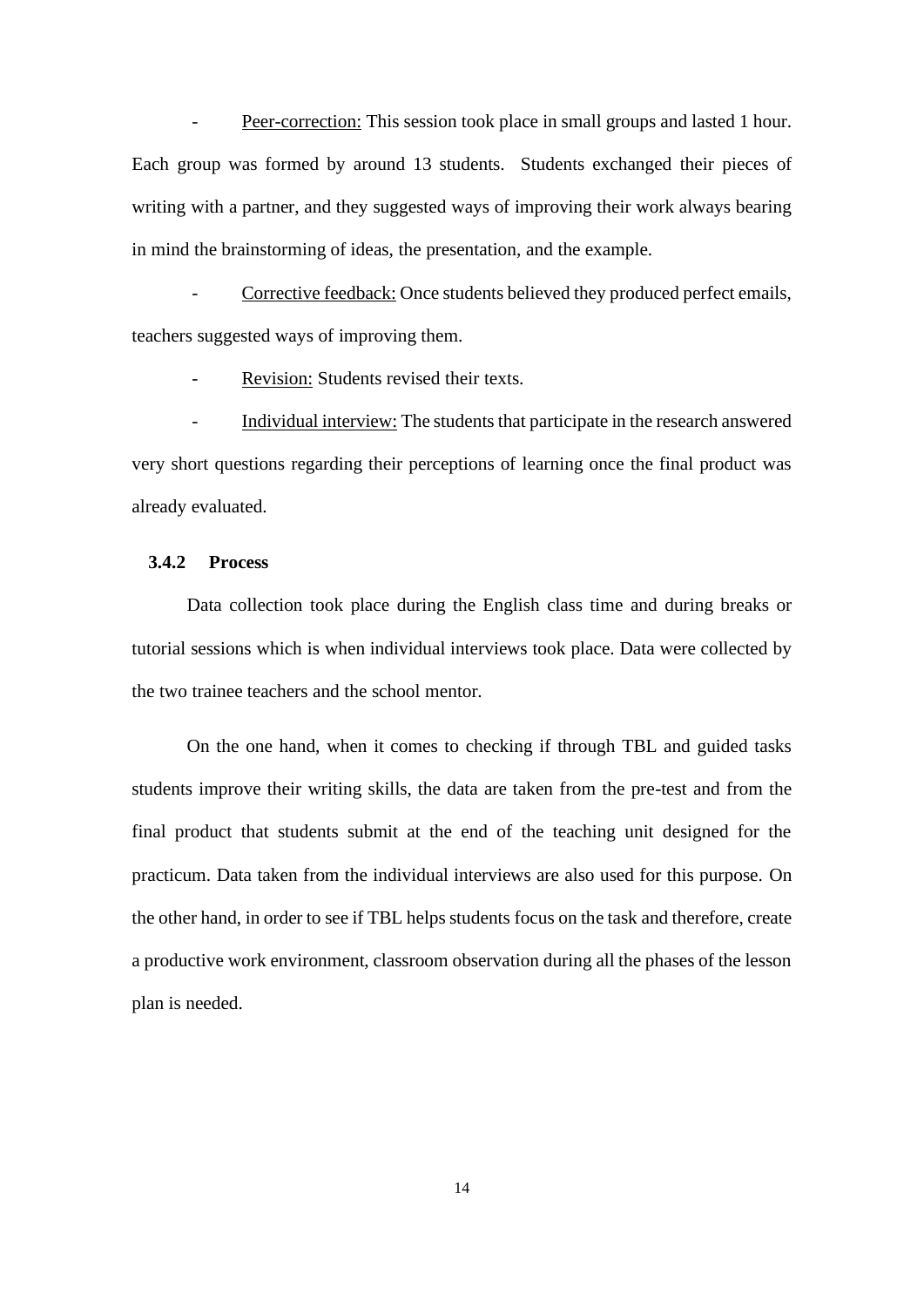#### <span id="page-21-0"></span>**3.4.3 Analysis criteria and data selection**

Once the data are collected, it is time to analyse them considering the following criteria.

- 1. Observation of students' results:
	- a) Observation of students' previous results in written productions.
	- b) Observation of students' results after the implementation of TBL.
	- c) Comparison between both data.
		- 1) Is the average mark higher than before?
		- 2) Is the average mark lower than before?
		- 3) Have individual students performed better in the second writing than in the pre-test?
		- 4) Have individual students performed worse in the second writing than in the pre-test?
	- d) Students' perceptions.
		- 1) Are they aware of the difference between both productions?
		- 2) Do they think that they have learnt?
		- 3) What part of the lesson plan do they think that was crucial for the exit?
- 2. Observation of the presence or absence a good work environment:
	- a) How students work individually.
	- b) How students work in groups.
	- c) How often students get distracted with other activities.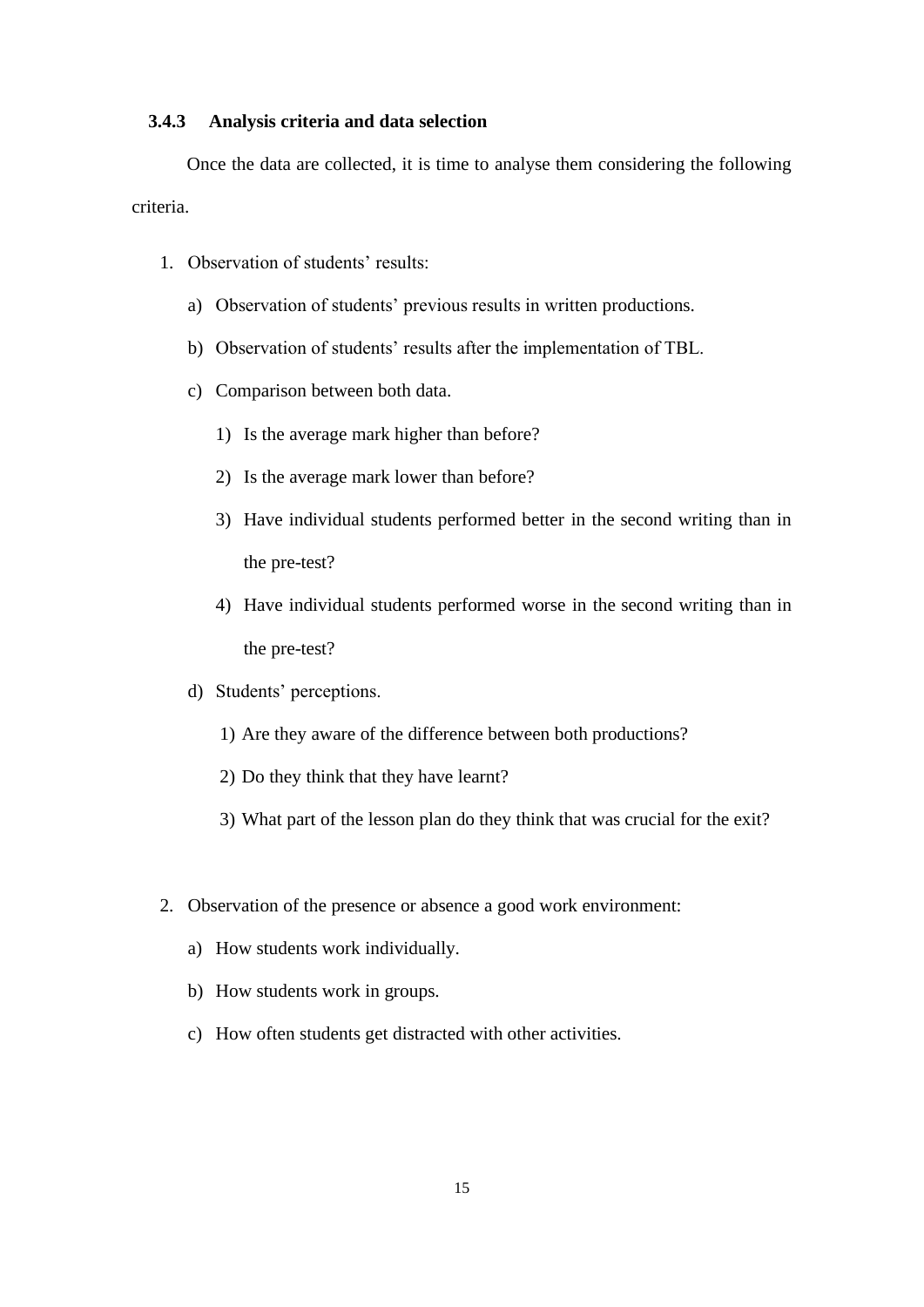#### <span id="page-22-0"></span>**3.5 Limits and limitations**

The paper, however, is subject to some limitations. The more data available, the more veracity the study has. The first intention was that of considering the productions of all 3<sup>rd</sup> of ESO students (55 in total). Nevertheless, due to an unfortunate situation some students were not able to take the "pre-test" before the beginning of the teaching unit and therefore, the improvement or not of these students could not be analysed. This left a final number of participants of 36 students.

Video recordings of the lessons were planned in order to analyse the work environment (see Appendix III for the authorization form). Video recordings would have provided a more realistic perspective on what was happening during class time, but after the first session, it was easy to tell that those recordings were not useful since few information could be taken from it. Neither the image, nor the sound was clear. Therefore, a change to a field diary was made. This decision can make the study slightly subjective.

Personal interviews were meant to be done in English, but students did not feel comfortable speaking in English and were not able to express everything they wanted to say. This is the reason why we changed the language according to their preferences. All of them chose Spanish being the language they felt more confident with. Three students did not answer the questions.

Also, regarding the collection of data, guided tasks were implemented in a projectbased school. Students were comfortable working with innovative approaches, and it was not difficult for them to adapt to the way tasks were presented. A comparison between the obtained results with the ones that students that are used to more traditional methodologies obtain once they are faced with this didactic sequence would enrich this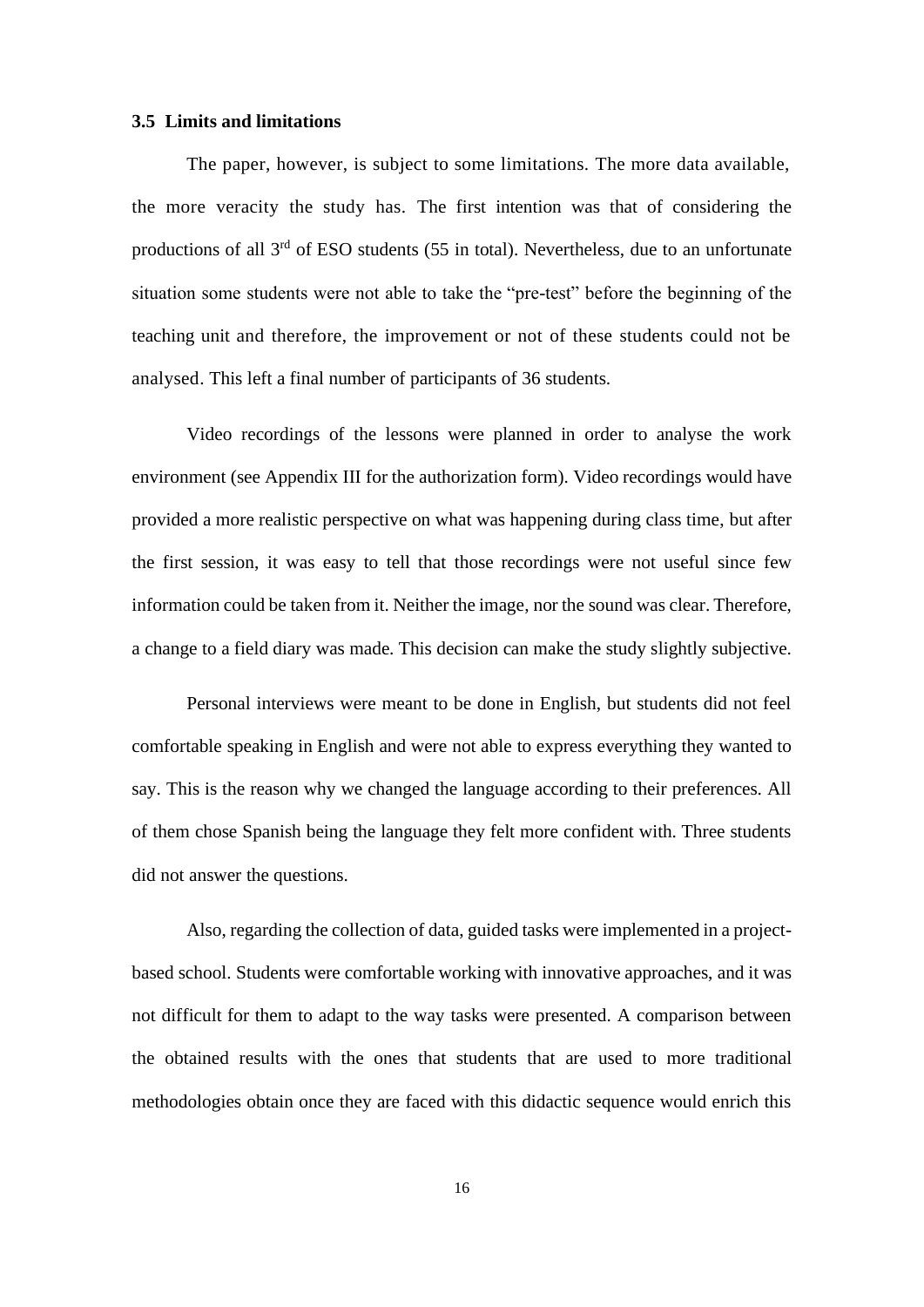paper. However, this was not possible due to the fact that the author only had access to one group of students from one high school. Guided tasks could have also been tested in other groups and see if they also worked, but due to the pandemic situation we live in, it was not possible to have the necessary access to other groups in the school and have more participation.

#### <span id="page-23-0"></span>**3.6 Ethical procedures**

So as to comply with the ethical procedures that any study must have, the collected data are, from now on, going to be anonymous since no sensitive data are likely to appear anywhere in the paper. Names will be avoided and in the event that it is necessary to refer to someone in particular his or her name is going to be replaced by STUDENT X, X being a number randomly assigned to that specific student. Permission to analyse students' productions, as well as permission to interview them individually has been asked to the school mentor who consulted whoever needed to be asked. Moreover, the tasks that students had to complete were also approved by both the UAB tutor and the school mentor.

#### <span id="page-23-1"></span>**4. Data analysis**

#### <span id="page-23-2"></span>**4.1 Results**

#### <span id="page-23-3"></span>**4.1.1 Written production improvement**

All participating students were evaluated in written production via a rubric (see Appendix IV). With the objective of evaluating students' academic progress, attributable to the implementation of the designed lesson plan (see Appendix II), two pieces of writing were evaluated at two key moments in the study: before starting the teaching unit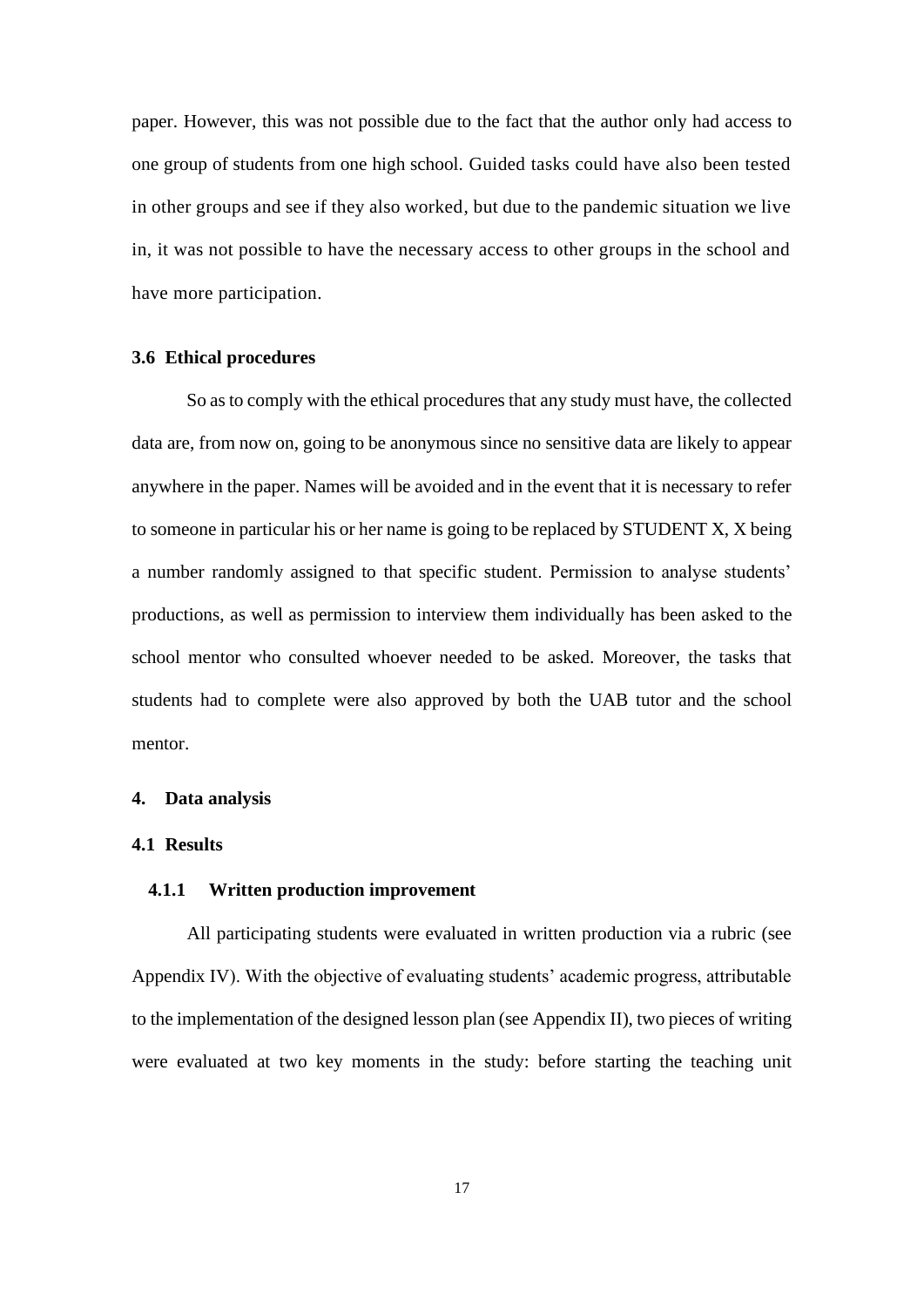implementation in order to obtain the initial level of the students and after the completion of the didactic sequence in order to see the amount of progress achieved.

Data collection can be found in Appendix VI. The data are analysed using the arithmetic mean. The maximum mark students could get was a 4. Table 1 shows the student's average mark in the pre-test and the average mark of the product they submitted after the implementation of the didactic sequence.

| Witten production | Number of students | Pre-test | Final product |
|-------------------|--------------------|----------|---------------|
|                   | 36                 | 2.27     | 3.28          |

<span id="page-24-1"></span>Table 1. General written production results

As can be seen in Table 1, the written production results for all the participants indicates a statistically significant improvement. These results suggest that the implementation of the designed lesson plan (see Appendix II) has had an influence on the development of students' writing skills. Nevertheless, not all students that participated in the study improved their mark.



<span id="page-24-0"></span>Figure 1. Circular graph "How many students have improved their mark?"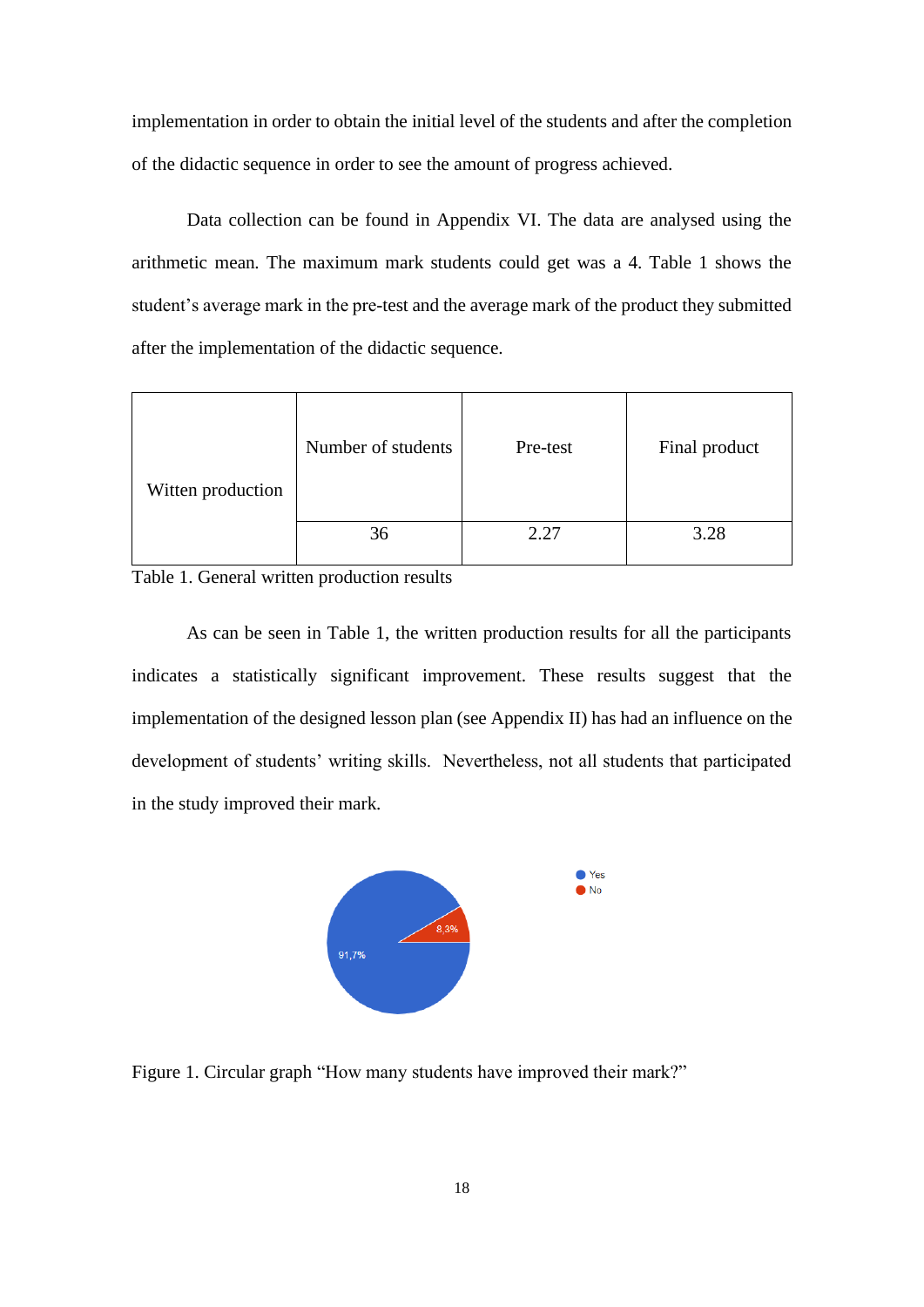Results shown in Figure 1 allow us to say that while an 8.3% of the participants (3 students) did not improve their results, 33 students (91.7% of the participants) did improve their mark. Most of them are aware of this improvement since once they were asked about the differences they could see between both productions, all of them could notice significant unlikeliness between the pre-test and the final product. In addition to this, they all agree that the second production is" better" than the first one (see Appendix VII).

It is obvious though that since there has not been any control group, it cannot be guaranteed the fact that this improvement is only associated with the participation in the study. In order to augment the analysis of the data, more individual conditions are to be analysed.

Out of this 91.7% of students whose mark improved after the implementation of the lesson plan (see Appendix II), 81.81% (27 students) of these student's grades raised 0.7 points or more (see Appendix VI). If we focus our attention towards those students whose grade has raised the most  $(≥ 0.7 \text{ points})$ , we notice the following.



<span id="page-25-0"></span>Figure 2. Circular graph "Gender of those students whose mark has improved by  $\geq 0.7$ points".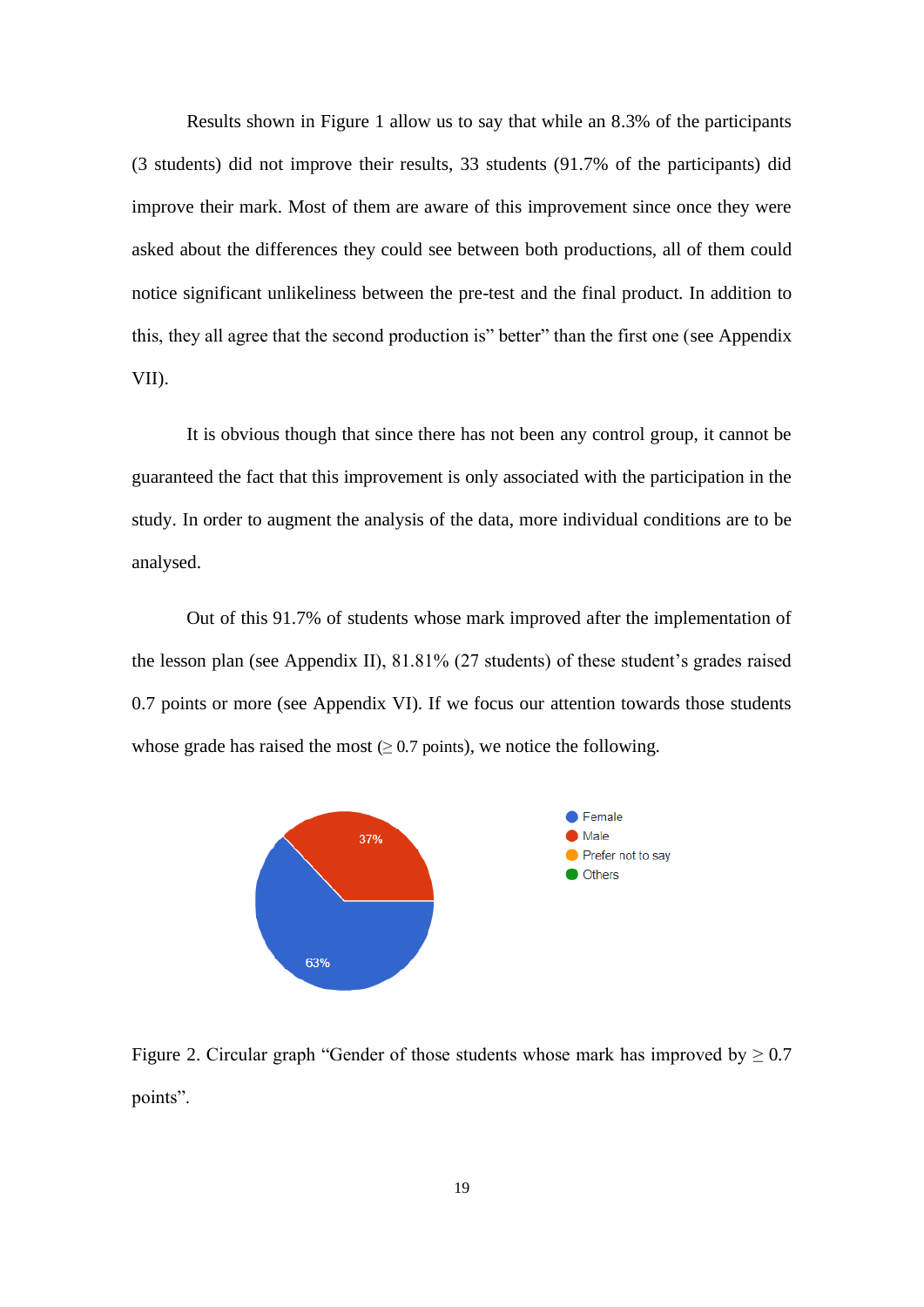

<span id="page-26-0"></span>Figure 3. Circular graph "Number of languages used in the daily life of those students whose mark has improved by  $\geq 0.7$  points".



<span id="page-26-1"></span>Figure 4. Circular graph "Students whose mark has improved by  $\geq 0.7$  points results in English during the  $1<sup>st</sup>$  term (2020-2021)".



<span id="page-26-2"></span>Figure 5. Circular graph "Students whose mark has improved by  $\geq 0.7$  points results in English during the  $2<sup>nd</sup>$  term  $(2020-2021)$ ".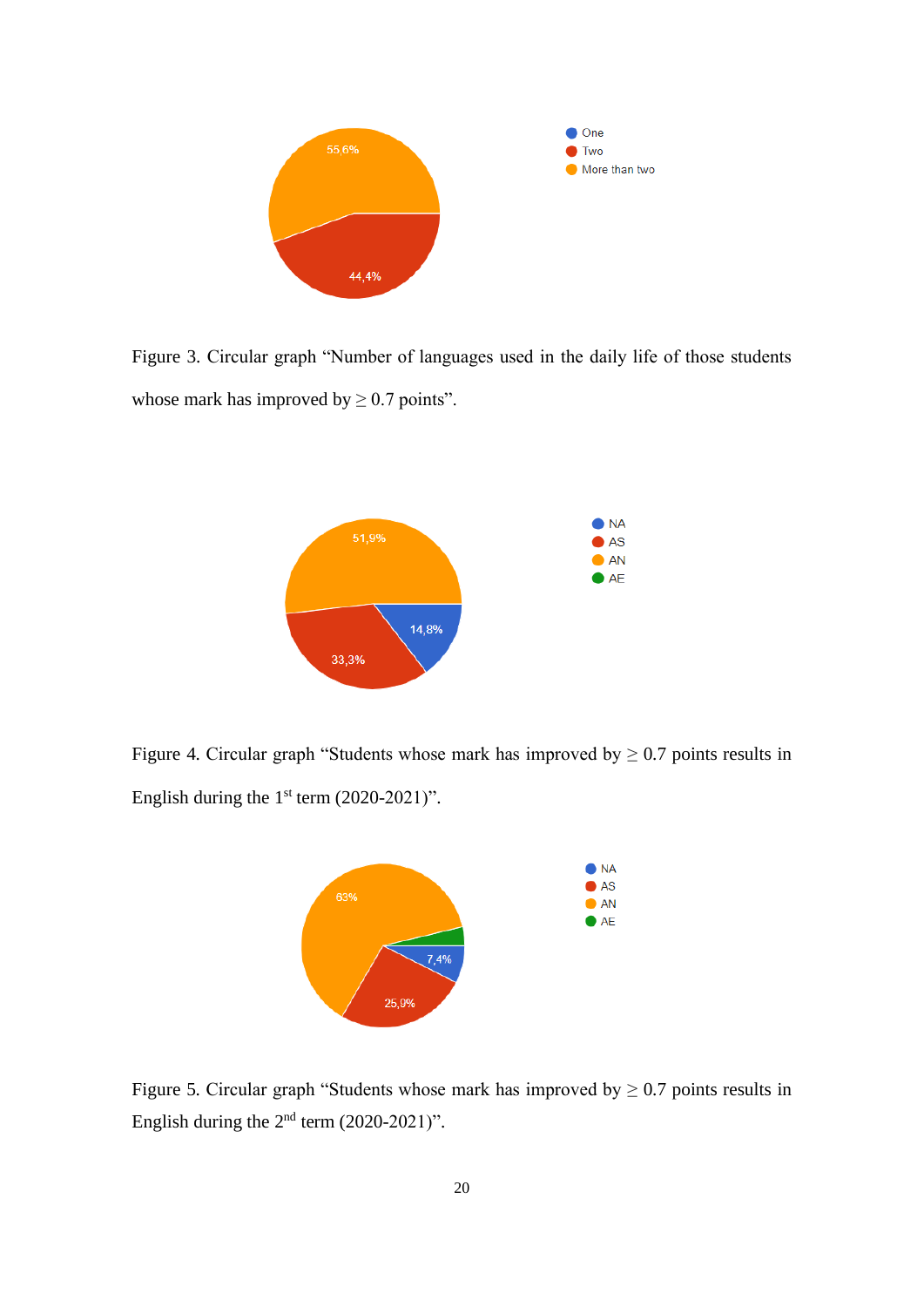Looking closely at the results in Figure 2 we can observe that the majority of students that scored 0.7 or more in the final product (63%) identify themselves as females. Figure 3 allows us to claim that the more languages one knows and uses, the more likely it is for one to acquire a new language. 55.6 % of those students whose mark improved the most use in their daily life more than two languages. Those languages include Catalan, Spanish and Arabic (they are not sorted by the actual time each language is used). Apart from this, Figure 4 and Figure 5 present that almost all students that perform better are students that have acquired the Foreign Language Competences they have been working on throughout the current academic year.

Aforementioned data can be compared to data given by those students that have not improved their writing skills after the implementation of the designed teaching unit. If we focus our attention towards those students, we observe the following.



<span id="page-27-0"></span>Figure 6. Circular graph "Gender of those students whose mark has not improved".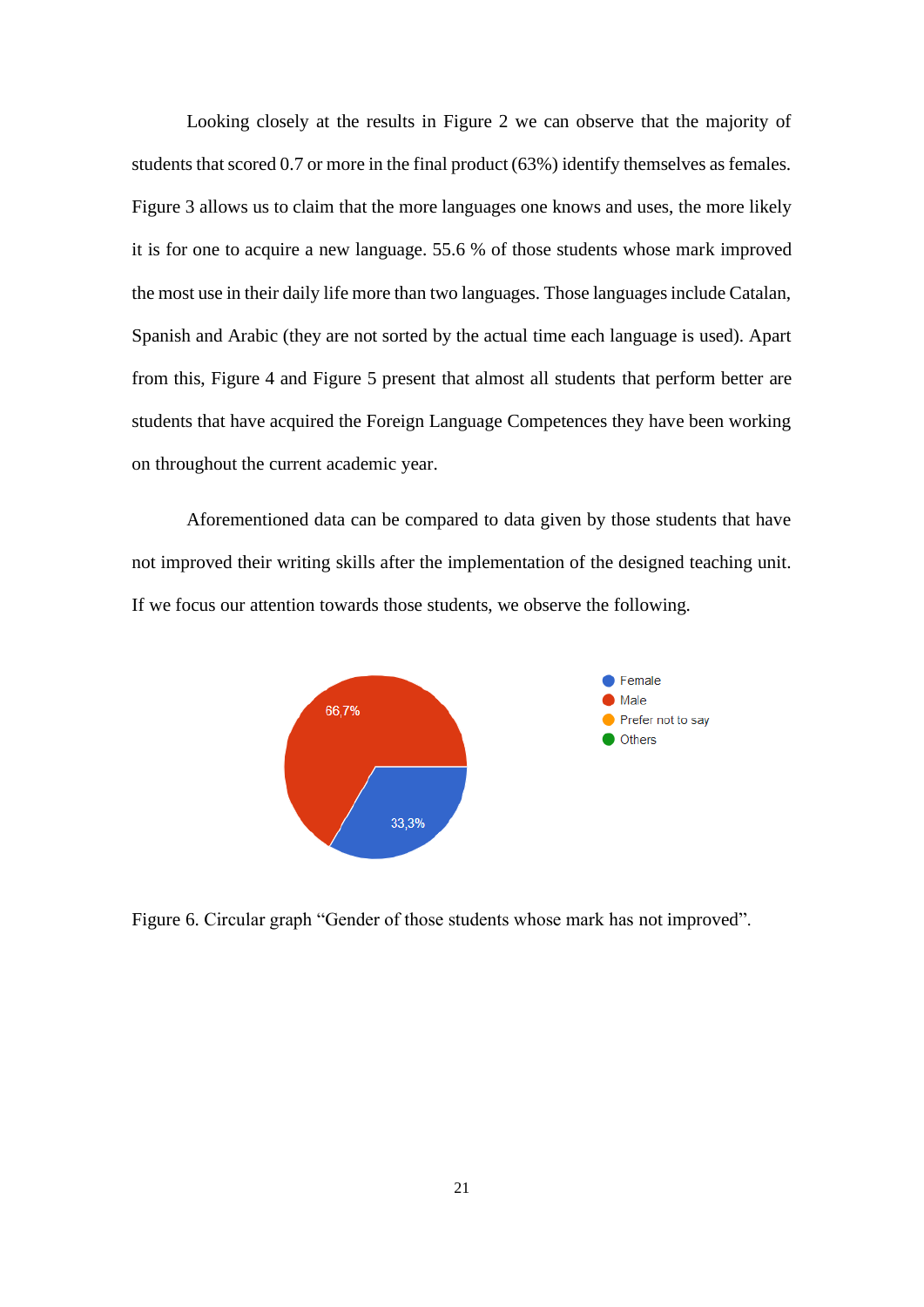

<span id="page-28-0"></span>Figure 7. Circular graph "Number of languages used in the daily life of those students whose mark has not improved".



<span id="page-28-1"></span>Figure 8. Circular graph "Students whose mark has not improved results in English during the  $1^{st}$  term  $(2020-2021)$ ".



<span id="page-28-2"></span>Figure 9. Circular graph "Students whose mark has not improved results in English during the  $2<sup>nd</sup>$  term  $(2020-2021)$ ".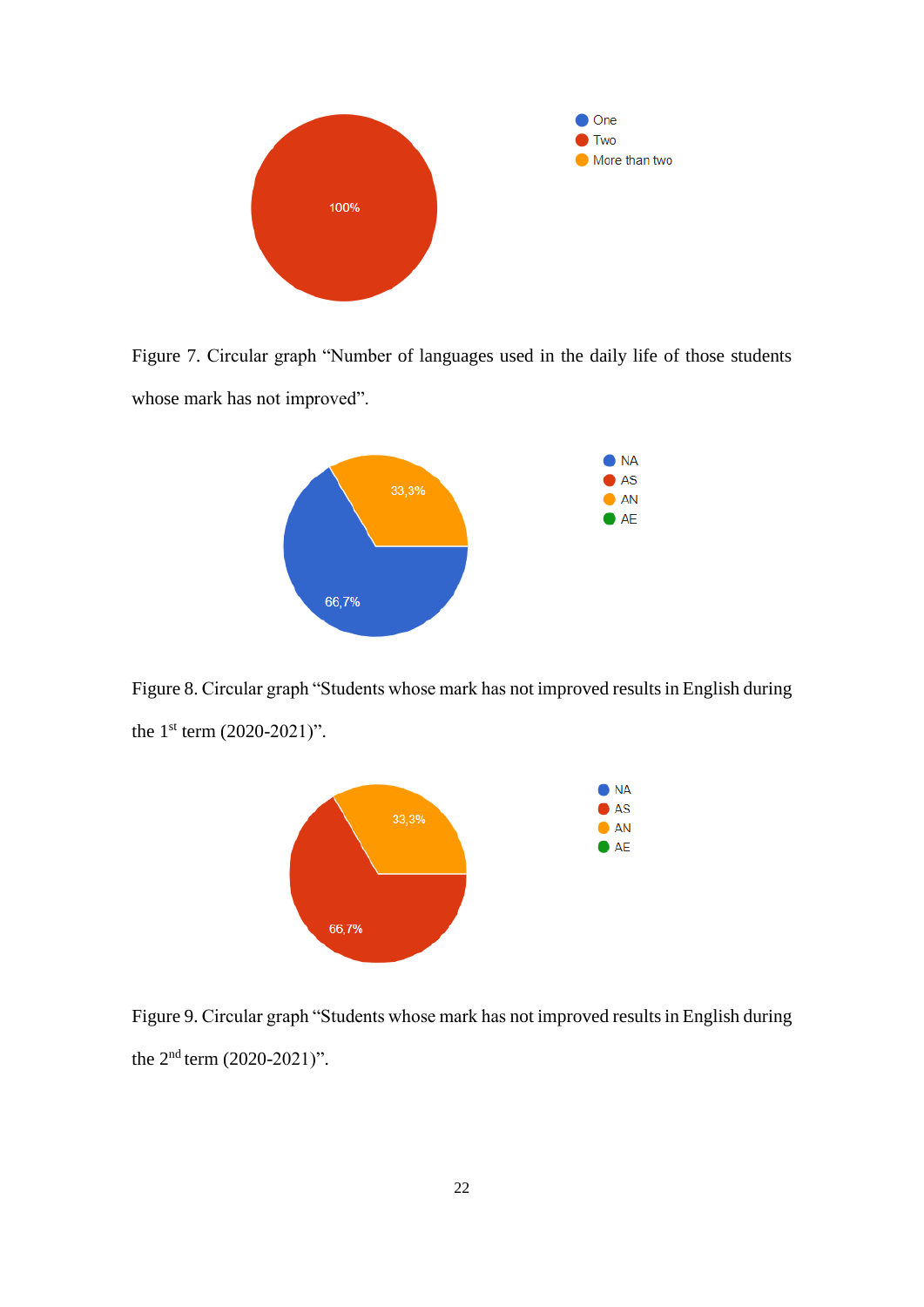With respect to the information collected, it can easily be stated that data regarding students whose mark improved and data considering those students that did not improve differ in a significant way. It can be claimed that the majority of students that did not improve their mark after the implementation of the lesson plan (see Appendix II) (66.7%) identify themselves as males (Figure 6). It is also worth noticing that a 100% of those students use two languages in their daily life, these languages being Catalan and Spanish (Figure 7). Finally, Figure 8 and Figure 9 present the fact that students whose writing skills did not improve are those FL learners that tend to obtain a lower score in the English field during the academic year.

As the information collected in the interviews regards (see Appendix VII), both written productions were shown to the students. They all highlighted the utility of the lesson plan so as to help them improve their writing skills. They could all spot differences between the two products. The majority of students point out that the explicit teaching of the structure through a *Goggle Slides* presentation (see Appendix II), together with the models given, was a key aspect for the development of their writing skills. Most of them also mention peer-correction as something that made their final products glow. It is also important to note the fact that a couple of participants felt that the fact that the final product was going to be sent to a teenager form another country put pressure on them to write better emails. Finally, an aspect that emerged in all the interviews was the issue of whether the acquired skills would last or not. It is true that some students considered that, in the event that they had to write a similar piece a month after the submission of their final products, their productions would not be as good as the post-test outcome. Nevertheless, they all claim that it would definitely be better than the pre-test.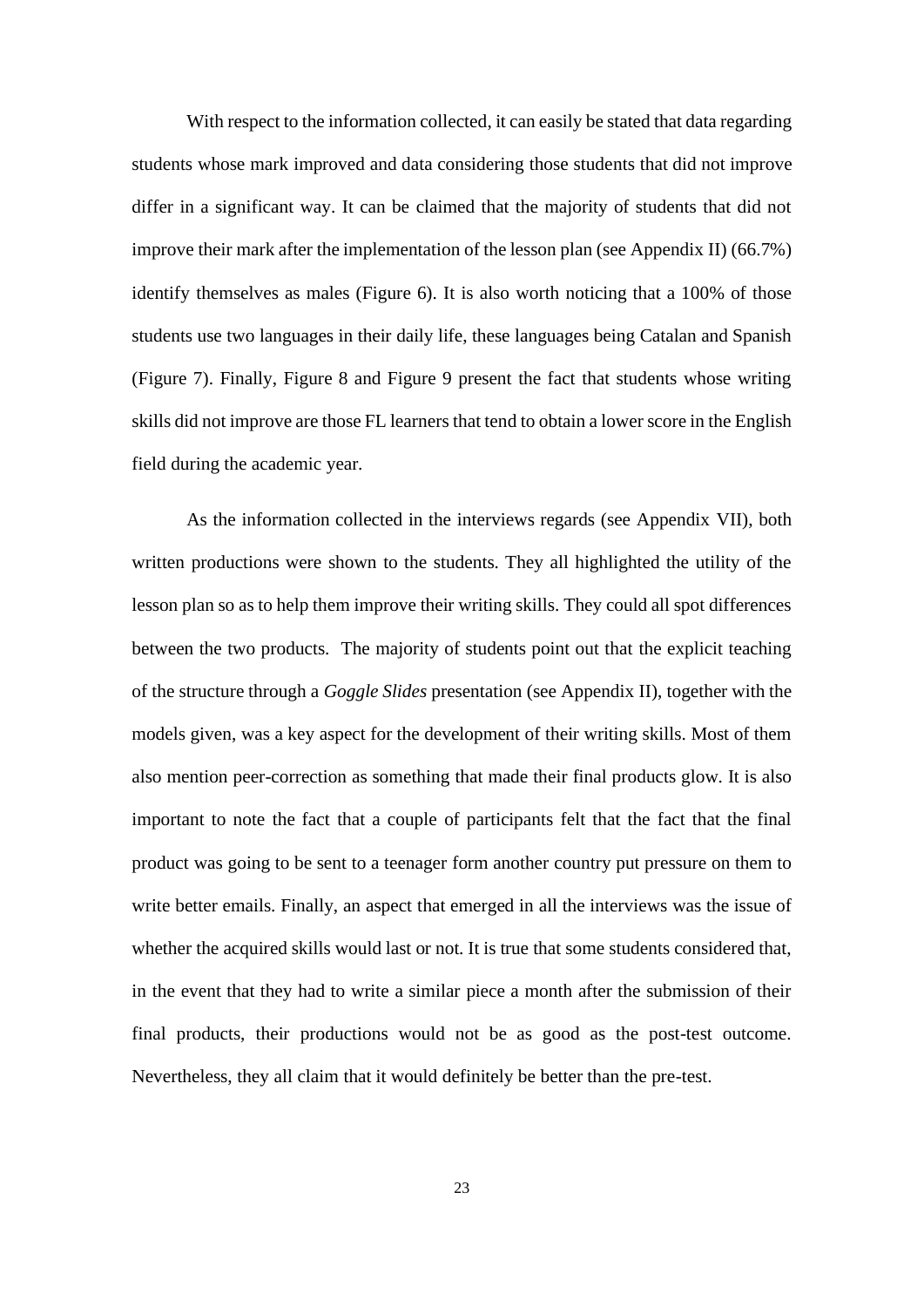#### <span id="page-30-0"></span>**4.1.2 The presence or absence of a desired work environment**

The second focal point of this research is the analysis of how the students' behaviour can improve throughout the implementation of the didactic sequence (see Appendix II). With this in our minds, data obtained during whole class tasks and tasks that took place in smaller groups are analysed separately.

Qualitative data are difficult to analyse (Rodríguez and Valldeoriola, 2009) so, in order to pass it on to quantitative data, the notes from the field diary (see Appendix IX) have been taken and transported to tables (see Appendix X) taking into account a rubric (see Appendix VIII).

The data obtained during all the activities in the lesson plan are presented in Figure 10. 2



<span id="page-30-1"></span>Figure 10. General work environment results.

As regards information collected in Figure 10, the general work environment results indicate that during the implementation of the lesson plan (see Appendix II)

<sup>&</sup>lt;sup>2</sup> Level 1 being the least desired in order to have what we consider a good work environment and Level 3 being the most desired in order to have what we consider a good work environment. See Appendix VIII for more details.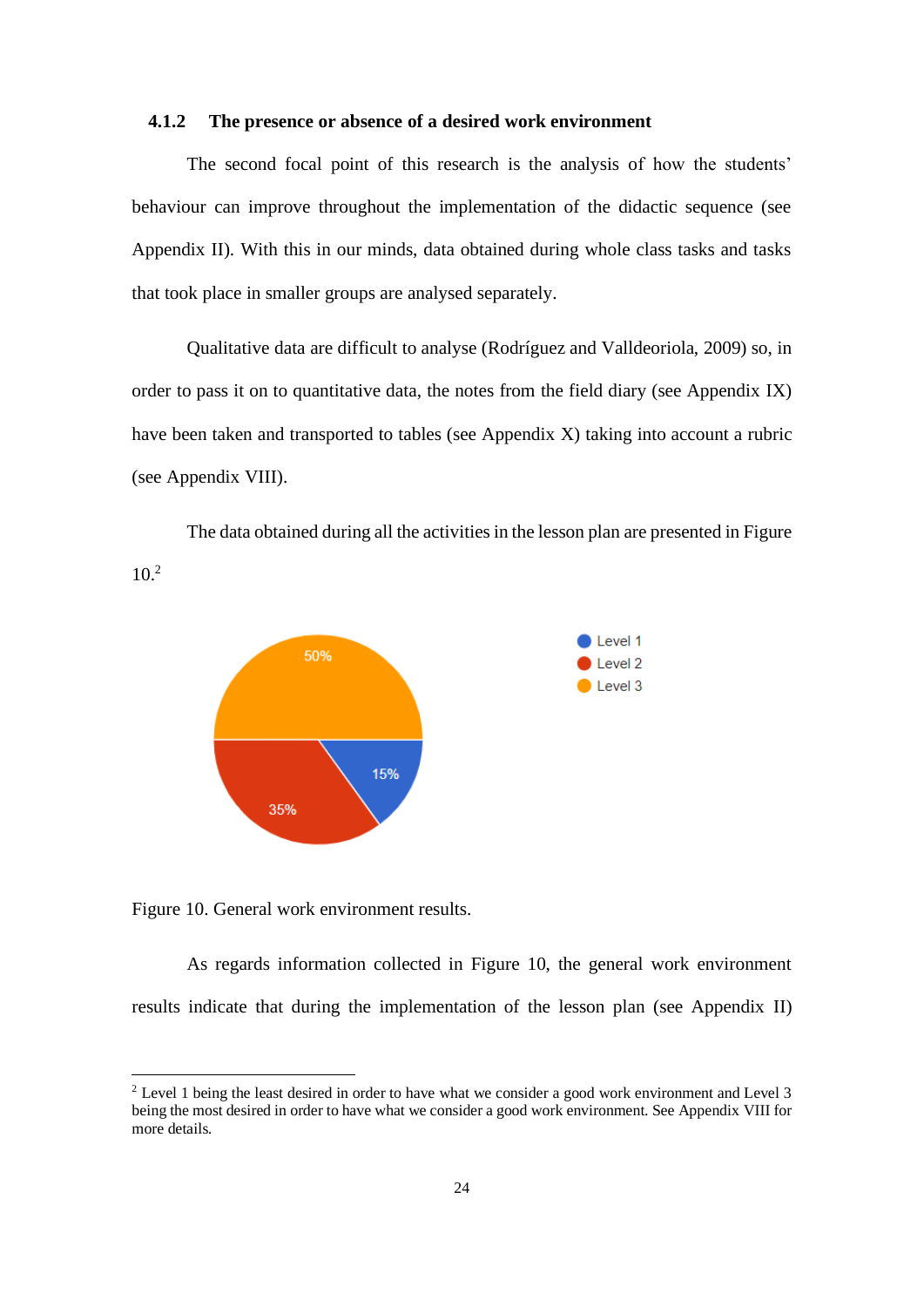students behaved as desired. While 85% instances of behaviour categorized in Level 2 and Level 3 are found, only 15% of examples considering the less desired behaviour are found. These results suggest that guided tasks and TBL have had an influence and contributed to the creation of a desired work environment.



Data obtained during whole class activities are presented in Figure 11.

<span id="page-31-0"></span>Figure 11. Circular graph "Work environment during whole class activities".

As can be seen in Figure 11, during whole class activities, students seem to have had a positive behaviour in order to create the desired work environment. While we find 62.5% instances of behaviour that can be attributed to Level 3, less desired examples of behaviour only occupy a 18.8% of whole class tasks. These results suggest that the implementation of the designed lesson plan (see Appendix II) has had an influence on the development of students' behaviour during class time.

Figure 12 collects data during small class activities.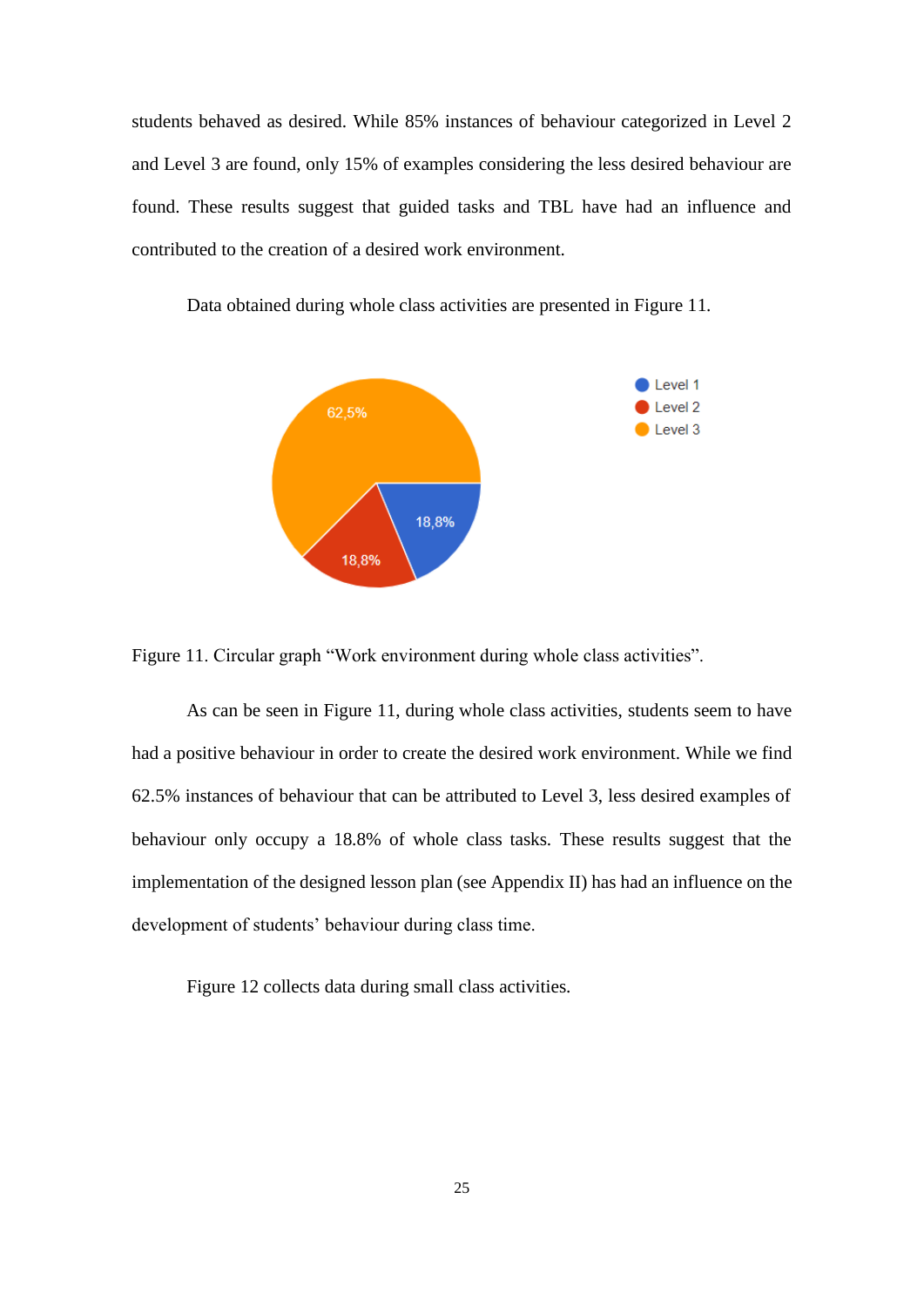

<span id="page-32-2"></span>Figure 12. Circular graph "Work environment during small class activities".

Figure 12 shows the perceptions of a desired work environment during small group class. We can see that a 100% of all data gathered during these sessions (see Appendix IX and Appendix X) can be classified as examples of behaviour characteristic of Level 2. That is, we cannot observe evidence of neither the most desired nor the least desired work environment.

#### <span id="page-32-0"></span>**4.2 Interpretations**

#### <span id="page-32-1"></span>**4.2.1 Written production improvement**

In general, students that have taken part in the study show satisfaction with the results since as the general written production results in Table 1 show an improvement of more than 1 point of difference between the pre- test and the final product. This may have happened, in part, because participants were already familiar with innovative ways of learning. It was not difficult for them to adapt to the methodology. Even so, the effort that the task supposed has given some students better results than others.

The fact that those students whose mark improved by  $\geq 0.7$  points share similar characteristics, can outline an interesting pattern of the type of profile that benefits the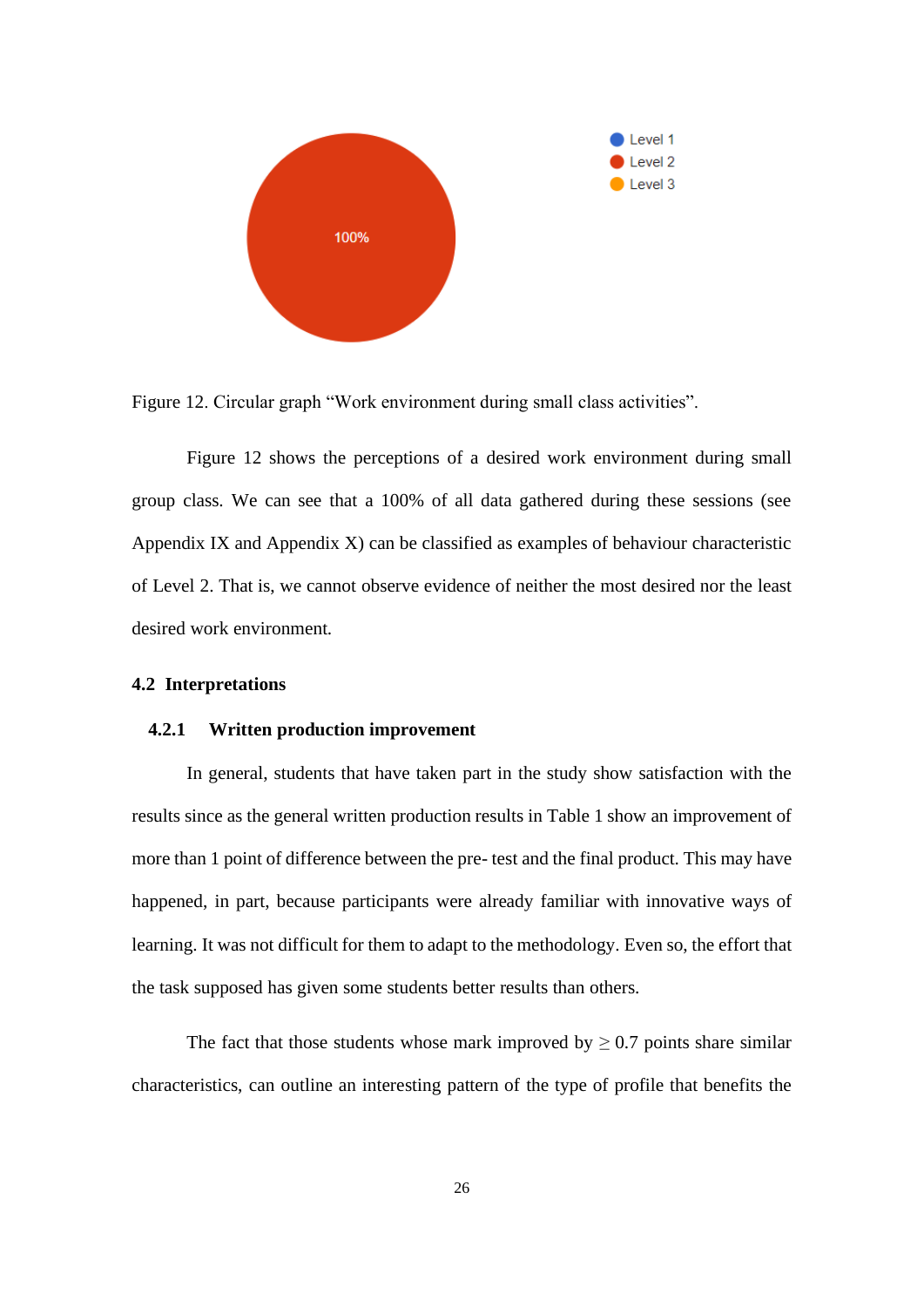most from Task-Based learning. Females that use more than two languages on their daily life and therefore, English is their L4 and to whom the achievement of FL curricular competences does not pose a great difficulty performed better than bilingual males with more difficulties on the achievement of FL curricular competences during the academic year.

#### <span id="page-33-0"></span>**4.2.2 The presence or absence of a desired work environment**

As a general rule, students that have taken part in the study behaved as expected during the teaching unit. Both Figure 10 and Figure 11 show that during the majority of time students' actions can be categorized within levels 2 and 3. This may have happened because the final task participants had to hand in had a real recipient and motivated them so as to work hard in order to submit a good final product. *"I did this with the idea of sending it for real, there was more pressure to get it right"* (English translation of STUDENT 13, Appendix VII) and "*By having to send it for real, you know that it has to be fine"* (English translation of STUDENT 30, Appendix VII) could prove this latter statement.

The fact that students' behaviour was, as an average, better during whole class activities than during small group activities is surprising. Nevertheless, this can have happened due to the fact that while small group classes only included one activity, whole group classes involved several tasks.

#### <span id="page-33-1"></span>**4.3 Answering research questions**

#### <span id="page-33-2"></span>**4.3.1 Written production improvement**

In response to research question 1, a more structured approach such as TBL can clearly help students improve their writing skills. What is more, data seem to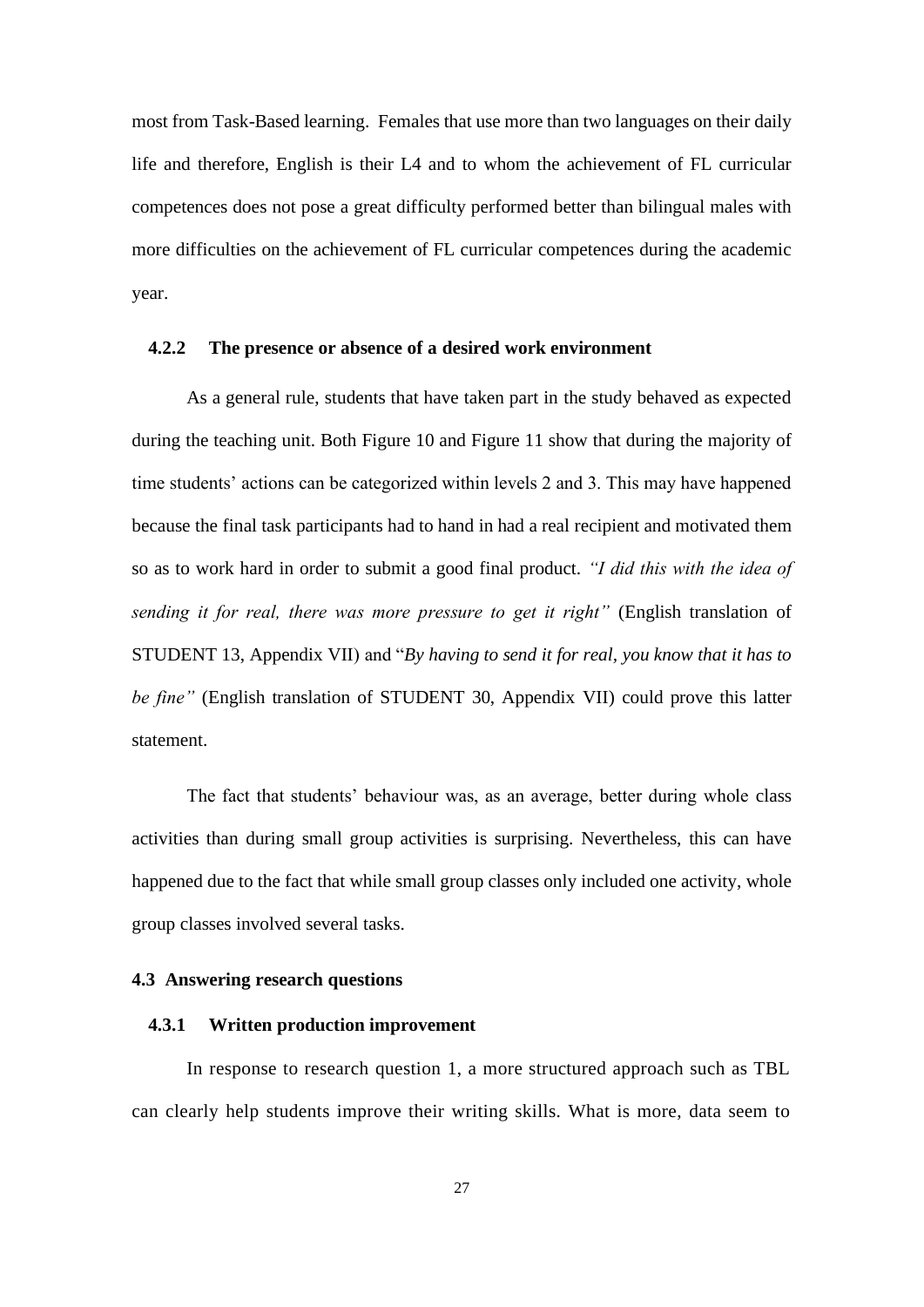show that individual differences such as gender, the number of languages spoken and the capacity of achieving FL competences plays a role in the development of these skills in the event that guided tasks are used.

#### <span id="page-34-0"></span>**4.3.2 The presence or absence of a desired work environment**

In response to research question 2, guided tasks can help students focus on the task they have to perform and therefore behave in a way that a desired work environment is created during class time. Data also hint that meaningful and real-life tasks are the ones that allow students to focus more on what students do as they are the type of tasks with which they connect the most as some participants have said during the interviews.

#### <span id="page-34-1"></span>**5. Discussion**

#### <span id="page-34-2"></span>**5.1 Coincidence and divergence with the literature**

This paper has confirmed and added data to what literature had already proved before. Literature showed that guided tasks allowed students to make progress in the development of their writing skills in environments such as an FL classroom with young learners and at university level (Gibson, 2008 and El Khairat and Sariani, 2018). This research paper has confirmed that guided tasks can help towards the acquisition of competencies related to the written production. It also contributes to research the fact that guided tasks such as TBLT are not only useful to younger students and with more mature ones. Guided tasks also help teenagers in secondary school in the improvement of their writing skills.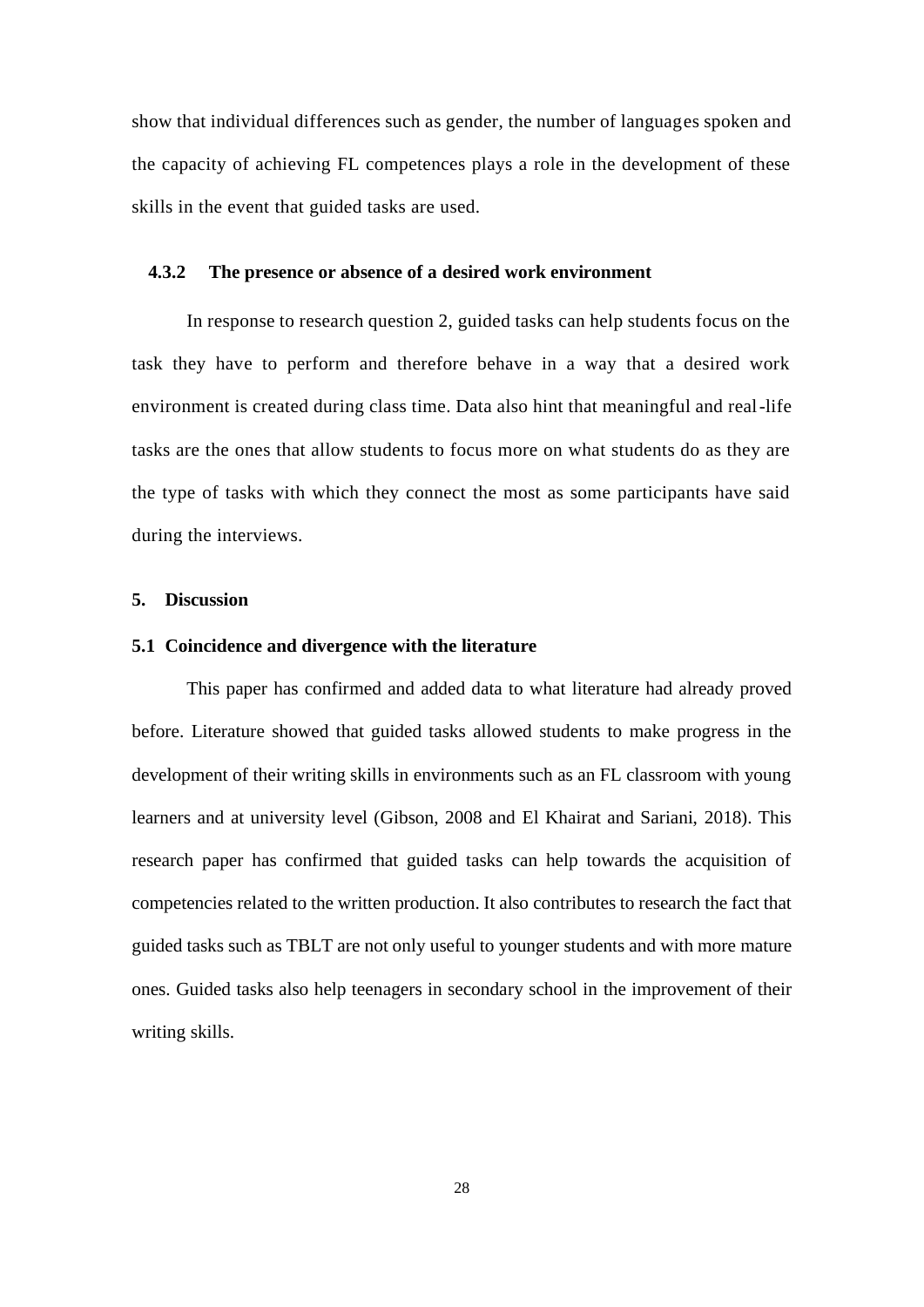Findings also agree with Bowden, Sanz and Stafford (2005) in the fact that women outperformed men in the experiment. Females were able to create better (longer, more structured, with more complex structures) products than men. This issue goes against Seville-Troike (2012) in the fact that men do better when it comes to the organization of speech, but agrees on the fact that they have better semantic skills. Results also agree with Halpern (2000) when she claims that women outperform at memorizing challenging arrangements.

With reference to what Skehan (1989), Gardner (2006) and Dewaele (2007) claimed, analysed data seem to agree with the fact that those students competent in an L1, an L2 and an L3 are more likely to perform better in an L4 after the implementation of tasks designed with the main aim of improving students' writing skills. Results also seem to agree with what De Keyser claimed in INTclass org (2016). Students whose marks in English were already high showed to have benefited more from the teaching unit than those who do not usually get good results.

Literature has also shown that guided tasks can help students with the issue of learning to take responsibilities due to the fact that they are the ones responsible for the completion of the task, thus they tend to focus more on the task to be performed (Ganta, 2015). The paper has confirmed the fact that guided tasks helped participants centre on the activities while creating a productive atmosphere. As an average, during an 85% of time students behaved as desired, which is a significant improvement, bearing in mind observations done during the first practicum and high school teachers' confessions (see Appendix I).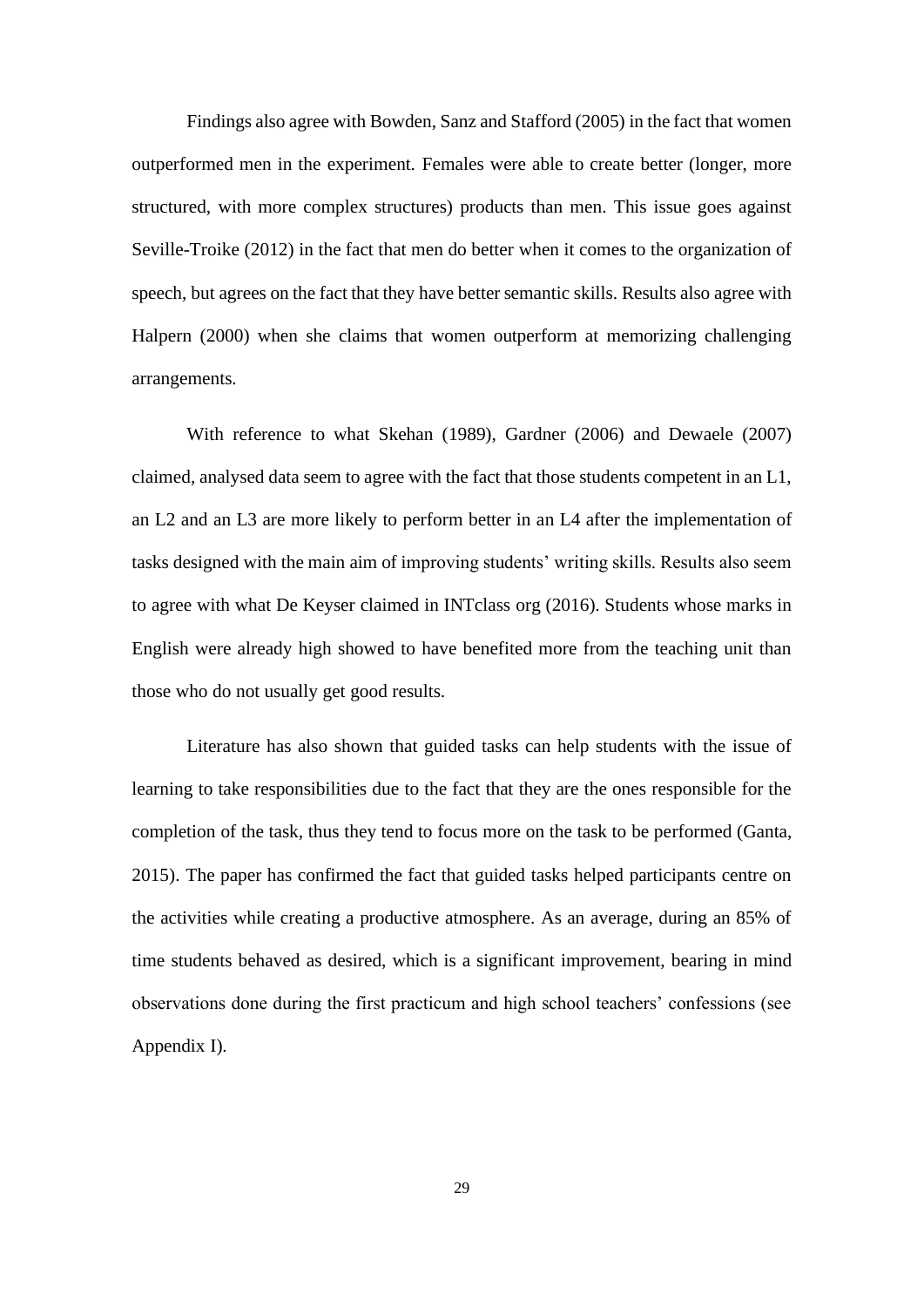Analysed data seem to go against Fountas and Pinnell (2001) as cited in Gibson (2008) in the fact that guided tasks are recommended to be implemented in small classes. In the present research paper, better results in terms of what has been considered a desired work environment are found during whole class activities and not in small classes.

#### <span id="page-36-0"></span>**5.2 Implications for teaching**

Data analysis helps any teacher in their professional growth. Guided tasks have worked. In general, students performed better in the final product than in the pre-test. Although it is true that it has not worked for all the participants, it is our duty to keep on working and replan the teaching sequence for future implementations.

In order to make those students who did not improve do so, the author proposes to make use of students who do meet all the characteristic that seem to indicate a greater ability of improvement. These latter students could help the former ones. This could be done all throughout the writing process, but especially during the peer-correction activity. Students that have shown an improvement of their writing skills can be paired with those who have not.

As for further research, more or different types of individual differences can be considered so as to have a more detailed report of the context when guided tasks are more useful.

Guided tasks have also worked, in general, regarding the creation of a productive work environment. Nonetheless, it is true that half of the instances collected cannot be placed in Level 3 of a desired behaviour for language learning.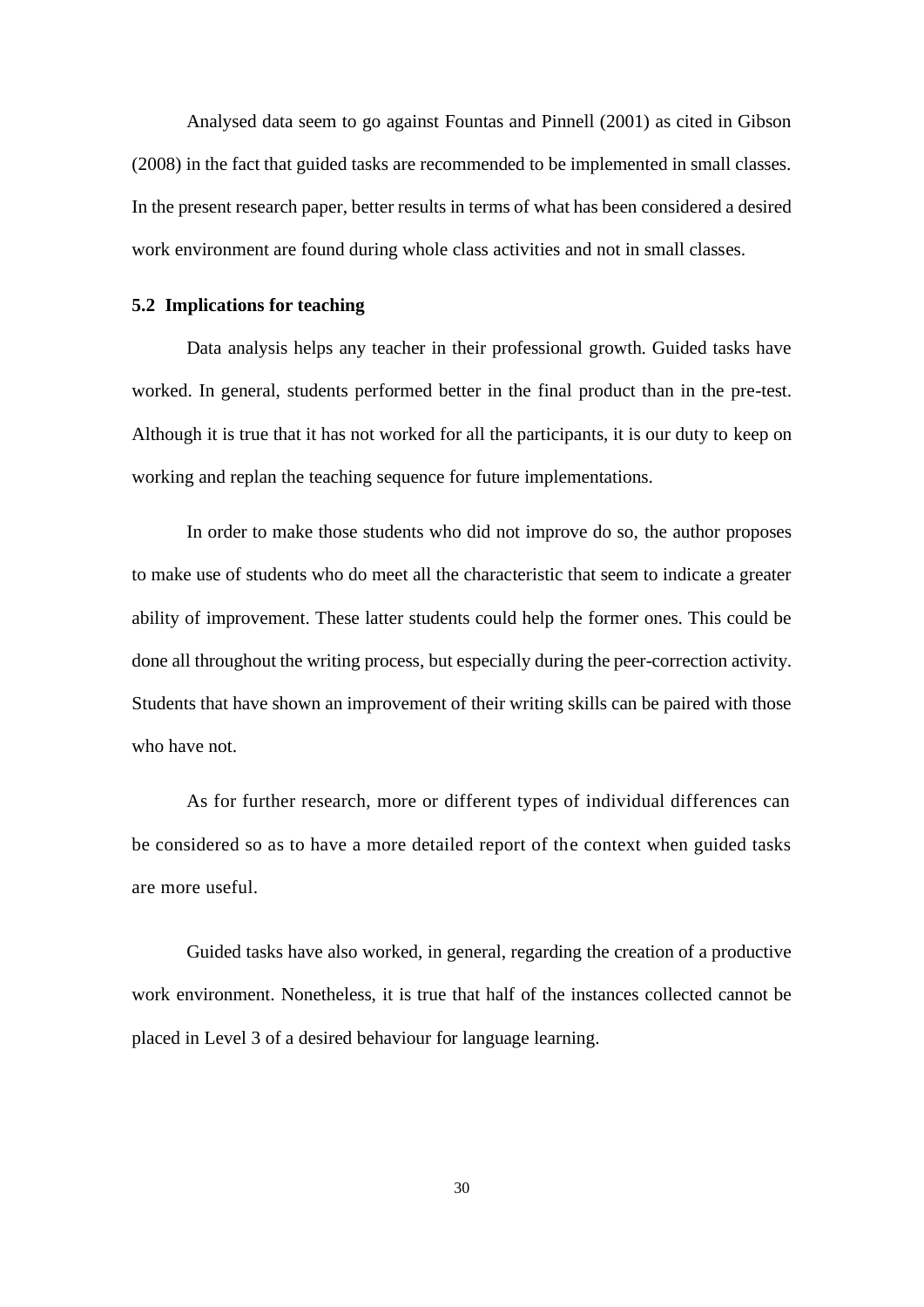As a way of improving the teaching unit for future implementations and get more data that can be attributed to Level 3, the following could be done. Extra activities can be planned so that students do not feel that they have finished and nothing else can be done to improve their writings as happened during "Revision" activity. Following Reeves' (2015) advice, asking students how they find the activity and how could we improve it when it is noticed that the learner is constantly avoiding work and is clearly distracted, could give the teacher clues to help the students' level of frustration decrease and avoid instances of Level 1 behaviour in class.

With everything said and as a summary, some of the main directions for further research should involve implementing the lesson plan again, paring students that improved their grades by  $\geq$  0.7 points with those who did not during the Peer-Correction session. The addition of some activities so that early finishers do not feel that they do not have anything else to contribute could also be planned when working for a future implementation of the didactic sequence. Showing interest in how the task is going while it is being done in order to adjust it (if necessary) could avoid instances of Level 1 of desired behaviour and should definitely be tried.

#### <span id="page-37-0"></span>**6. Conclusions**

This study began by wondering whether guided tasks could help students improve their writing skills, whether the proposed didactic sequence could help the teachers in the practicum school in the difficult task of creating a desired work environment and whether the implementation of these guided tasks could help the author in her professional development.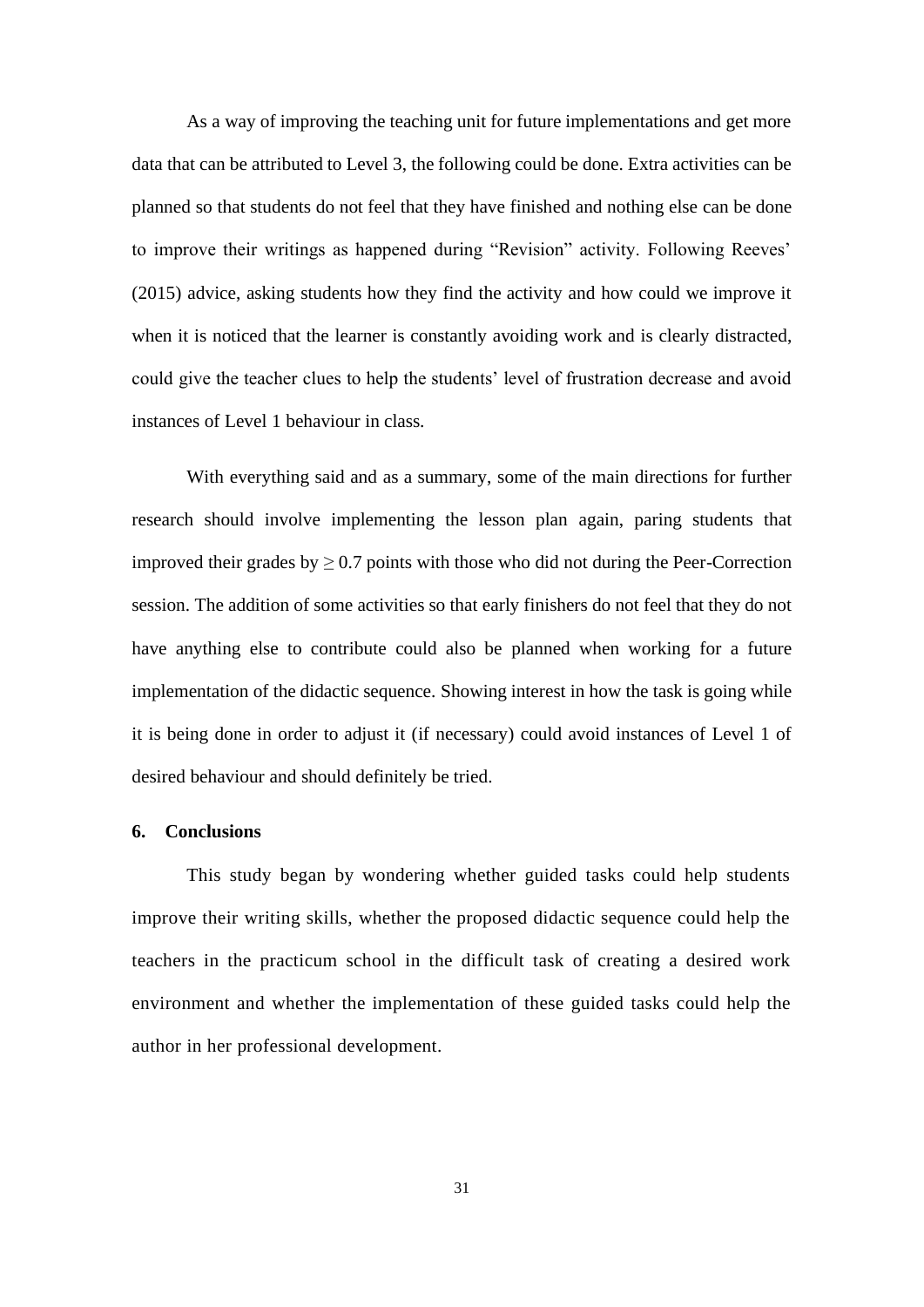With regards to the first objective, it has been met. Guided tasks definitely helped students in that particular school improve their writing skills. Students, in general but with few exceptions, performed better in the final product than they did in the pre-test.

The second objective has also been accomplished. The author came up with a lesson plan based on guided tasks and TBLT that has had an impact on students' behaviour during class time. The work environment observed during the implementation of the didactic sequence is closer to the desired one than the experienced during the first practicum. Students have dealt with the ability to know what is expected from them at a given time, something that serves as a starting point for what life has in store for them. This lesson plan can now be used by the teachers at the high school and keep looking for the productive work environment they want.

Finally, the third objective which was the enrichment of the researcher's professional development has also been fulfilled. In this study, the author has realized the importance Action-Based-Research has in the field of education. It is through spotting an issue that requires to be solved, looking for a possible solution, planning an action, implanting it, observing, and reflecting on it before revising the plan and starting again that improvement in the classroom takes place.

The extension of this study is something that should definitely be made once the replan proposed in section 5.2 takes place. With this, the whole process of Action-based research methodology will be fulfilled.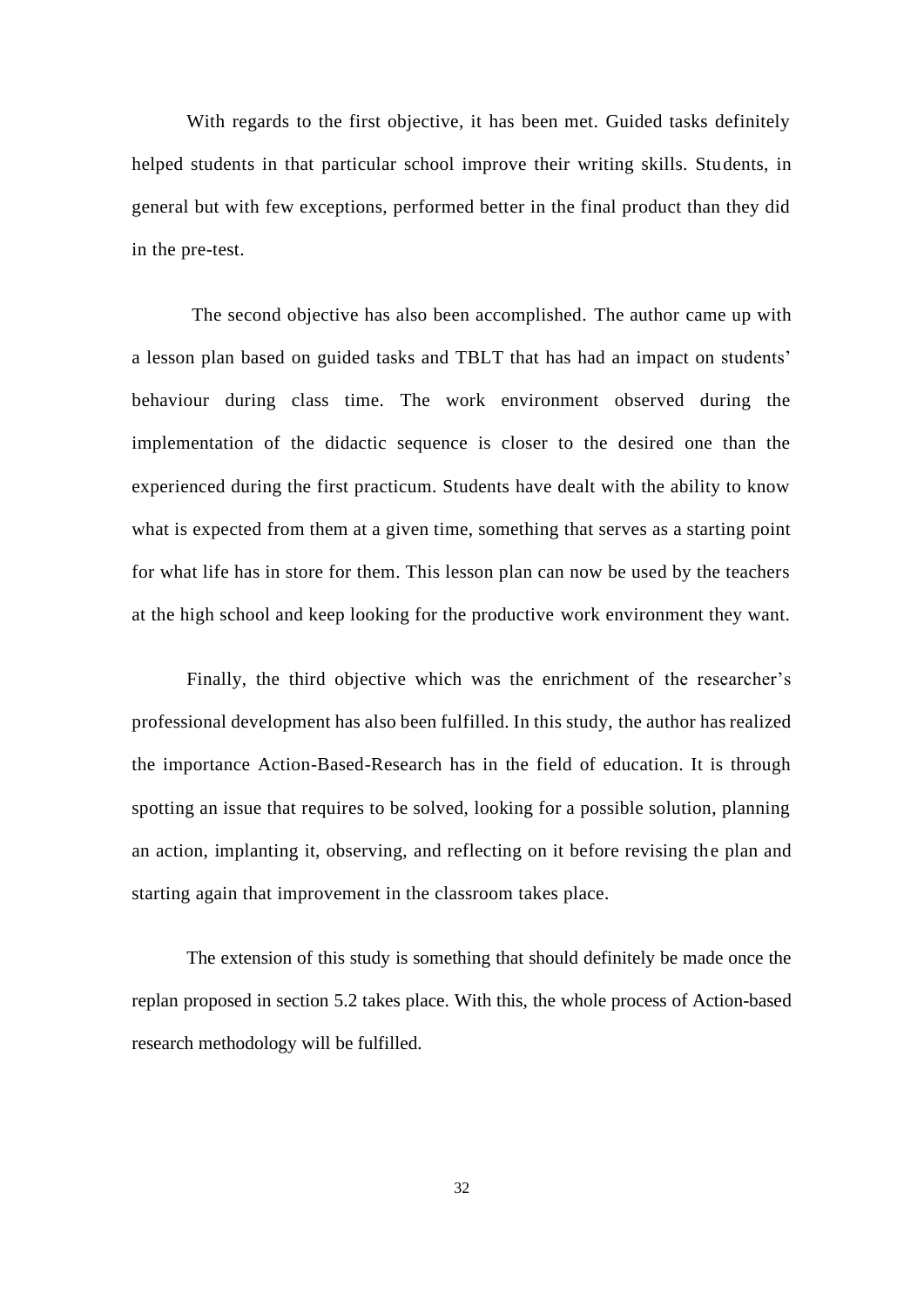#### <span id="page-39-0"></span>**References**

- Ajuntament de Terrassa. (2020). *Mapes de vulnerabilitats socials i detecció de necessitats.* Retrieved April 1, 2021 from [http://governobert.terrassa.cat/transparencia/wp](http://governobert.terrassa.cat/transparencia/wp-content/uploads/sites/2/2018/12/MAPA_VULNERABILITAT_SOCIAL_final_v2.pdf)[content/uploads/sites/2/2018/12/MAPA\\_VULNERABILITAT\\_SOCIAL\\_final\\_v2](http://governobert.terrassa.cat/transparencia/wp-content/uploads/sites/2/2018/12/MAPA_VULNERABILITAT_SOCIAL_final_v2.pdf) [.pdf](http://governobert.terrassa.cat/transparencia/wp-content/uploads/sites/2/2018/12/MAPA_VULNERABILITAT_SOCIAL_final_v2.pdf)
- Agarwal, R., & Prasad, J. (1999). Are individual differences germane to the acceptance of new information technologies? *Decision Sciences*, *30*, 361–391.
- Bhandari, L. P. (2020). Task-Based Language Teaching: A current EFL Approach. *Advances in Language and Literary Studies, 11*(1), 1-5.
- Bowden, H.W. Sanz, C and Stafford, C.A. (2005). Individual differences: Ages, sex, working memory, and prior knowledge. In Sanz, C. (Ed.) *Mind and context in adult second language acquisition* (pp.104-140). Washington, DC: Georgetown University Press.
- Derewianka, B. (1990). *Exploring How Texts Work*. Portsmouth, NH: Heinemann and Primary English Teaching Association of Australia (PETAA).
- Dewaele, J. M. (2007). Predicting language learners' grades in the L1, L2, L3 and L4: The effect of some psychological and sociocognitive variables. *International Journal of Multilingualism, 4*(3), 169–197.
- El Khairat, M. and Sariani. (2018). Developing Students' Skill in Script Writing for their Final Project by Applying Guided Writing Task. *HUMANIORA*, 9(2), 141-148.
- Escobar Urmeneta, C. (2020). *Empowering Approaches to Teacher Education in L2- Medium Instruction. Study Guide Module 7*. MEd in Teacher Development for Foreign Language Education and Content and Language Integrated Learning (CLIL). Universitat Autònoma de Barcelona. (Revised Edition).
- Fountas, I.C. and Pinnell, G.S. (2001). *Guiding readers and writers grades 3–6: Teaching comprehension, genre, and content literacy.* Portsmouth, NH: Heinemann.
- Ganta, T. G. (2015). The strengths and weaknesses of task-based learning (TBL) approach. *Scholarly Research Journal for Interdisciplinary Studies, 3*(16).
- Gardner, R. C. (2006). The socio-educational model of second language acquisition: A research paradigm. *Eurosla Yearbook, 6*, 237–260.
- Gibbons, P. (2015). Learning to Write in a Second Language and Culture. In P. Gibbons, *Scaffolding Language, Scaffolding Learning* (pp.96-134). Portsmouth: Heinemann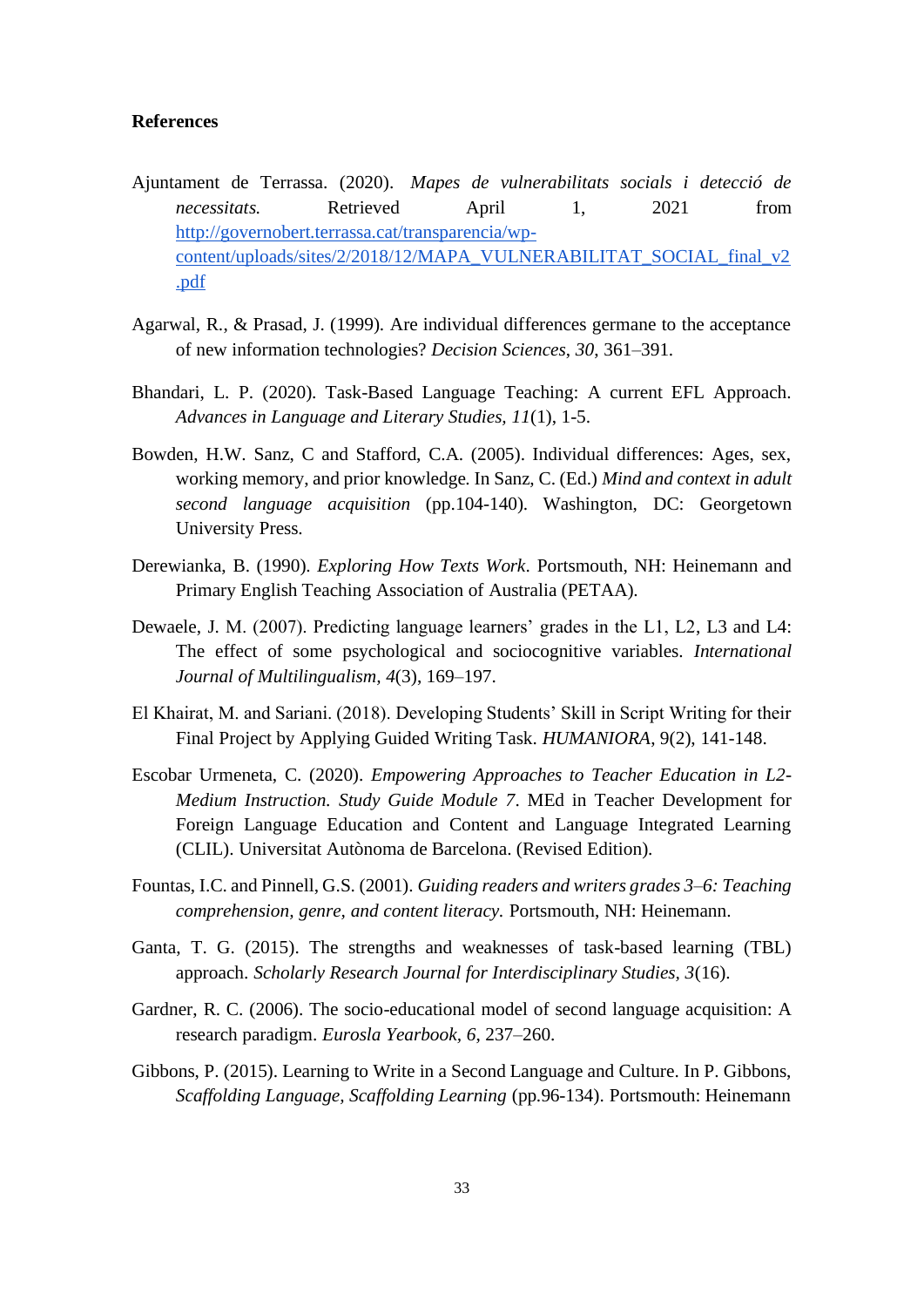- Gibson , S. A. (2008). An Effective Framework for Primary-Grade Guided Writing Instruction. *The Reading Teacher, 62* (4), 324-334.
- Halpern, D. F. (2000). *Sex differences in cognitive abilities* (3rd edn.). Mahwah, NJ: Lawrence Erlbaum.
- INTclass org. (13 December 2016). *The learner.* Youtube. Retrieved May 1, 2021 from <https://www.youtube.com/watch?v=HoVo9b9o0Rg&t=27s>
- Kang Shin, J. and Crandall. (2019). Teaching reading and writing to young learners. In S. Garton, and F. Copland (eds.) *The Routledge 23 Handbook of Teaching English to Young Learners* (pp. 188-201). Oxford/ New York: Routledge.
- Lambert, C. (2019). *Referent similarity and normal syntax in task-based language teaching*. Springer.
- Lambriex-Schmitx, P.; Van der Klink, M. R; Beausaert, S.; Bijker, M. and Segers, M. (2020). When Innovation in Education Works: Stimulating Teacher's Innovative Work Behaviour. *International Journal of Training and Development, 24* (2), 118- 134.
- Morton, T. (2017). *Second Language Acquisition in Classroom Settings. Study Guide Module 81.* MEd in Teacher Development for Foreign Language Education and Content and Language Integrated Learning (CLIL). Universitat Autònoma de Barcelona.
- Reeves, D. (July 10, 2015). 7 Ways to Increase a Student's Attention Span. *Edutopia.* Retrieved May 15, 2021 from [https://www.edutopia.org/discussion/7-ways](https://www.edutopia.org/discussion/7-ways-increase-students-attention-span)[increase-students-attention-span](https://www.edutopia.org/discussion/7-ways-increase-students-attention-span)
- Richards, J. C. and Rodgers, T. S. (2002). *Approaches and methods in language teaching.* Cambridge University Press.
- Richards, J.C and Schmidt, R. (2010). *Longman Dictionary of language teaching and applied linguistics.* Fourth edition. UK: Pearson Education Limited.
- Rodríguez Gómez, D, and Valldeoriola Roquet, J. (2009). *Metodología de la investigación*. Universitat Oberta de Catalunya. Retrieved May 13, 2021 from *[http://openaccess.uoc.edu/webapps/o2/bitstream/10609/77608/2/Metodolog%C3](http://openaccess.uoc.edu/webapps/o2/bitstream/10609/77608/2/Metodolog%C3%ADa%20de%20la%20investigaci%C3%B3n_M%C3%B3dulo%201.pdf) [%ADa%20de%20la%20investigaci%C3%B3n\\_M%C3%B3dulo%201.pdf](http://openaccess.uoc.edu/webapps/o2/bitstream/10609/77608/2/Metodolog%C3%ADa%20de%20la%20investigaci%C3%B3n_M%C3%B3dulo%201.pdf)*
- Saville-Troike, M. (2012). *Introducing Second Language Acquisition*. Cambridge University Press.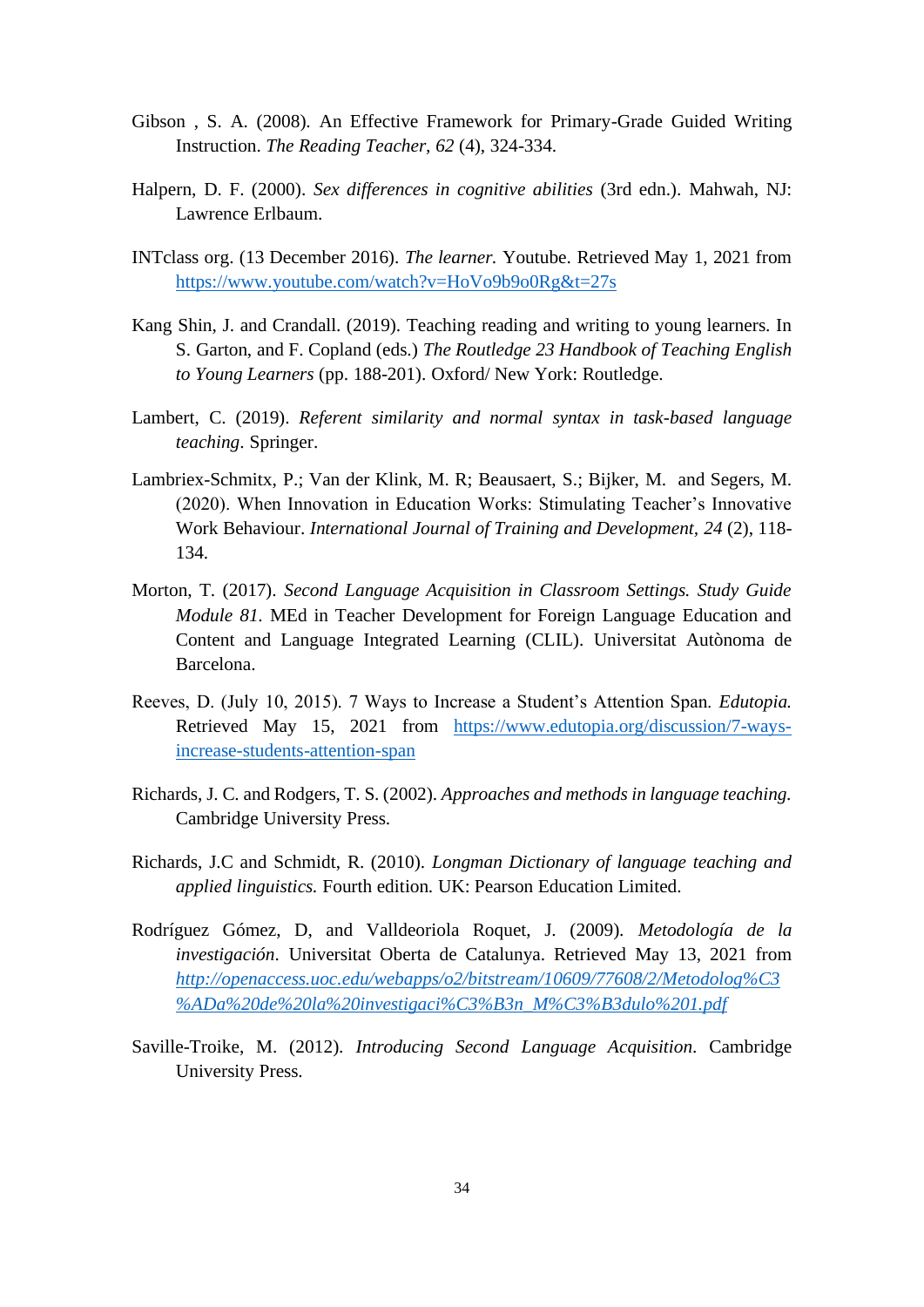- Scott, W. A. and Ytreberg, L. H. (1990). Teaching English to Children. Longmn Keys to Language Teaching. London/ New York: Longman.
- Serdyukov, P. (2017). Innovation in education: what works, what doesn't, and what to do about it? *Journal of Research in Innovative Teaching and Learning, 10* (1), 4-33.
- Skehan, P. (1989). *Individual differences in second language learning.* London: Arnold.
- Strickland, D.S. (1998). The Teacher as Researcher: Toward the Extended Professional. *Language Arts, 65* (8), 754-764.
- Willis, J. (1996). *A framework for task-based learning.* Longman.
- Yang, J. C., & Quadir, B. (2018). Individual differences in an English learning achievement system: gaming flow experience, gender differences and learning motivation. *Technology, Pedagogy and Education*, 1–16.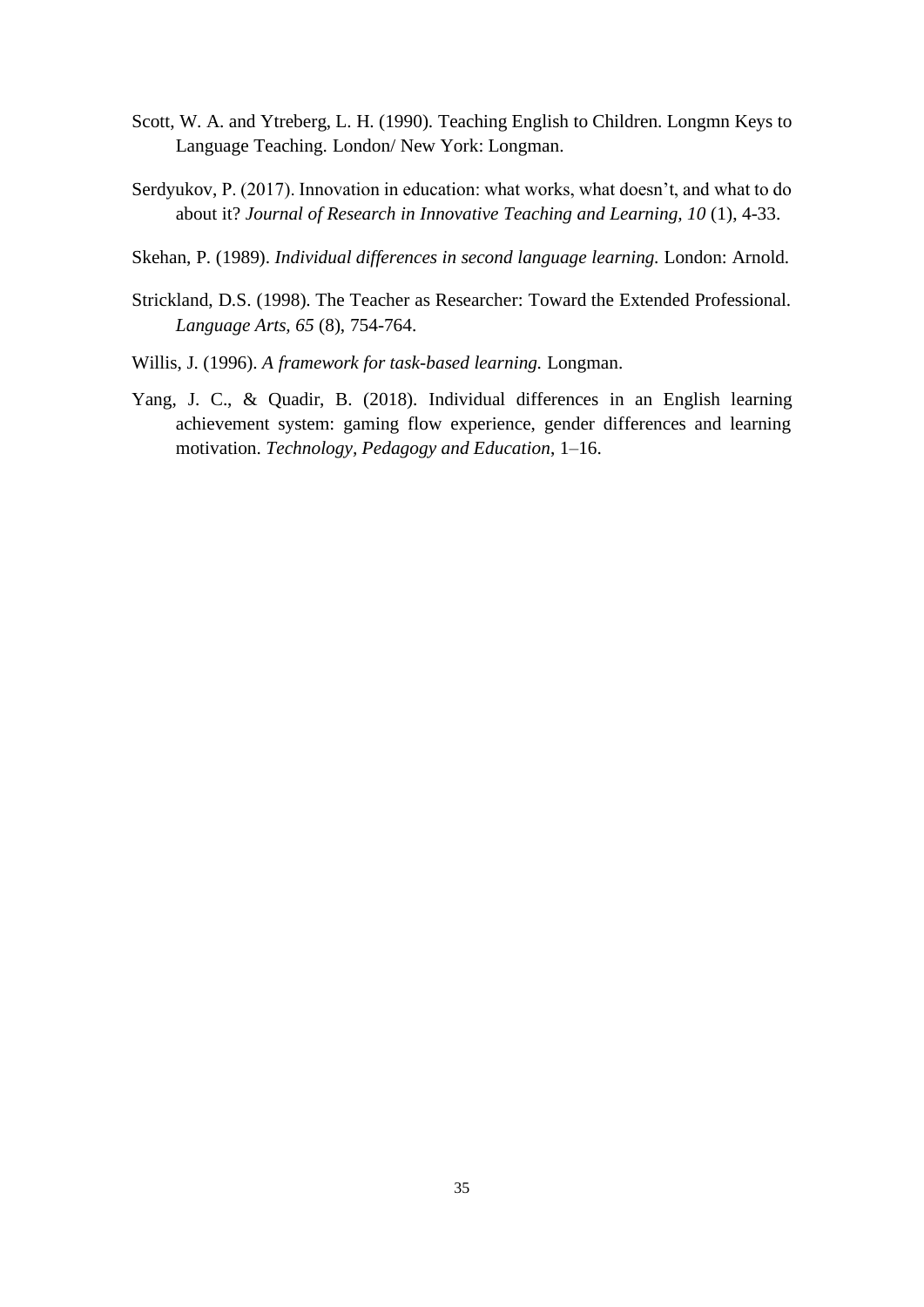#### <span id="page-42-0"></span>**Appendixes**

#### <span id="page-42-1"></span>**Appendix I. Interview with the school mentor**

The following information has been taken from the Appendix of the paper *Anàlisi d'un Centre de Secundària* (Treball del Mòdul comú-Part 1). Master's Degree in *Formació de Professorat d'Educació Secundària Obligatòria i Batxillerat, Formació* 

*Professional i Ensenyament d'Idiomes (Especialitat Anglès)* at the UAB (2020-

2021). The interview was carried out by Neus Magrané Batet and Adelaida Maurí

Torrens. The interview was answered by our school mentor.

#### **P 7: Penses que aquest sistema tot i presentar molts punts forts té alguns punts de millora que potser t'agradaria poder introduir de cara a un pròxim curs?**

Sí, això ens ho plantegem cada setmana. Som molt crítics. El tema de gestió d'aula és difícil i el que ens costa molt és fer que els alumnes siguin conscients que són ells els que han de fer-ho tot. El sistema aquest requereix molta responsabilitat. No hi ha cap profe que t'expliqui tot. S'ha de treballar molt autònomament i transmetre tota la responsabilitat que requereix tota aquesta autonomia ens costa molt. Va per promocions. La de tercer ha sigut molt difícil però la de segon per exemple no. El que nosaltres veiem és que alumnes que en el sistema més tradicional no estarien fent res, fan alguna cosa.

#### **P 19: En general, consideres que el clima de l'aula és bo?**

No, no. En general, no, hem de millorar molt. Hem fet moltes coses i encara no hem trobat la manera de fer que el clima de l'aula sigui un clima de treball. No hi ha manera. Ens costa molt. Els costa molt posar-se a treballar i que no estiguin amb el mòbil, Instagram, Tik-tok,… Els costa molt. Ens costa molt transmetre això en aquest grup. Els donem la llibertat de tenir l'ordinador, el mòbil que considero que és una eina que pot ser útil, però l'has de saber fer servir… has de saber que aquí estàs per treballar. Ja et dic que amb els altres grups no ens està passant, però amb aquest grup ens va costar des del principi. Hem provat moltes tàctiques, moltes diferents, fins i tot els hem deixat sols i els professors estàvem a la "peixera" i venien només si havien de consultar una cosa i llavors marxaven. Estem intentant diferents estratègies i sí, sí, ens costa. No ho estem fent perfecte, però ja et dic és que no parem. Quan ens reunim, cada setmana, ho parlem a les reunions d'equip docent, a les reunions de coordinació, a les reunions de VALS o de STEAM. I en aquest grup en concret, ens costa molt. Es distreuen, és un grup molt… hi ha molts egos i és molt difícil, des del principi ha sigut difícil, en canvi els altres no. Els altres el poses a treballar i treballen.

Tot i ser molt difícil també fan coses molt ben fetes i treballen bé, al final. Hi ha gent que se'n surt i que se'n sortirà molt bé, penso. Hi ha gent que a poc a poc ha anat agafant l'hàbit de treballar en equip, d'ajudar-se, de saber reflexionar, de treballar i pensar, de millorar, de coavaluar-se, etc. però és una feina de temps, bé… i ho estan fent. Però, si és perfecte? No.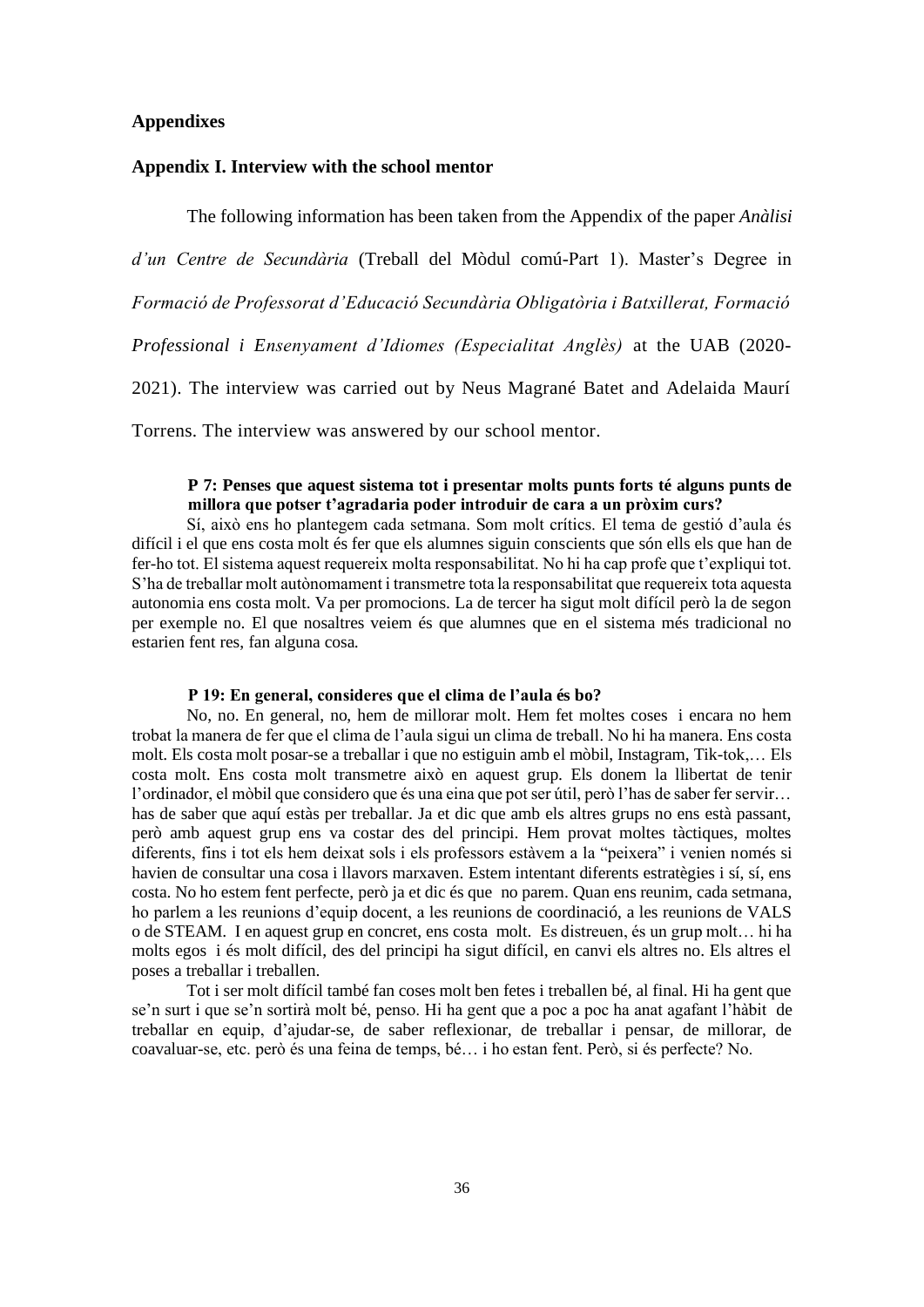### <span id="page-43-0"></span>**Appendix II. Lesson plan**

The following lesson plan was created by Neus Magrané Batet and Adelaida Maurí Torrens as part of the teaching unit *#europeanconnection* (Practicum Portfolio). Master's Degree in *Formació de Professorat d'Educació Secundària Obligatòria i Batxillerat, Formació Professional i Ensenyament d'Idiomes (Especialitat Anglès)* at the UAB (2020-2021).

| <b>SESSION</b> | <b>ACTIVITIES</b>                                                                                                                                                                                                                                                                                                                                                                                                                                                                                                                                                                                  | <b>TIMING</b>  |
|----------------|----------------------------------------------------------------------------------------------------------------------------------------------------------------------------------------------------------------------------------------------------------------------------------------------------------------------------------------------------------------------------------------------------------------------------------------------------------------------------------------------------------------------------------------------------------------------------------------------------|----------------|
| $\mathbf{1}$   | <b>Activity 1: Pre-test</b><br>Students write an informal email to an imaginary mail pal.<br>Students must use their knowledge on the field since very<br>few information regarding structure and language items is<br>given to them.<br>See Appendix V in order to check students' pre-test<br>productions.                                                                                                                                                                                                                                                                                       | 1 <sub>h</sub> |
|                | <b>Activity 1: Presentation of the task</b><br>Techers presented the task. The final product is made clear<br>from the beginning. Students need to know that the email<br>they write is going to be sent to a real teenager from another<br>country.                                                                                                                                                                                                                                                                                                                                               | 25'            |
|                | <b>Activity 2: Brainstorming of ideas</b><br>Teachers present an email that students had already seen<br>before. Students brainstorm ideas related to the genre, the<br>structure, the different parts of a email, the content, etc.                                                                                                                                                                                                                                                                                                                                                               | 25'            |
| $\overline{2}$ | Activity 3: Explicit teaching of the structure<br>Teachers explicitly explain the structure and the expressions<br>they may need to include in each section of the email in order<br>to be able to successfully write a better email than the one<br>they wrote in the pre-test. This is done through a Google<br>Slides presentation. This PPT is going to be made available<br>for them to check whenever they need.<br>Google<br>Slide presentation can be<br>accessed<br>here:<br>https://docs.google.com/presentation/d/17K-<br>f7pCt1e3bxgy_5mprJ8X_8jEs3yBIqs1ZonQ8W2E/edit?us<br>p=sharing | 25'            |
|                | <b>Activity 4: Example</b><br>The Google Slides Presentation contains an example of what<br>is expected from them. Students have time to explore the text<br>and be able to see the different parts and some language<br>features that are characteristic of informal emails. It is an<br>opportunity for teachers to comment once again on the                                                                                                                                                                                                                                                    | 15'            |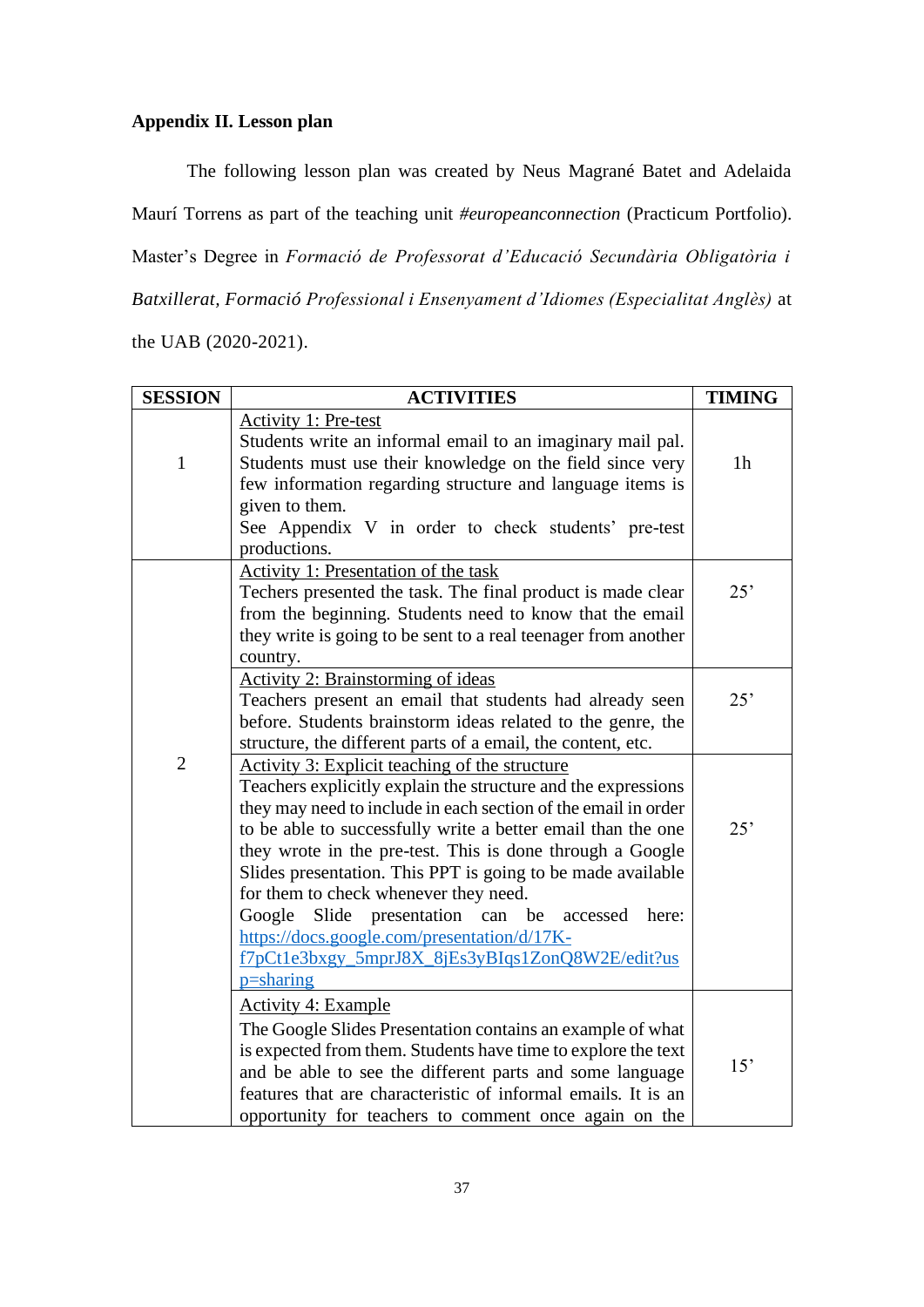|                | structure the email has. Students now have already seen two<br>examples of what they are about to produce.                   |                |
|----------------|------------------------------------------------------------------------------------------------------------------------------|----------------|
|                | <b>Activity 1: Individual writing</b>                                                                                        |                |
| 3              | Students start writing their emails individually. Teachers<br>walk around providing help and support when needed.            | 2h             |
|                | Activity 1: Peer-correction                                                                                                  |                |
|                | This session takes place with smaller groups. Each group                                                                     |                |
|                | formed by 13 students. Students create pairs. Each member                                                                    |                |
| $\overline{4}$ | of the pair reads the text the other member has written. They<br>share ways to improve. They try to reformulate sentences in | 1 <sub>h</sub> |
|                | different ways so as to have other options of expressing the                                                                 |                |
|                | same. Teachers can walk around and check whether the                                                                         |                |
|                | activity is done properly and help each pair in the creation                                                                 |                |
|                | of a better email. Students can always go back to the Google                                                                 |                |
| 5              | Slides presentation.                                                                                                         |                |
|                | <b>Activity 1: Corrective feedback</b><br>Teachers suggest ways of improving students' productions                           |                |
|                | once they have already changed whatever they considered                                                                      |                |
|                | after the peer-correction activity.                                                                                          |                |
|                |                                                                                                                              |                |
|                | <b>Activity 1: Revision</b>                                                                                                  |                |
| 6              | Students revise their texts.                                                                                                 | 1 <sub>h</sub> |
|                | See Appendix V in order to check students'<br>final                                                                          |                |
|                | productions.                                                                                                                 |                |
|                | Activity 1: Individual interviews                                                                                            |                |
| 7              | Students that participate in the study answered short                                                                        |                |
|                | questions regarding their perceptions of learning once the<br>final product has been evaluated.                              |                |
|                | See Appendix VII for the answers.                                                                                            |                |
|                |                                                                                                                              |                |

<span id="page-44-0"></span>Table 2. Lesson plan overview.

Original Student's Book can be accessed here:

[https://drive.google.com/file/d/1M02vhOVujW\\_WCY7DFZ5WUULftfBF7xdd/view?u](https://drive.google.com/file/d/1M02vhOVujW_WCY7DFZ5WUULftfBF7xdd/view?usp=sharing) [sp=sharing](https://drive.google.com/file/d/1M02vhOVujW_WCY7DFZ5WUULftfBF7xdd/view?usp=sharing)

Original Teacher's Book can be accessed here:

[https://drive.google.com/file/d/1zw9W7eDbQuBojdEWeZ5bUwnnfjJx5l7r/view?usp=s](https://drive.google.com/file/d/1zw9W7eDbQuBojdEWeZ5bUwnnfjJx5l7r/view?usp=sharing) [haring](https://drive.google.com/file/d/1zw9W7eDbQuBojdEWeZ5bUwnnfjJx5l7r/view?usp=sharing)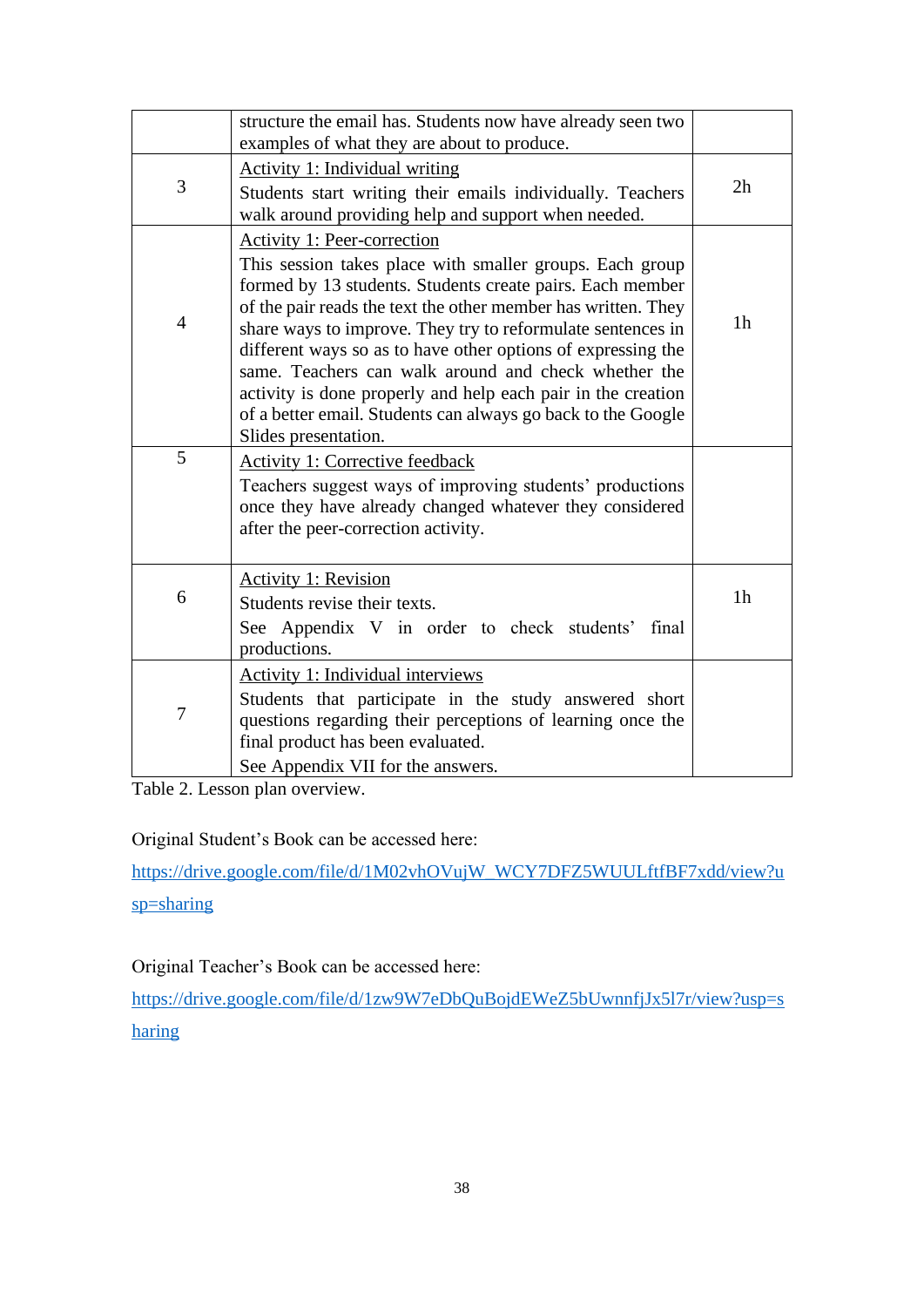## <span id="page-45-0"></span>**Appendix III. Authorization to film**

This is an empty version of the document the school signed in order to be able to

film throughout the practicum

|   | SOL·LICITUD DE PERMÍS PER A L'ENREGISTRAMENT D'IMATGES I LA<br><b>CAPTACIÓ DE FOTOGRAFIES AL CENTRE DE PRACTIQUES</b>                                                                                                                                                                                                                                  |
|---|--------------------------------------------------------------------------------------------------------------------------------------------------------------------------------------------------------------------------------------------------------------------------------------------------------------------------------------------------------|
|   |                                                                                                                                                                                                                                                                                                                                                        |
|   | del Grau d'Educació/Màster de Secundària                                                                                                                                                                                                                                                                                                               |
|   | de la Facultat de Ciències de l'Educació de la UAB, amb D.N.I. o Passaport número                                                                                                                                                                                                                                                                      |
|   | SOL·LICITO PERMIS per a la captació de fotografies i l'enregistrament d'imatges                                                                                                                                                                                                                                                                        |
|   |                                                                                                                                                                                                                                                                                                                                                        |
|   | en el centre de pràctiques (nom del centre i població):                                                                                                                                                                                                                                                                                                |
|   | Situacions que demano poder enregistrar i/o fotografiar:                                                                                                                                                                                                                                                                                               |
|   | Finalitat de l'enregistrament i les fotografies:                                                                                                                                                                                                                                                                                                       |
|   | Assumint els següents compromisos:<br>Respectar el dret a la imatge de l'alumnat que no vulgui ser enregistrat.<br>Les imatges fotografiades i/o enregistrades seran per a ús exclusivament educatiu i de<br>recerca relacionat amb les pràctiques que realitzo.                                                                                       |
|   | √ Respectar el dret del centre a què no s'utilitzin fora del seu àmbit els enregistraments<br>realitzats, si el centre ho demana.                                                                                                                                                                                                                      |
|   | No difondre les fotografies ni els enregistraments per cap mitjà electrònic o digital o de cap<br>mena (DVD, CD, memòria USB, Internet, etc.). La seva utilització es limitarà estrictament al<br>marc de les pràctiques i de les activitats formatives derivades, sota la supervisió de la<br><b>Facultat</b>                                         |
|   | √ Lliurar una còpia de l'enregistrament per al centre, si aquest n'estigués interessat.                                                                                                                                                                                                                                                                |
| ✓ | Lliurar una còpia del treball final de pràctiques al centre, si aquest n'estigués interessat.                                                                                                                                                                                                                                                          |
| ✓ | L'alumne/a podrà cedir les imatges al centre per al seu ús en l'àmbit de comunicació del<br>propi centre. En aquest cas, el centre sempre farà constar l'autoria de les imatges i del<br>treball realitzat, així com la seva vinculació al Pràcticum del Grau / Màster Secundària<br>corresponent, de la Facultat de Ciències de l'Educació de la UAB. |
|   | -1                                                                                                                                                                                                                                                                                                                                                     |

<sup>1</sup> Afegir altres compromisos suggerits pel centre, si escaigués.

<span id="page-45-1"></span>Figure 13. Authorization to film.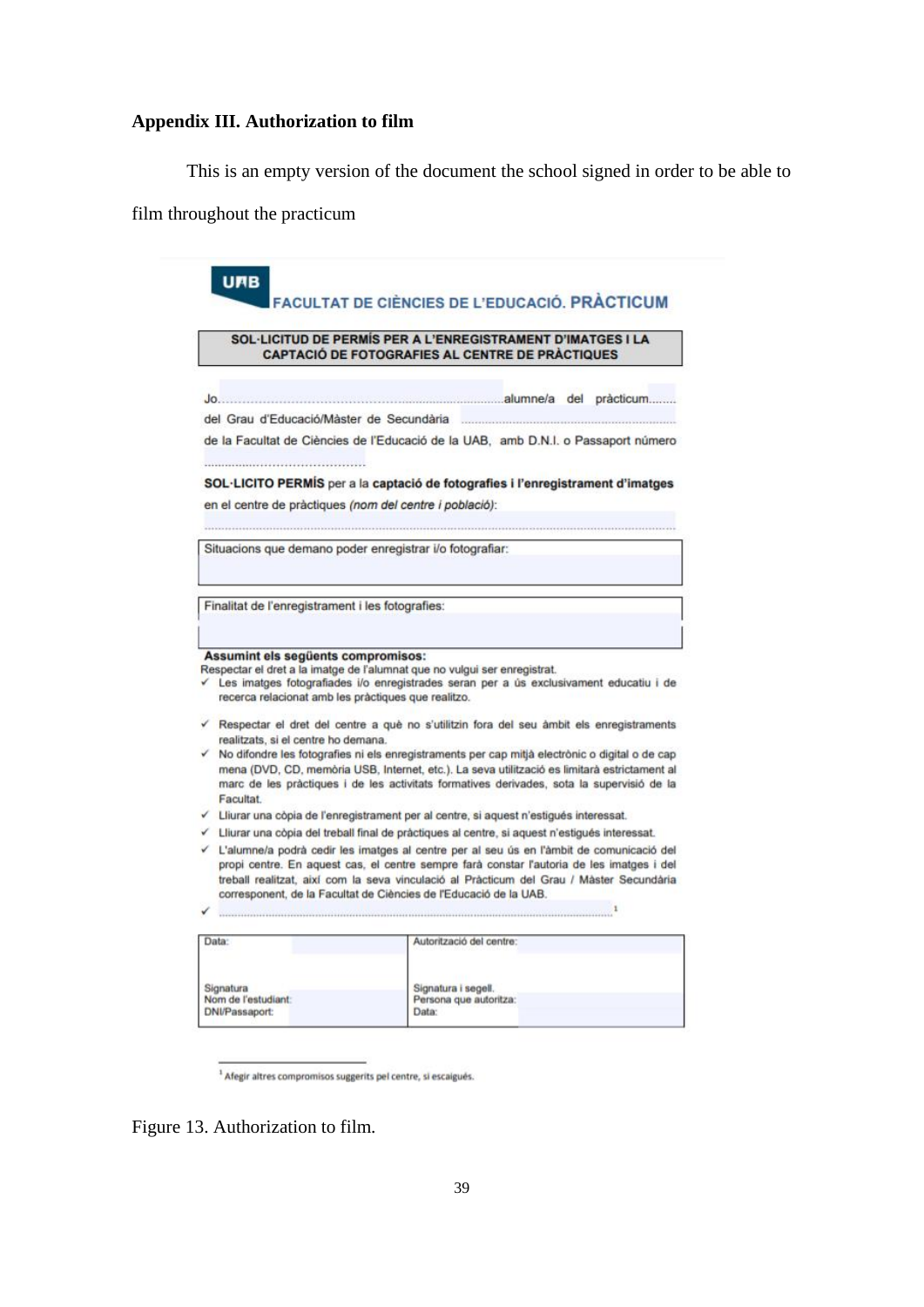#### <span id="page-46-0"></span>**Appendix IV. Written productions assessment rubric**

The following rubric was created by Neus Magrané Batet and Adelaida Maurí Torrens for the assessment of the written productions throughout the implementation of the teaching unit *#europeanconnection* (Practicum Portfolio). Master's Degree in *Formació de Professorat d'Educació Secundària Obligatòria i Batxillerat, Formació Professional i Ensenyament d'Idiomes (Especialitat Anglès)* at the UAB (2020- 2021).

|                                                                                                                | <b>EXPERT</b>                                                                                                                                                             | <b>ADVANCED</b>                                                                                                                                            | <b>INTERMEDIATE</b>                                                                                                                                                                | <b>BEGINNER</b>                                                                                                                                                                  | <b>WEIGHT</b> |
|----------------------------------------------------------------------------------------------------------------|---------------------------------------------------------------------------------------------------------------------------------------------------------------------------|------------------------------------------------------------------------------------------------------------------------------------------------------------|------------------------------------------------------------------------------------------------------------------------------------------------------------------------------------|----------------------------------------------------------------------------------------------------------------------------------------------------------------------------------|---------------|
|                                                                                                                |                                                                                                                                                                           | 3                                                                                                                                                          | $\overline{2}$                                                                                                                                                                     |                                                                                                                                                                                  |               |
| <b>Structure: Subject line,</b><br>opening, introduction, body<br>paragraphs, closing, farewell,<br>signature. | Sentences and paragraphs are<br>complete, well-constructed and of<br>varied structure. All items appear.                                                                  | All sentences are complete and<br>well-constructed (no fragments, no<br>run-ons). Paragraphing is<br>generally done well. The majority<br>of items appear. | Most sentences are complete and<br>well-constructed. Paragraphing<br>needs some work. Few items<br>appear.                                                                         | Many sentence fragments or run-<br>on sentences OR paragraphing<br>needs a lot of work. None of the<br>items appears.                                                            | 25%           |
| Cohesion                                                                                                       | Ideas were expressed in a clear<br>and organized fashion. It was easy<br>to figure out what the letter was<br>about. A great amount of<br>suggested expressions are used. | Ideas were expressed in a pretty<br>clear manner, but the organization<br>could have been better. Several<br>suggested expressions are used.               | Ideas were somewhat organized,<br>but were not very clear. It took<br>more than one reading to figure<br>out what the letter was about<br>Suggested expressions are hardly<br>used | The letter seemed to be a<br>collection of unrelated sentences<br>It was very difficult to figure out<br>what the letter was about<br>Suggested expressions are not<br>included. | 20%           |
| Grammar, spelling,<br>capitalization and<br>punctuation.                                                       | Writer makes almost no errors in<br>grammar, spelling, capitalization<br>and punctuation.                                                                                 | Writer makes few errors in<br>grammar, spelling, capitalization<br>and punctuation.                                                                        | Writer makes several errors in<br>grammar, spelling, capitalization<br>and punctuation.                                                                                            | Writer makes plenty of errors in<br>grammar, spelling, capitalization<br>and punctuation.                                                                                        | 20%           |
| <b>Content Accuracy</b>                                                                                        | The letter contains at least 5<br>accurate facts about the topic.                                                                                                         | The letter contains 3-4 accurate<br>facts about the topic.                                                                                                 | The letter contains 1-2 accurate<br>facts about the topic.                                                                                                                         | The letter contains no accurate<br>facts about the topic.                                                                                                                        | 25%           |
| Format                                                                                                         | Complies with all the requirements<br>for a friendly letter.                                                                                                              | Complies with almost all the<br>requirements for a friendly letter.                                                                                        | Complies with several of the<br>requirements for a friendly letter.                                                                                                                | Complies with less than 75% of the<br>requirements for a friendly letter.                                                                                                        | 10%           |

<span id="page-46-2"></span>Table 3. Written productions assessment rubric

#### <span id="page-46-1"></span>**Appendix V. Students' written productions**

Students' productions can be accessed here: [https://drive.google.com/file/d/1DxQ-](https://drive.google.com/file/d/1DxQ-zRohj2FpBTLhA2ONsJH6xEyl5ECy/view?usp=sharing)

[zRohj2FpBTLhA2ONsJH6xEyl5ECy/view?usp=sharing](https://drive.google.com/file/d/1DxQ-zRohj2FpBTLhA2ONsJH6xEyl5ECy/view?usp=sharing)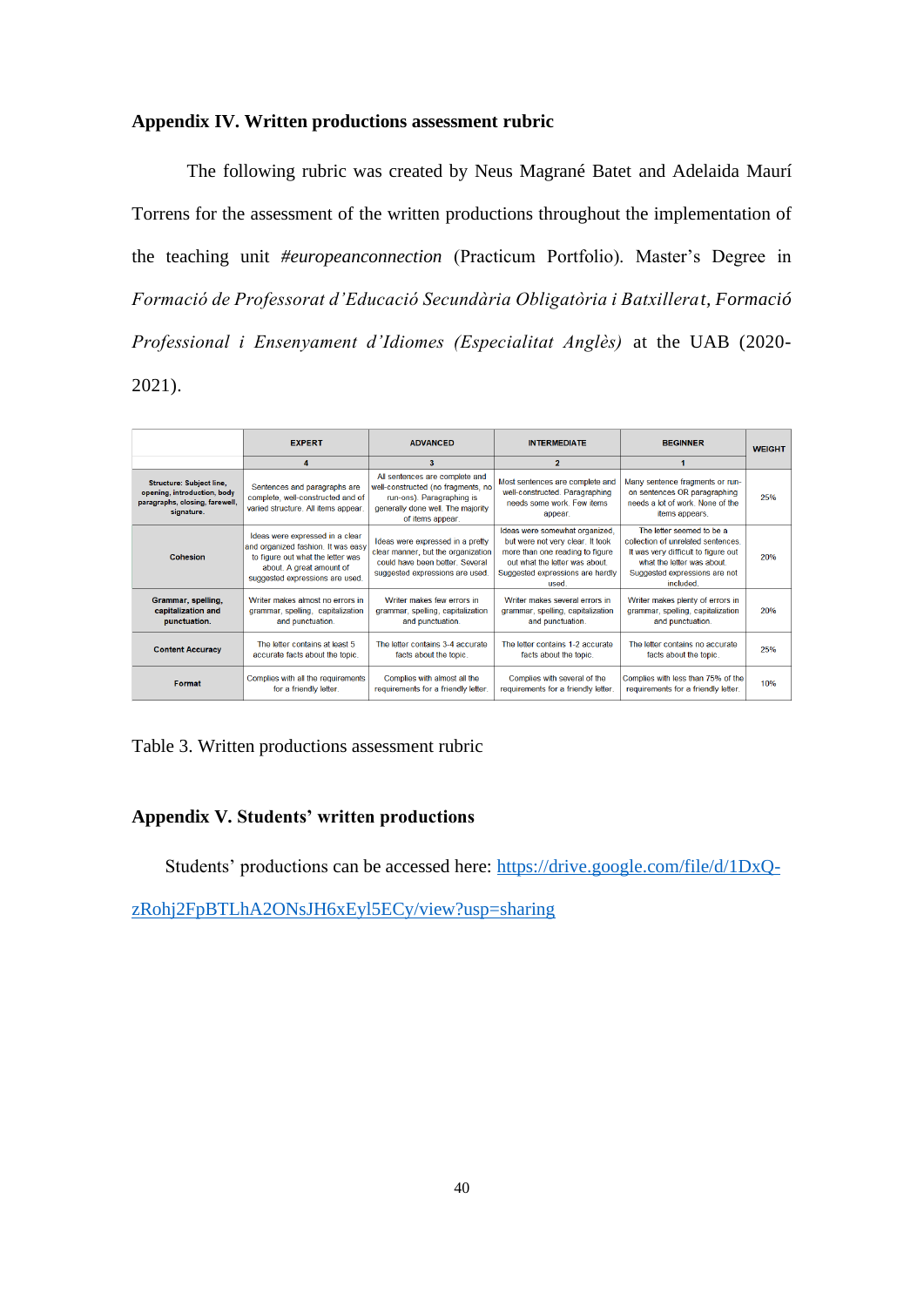## <span id="page-47-0"></span>**Appendix VI. Data summary table**

| <b>Students</b>       | Pre-test         | <b>Final Product</b> | Grade of<br>improvement | Gender                    | Num. Lang.<br>used | English<br>Mark 1st<br>Term <sup>3</sup> | English<br>Mark 2nd<br>Term |
|-----------------------|------------------|----------------------|-------------------------|---------------------------|--------------------|------------------------------------------|-----------------------------|
| STUDENT 1             | 1.8              | 3,752                | $+1.952$                | $\boldsymbol{\mathrm{F}}$ | $+2$               | AN                                       | AN                          |
| STUDENT <sub>2</sub>  | 1.332            | 2.453                | $+1.12$                 | $\overline{F}$            | $+2$               | NA                                       | NA                          |
| <b>STUDENT 3</b>      | 3.052            | $\overline{3.8}$     | $+0,748$                | $\overline{F}$            | $\overline{2}$     | $\mathbf{A}\mathbf{N}$                   | AN                          |
| STUDENT 4             | $\overline{3.3}$ | 3.253                | $-0.048$                | $\overline{F}$            | $\overline{2}$     | $\mathbf{A}\mathbf{N}$                   | ${\bf A}{\bf N}$            |
| STUDENT 5             | 2,6              | $\overline{4}$       | $+1,4$                  | $\mathbf F$               | $+2$               | $\mathbf{A}\mathbf{N}$                   | ${\bf A}{\bf N}$            |
| STUDENT 6             | 1,6              | 2.9                  | $+1.3$                  | $\mathbf F$               | $+2$               | $\rm NA$                                 | $\mathbf{A}\mathbf{S}$      |
| STUDENT <sub>7</sub>  | 3.352            | $\overline{4}$       | $+0.648$                | $\mathbf F$               | $\overline{2}$     | AN                                       | ${\rm AN}$                  |
| <b>STUDENT 8</b>      | 2.252            | 3.552                | $+1.3$                  | $\mathbf M$               | $\overline{2}$     | AS                                       | ${\rm AN}$                  |
| STUDENT 9             | 2                | 3.8                  | $+1,8$                  | $\overline{F}$            | $\overline{2}$     | $\mathbf{A}\mathbf{N}$                   | ${\rm AN}$                  |
| STUDENT 10            | $\mathfrak{Z}$   | 3.8                  | $+0,8$                  | $\boldsymbol{\mathrm{F}}$ | $\overline{2}$     | $\mathbf{A}\mathbf{N}$                   | ${\bf A}{\bf N}$            |
| STUDENT 11            | 2.352            | $\overline{4}$       | $+1.48$                 | $\overline{F}$            | $+2$               | $\mathbf{A}\mathbf{N}$                   | AE                          |
| STUDENT 12            | 2.3              | $\overline{3}$       | $+0.7$                  | $\overline{F}$            | $+2$               | AN                                       | ${\rm AN}$                  |
| STUDENT <sub>13</sub> | $\overline{1.6}$ | 3.352                | $+1,752$                | $\overline{F}$            | $+2$               | <b>AS</b>                                | AS                          |
| STUDENT 14            | 2.452            | 3.352                | $+0.9$                  | $\mathbf M$               | $+2$               | <b>AS</b>                                | ${\bf A}{\bf N}$            |
| STUDENT 15            | 1.332            | 3.1                  | $+1,768$                | $\mathbf M$               | $+2$               | <b>NA</b>                                | AS                          |
| STUDENT 16            | 2.068            | 3.8                  | $+1,732$                | $\mathbf M$               | $+2$               | $\mathbf{A}\mathbf{N}$                   | AN                          |
| STUDENT 17            | 2.452            | 3.6                  | $+1.148$                | $\mathbf F$               | $+2$               | AN                                       | AN                          |
| <b>STUDENT 18</b>     | 2.552            | 3.5                  | $+0.948$                | $\mathbf F$               | $\overline{2}$     | $\mathbf{A}\mathbf{S}$                   | $\mathbf{A}\mathbf{S}$      |
| STUDENT 19            | 2.652            | 3.252                | $+0.6$                  | $\overline{\mathrm{F}}$   | $+2$               | $\mathbf{A}\mathbf{S}$                   | AN                          |
| STUDENT 20            | 2.4              | 3.252                | $+0.852$                | $\mathbf{F}$              | $\overline{2}$     | AN                                       | AN                          |
| STUDENT 21            | 2.452            | 3.1                  | $+0.648$                | $\mathbf{F}$              | $+2$               | AS                                       | AS                          |
| STUDENT <sub>22</sub> | $2.2\,$          | 3.552                | $+1.352$                | M                         | $+2$               | ${\rm AN}$                               | AN                          |
| STUDENT 23            | 1.868            | 3.2                  | $+1.332$                | $\mathbf M$               | $\overline{2}$     | AS                                       | AS                          |
| STUDENT 24            | 2.8              | 3.5                  | $+0.7$                  | $\overline{F}$            | $\overline{2}$     | ${\rm AN}$                               | AN                          |

<sup>3</sup> AE: Assoliment Excel·lent. AN: Assoliment Notable. AS: Assoliment Suficient. NA: No assolit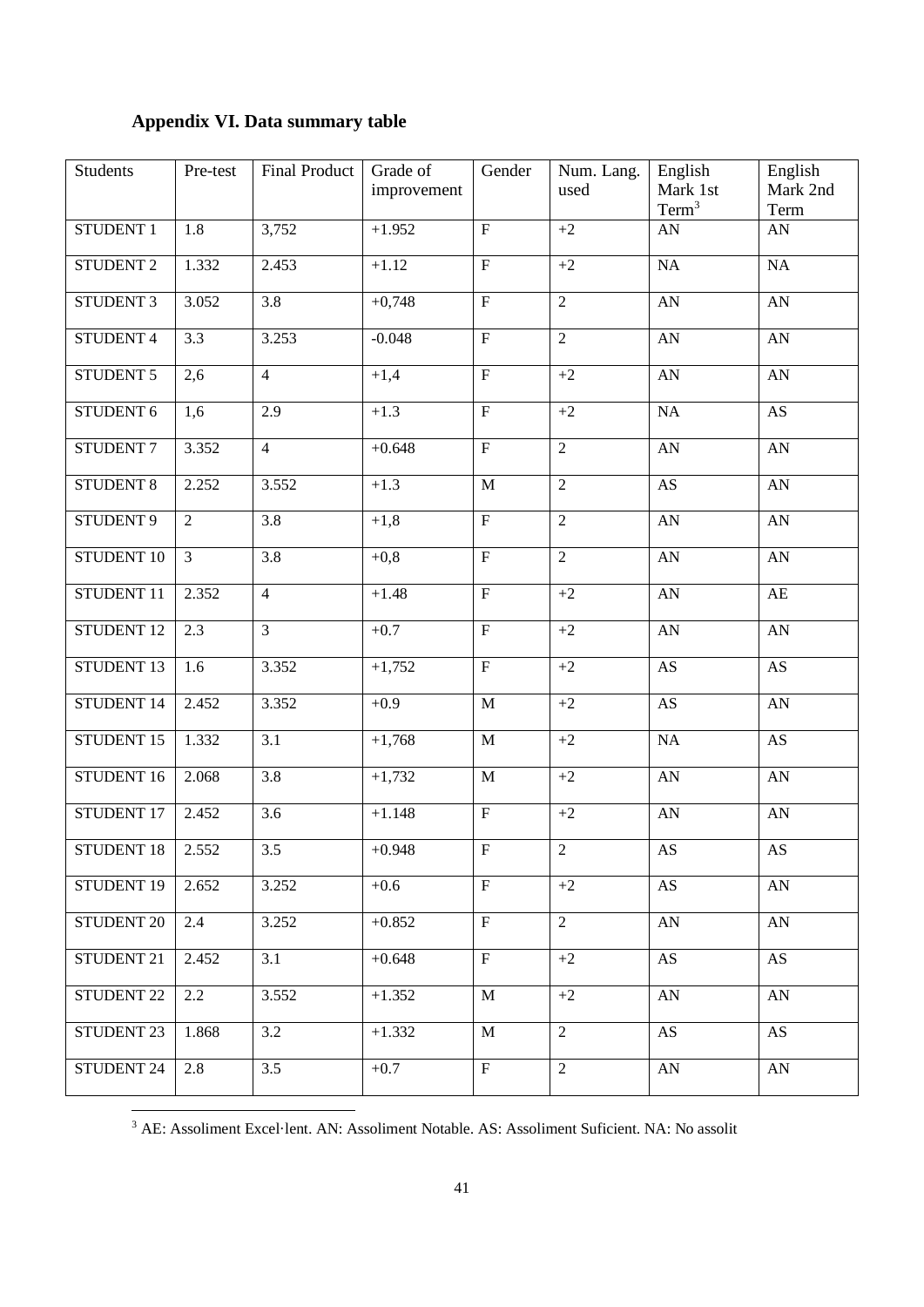| <b>STUDENT 25</b> | $\overline{1}$ | $\overline{4}$ | $+3$     | $\mathbf{M}$ | $\overline{2}$ | NA        | AS         |
|-------------------|----------------|----------------|----------|--------------|----------------|-----------|------------|
| <b>STUDENT 26</b> | 2.352          | 3.752          | $+1.4$   | $\mathbf{F}$ | $+2$           | AS        | AN         |
| <b>STUDENT 27</b> | 2.8            | 3.8            | $+1$     | F            | $+2$           | AN        | ${\rm AN}$ |
| <b>STUDENT 28</b> | $\overline{2}$ | 2.1            | $+0,1$   | M            | $\overline{2}$ | <b>NA</b> | <b>NA</b>  |
| <b>STUDENT 29</b> | $2.2\,$        | 2.3            | $+0,1$   | $\mathbf{M}$ | 2              | NA        | AS         |
| <b>STUDENT 30</b> | 2.5            | 2.8            | $+0,3$   | $\mathbf{M}$ | $\overline{2}$ | <b>NA</b> | AS         |
| <b>STUDENT 31</b> | 2.5            | 3.752          | $+1.252$ | M            | $\overline{2}$ | AN        | AN         |
| <b>STUDENT 32</b> | 2.4            | 1,8            | $-0,6$   | $\mathbf{M}$ | $\overline{2}$ | <b>NA</b> | AS         |
| <b>STUDENT 33</b> | 2.4            | 2,252          | $-0.158$ | $\mathbf{M}$ | $\overline{2}$ | NA        | AS         |
| <b>STUDENT 34</b> | 1.868          | 2,8            | $+0,932$ | $\mathbf{F}$ | $\overline{2}$ | AS        | <b>NA</b>  |
| STUDENT 35        | 3              | $\overline{4}$ | $+1$     | M            | $\overline{2}$ | AS        | AN         |
| STUDENT 36        | 1.268          | 2.1            | $+0,832$ | M            | $+2$           | AS        | AS         |

<span id="page-48-1"></span>Table 4. Data summary.

#### <span id="page-48-0"></span>**Appendix VII. Personal interviews with the students**

Questions were uttered in Spanish since it was very difficult for students to express everything they felt in English. The following questions were asked.

- ¿Qué diferencias hay entre los dos textos?
- $\bullet$  *i*. Crees que hay uno mejor que el otro?
- ¿Por qué crees que este está mejor?
- *i*.El proyecto te ha ayudado a escribir mejor? *i*.Qué parte?
- ¿Si dentro de un mes tuvieras que escribir otro email a cuál de los dos crees que se parecería más?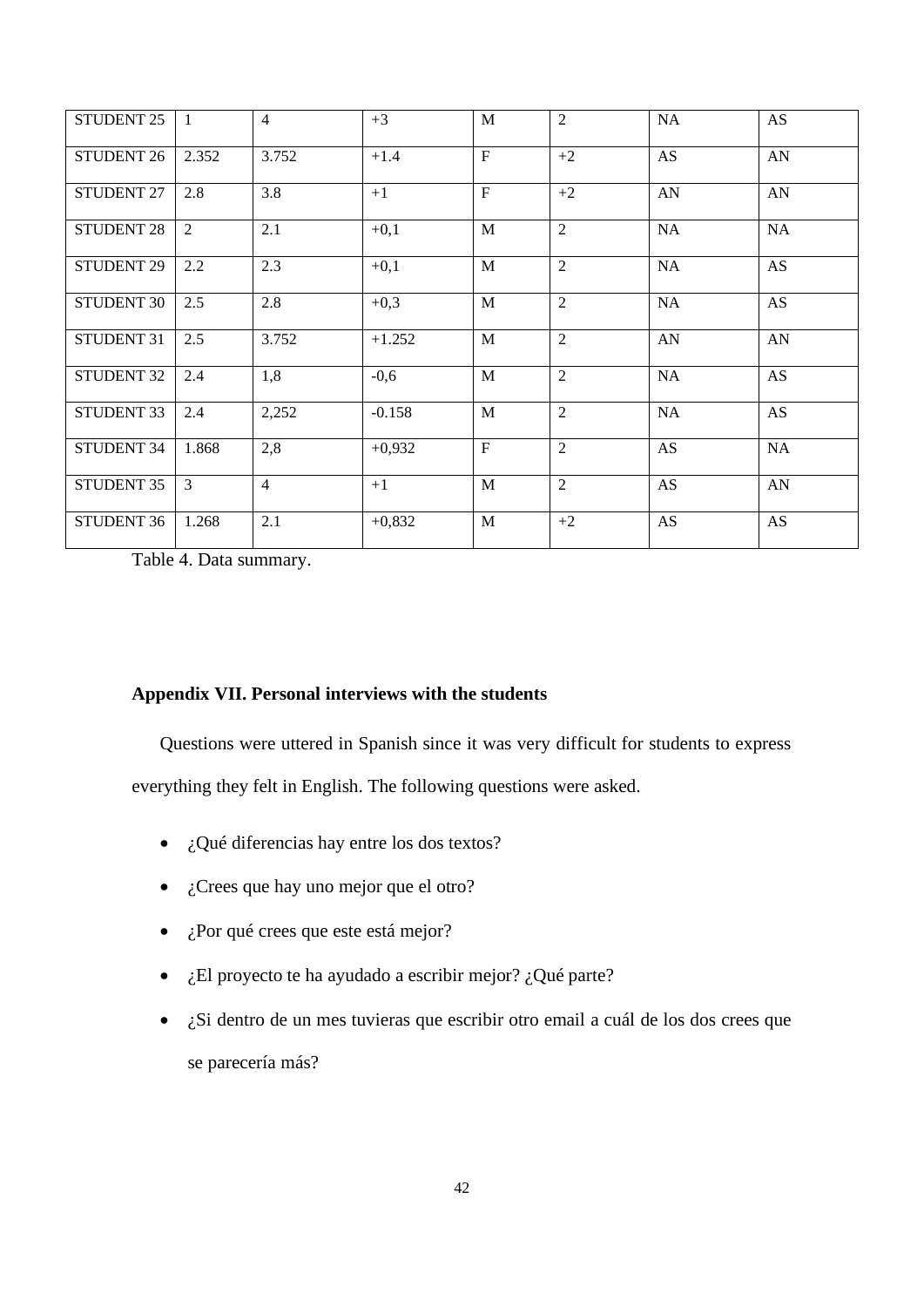\*STUDENT 2, STUDENT 31 and STUDENT 34 did not answer the questions.

Answers can be accessed here:

[https://docs.google.com/document/d/1cfpC1XwuN\\_lmUamfsHMHul-](https://docs.google.com/document/d/1cfpC1XwuN_lmUamfsHMHul-CTMthA4LxykIpI6PRN8Q/edit?usp=sharing)

[CTMthA4LxykIpI6PRN8Q/edit?usp=sharing](https://docs.google.com/document/d/1cfpC1XwuN_lmUamfsHMHul-CTMthA4LxykIpI6PRN8Q/edit?usp=sharing)

#### <span id="page-49-0"></span>**Appendix VIII. Work environment assessment rubric**

The following rubric was created by Neus Magrané Batet with the support of Adelaida

Maurí Torrens.

<span id="page-49-2"></span>

|                                                                      | <b>LEVEL</b>                                                                                                                                                                |                                                                                                                                                                    | <b>LEVEL</b>                                                                                                                                                                             |  |
|----------------------------------------------------------------------|-----------------------------------------------------------------------------------------------------------------------------------------------------------------------------|--------------------------------------------------------------------------------------------------------------------------------------------------------------------|------------------------------------------------------------------------------------------------------------------------------------------------------------------------------------------|--|
|                                                                      | 3                                                                                                                                                                           | $\bf{2}$                                                                                                                                                           | 1                                                                                                                                                                                        |  |
| <b>Emotional issues and attitudinal</b><br>perception                | Silence as a general rule. When<br>participation is requested students<br>actively participate.                                                                             | Background noise at specific<br>times. Poor participation.                                                                                                         | Constant background noise.<br>Participation does not take place<br>when requested.                                                                                                       |  |
| <b>Communication issues</b>                                          | Students use interaction in order to<br>develop their knowledge.                                                                                                            | There is communication between<br>students. The topics of<br>conversation are not very clear.<br>Somethimes they talk about the<br>task and sometimes they do not. | As a general rule, students do not<br>communicate. In the event that<br>students talk to each other, the<br>topics of conversation have<br>nothing to do with the activity to be<br>done |  |
| Difficulties attributable to the<br>understanding of the task        | Students know what they have to<br>do                                                                                                                                       | Some students do not know what is<br>expected from them but look for<br>help by asking the teacher or their<br>classmates                                          | Students do not understand the<br>task they have to do.                                                                                                                                  |  |
| <b>External distractions (mobile</b><br>phones, laptops, apps, etc.) | External distactions such as the<br>mentioned ones are not visible<br>When used, mobile phones and<br>laptops serve to enrich students'<br>knowledge and their productions. | Extenal distractions are present but<br>if students are told to stop, they<br>stop.                                                                                | Students keep using Whatsapp,<br>Instagram, Tik Tok, etc. When<br>they are told to stop, they do not or<br>they pretend to do it.                                                        |  |

Table 5. Work environment assessment rubric.

#### <span id="page-49-1"></span>**Appendix IX. Field diary notes**

Field diary notes went through *durante* validation made by Adelaida Maurí Torrens

(my practicum partner). She could claim that what notes suggested was the reality. Field

diary notes can be accessed here:

[https://drive.google.com/file/d/15qByIu02WGv7kU38ufORZuz7J935fBA9/view?usp=s](https://drive.google.com/file/d/15qByIu02WGv7kU38ufORZuz7J935fBA9/view?usp=sharing)

[haring](https://drive.google.com/file/d/15qByIu02WGv7kU38ufORZuz7J935fBA9/view?usp=sharing)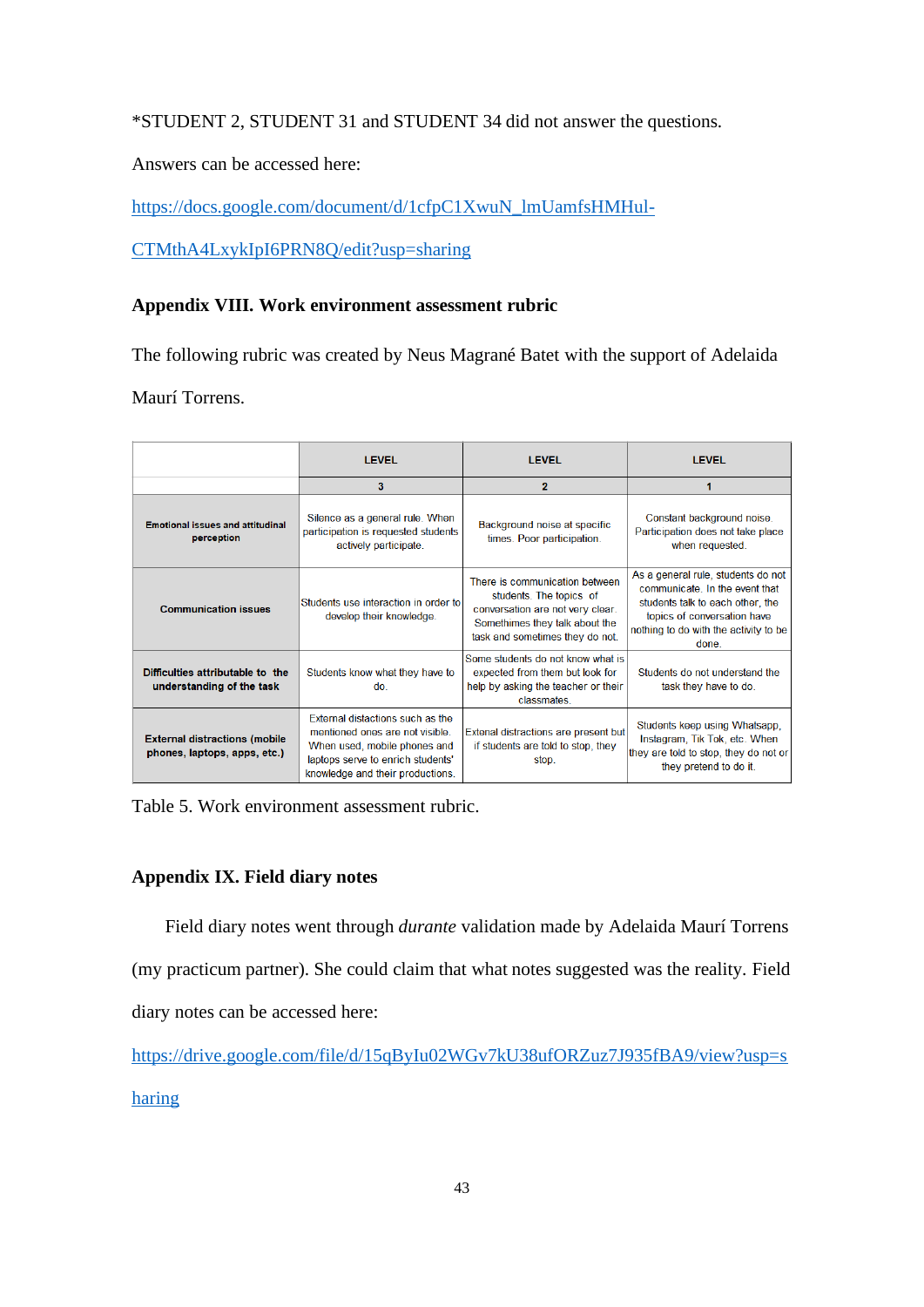## <span id="page-50-0"></span>**Appendix X. Field diary summary table**

| <b>BRAINSTORMING</b>         | LEVEL 3 | <b>LEVEL 2</b> | <b>LEVEL 1</b> |
|------------------------------|---------|----------------|----------------|
| <b>OF IDEAS</b>              |         |                |                |
| Emotional issues and         | X       |                |                |
| attitudinal perception       |         |                |                |
| Communication issues         | X       |                |                |
| Difficulties attributable    | X       |                |                |
| to the understanding of      |         |                |                |
| the task                     |         |                |                |
| <b>External distractions</b> | X       |                |                |

<span id="page-50-1"></span>Table 6. Field diary summary "Brainstorming of ideas".

| <b>EXPLICIT</b>              | LEVEL 3 | <b>LEVEL 2</b> | <b>LEVEL 1</b> |
|------------------------------|---------|----------------|----------------|
| <b>TEACHING PPT</b>          |         |                |                |
| Emotional issues and         | X       |                |                |
| attitudinal perception       |         |                |                |
| Communication issues         |         |                | X              |
| Difficulties attributable    | X       |                |                |
| to the understanding of      |         |                |                |
| the task                     |         |                |                |
| <b>External distractions</b> | X       |                |                |

<span id="page-50-2"></span>Table 7. Field diary summary "Explicit teaching PPT".

| <b>INDIVIDUAL</b>            | LEVEL 3 | LEVEL 2 | <b>LEVEL 1</b> |
|------------------------------|---------|---------|----------------|
| <b>WRITING</b>               |         |         |                |
| Emotional issues and         |         | X       |                |
| attitudinal perception       |         |         |                |
| Communication issues         | X       |         |                |
| Difficulties attributable    | X       |         |                |
| to the understanding of      |         |         |                |
| the task                     |         |         |                |
| <b>External distractions</b> |         | X       |                |

<span id="page-50-3"></span>Table 8. Field diary summary "Individual writing".